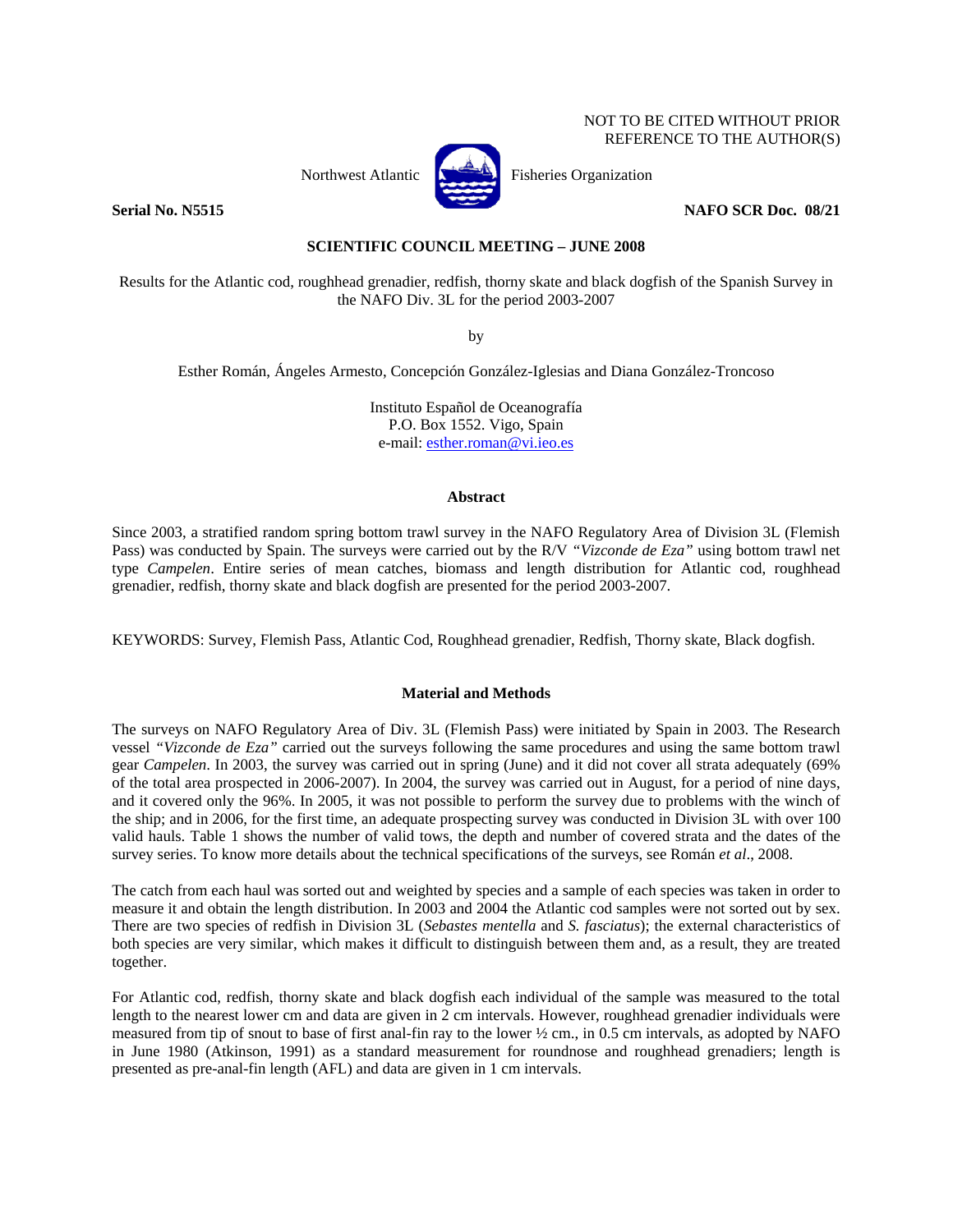We present the mean catch per haul, the stratified mean catch per haul and the biomass with their variance per year in the period 2003-2007. Length distribution in number per haul stratified mean catches per length, sex and year for these species are presented too. To obtain the biomass from length distribution, the following formula was used: Weight=a(Length+ $0.5$ )<sup>b</sup>.

#### **Results**

## **Atlantic Cod (***Gadus morhua* **Linnaeus, 1758)**

NAFO manages 3 cod stocks in 3L, 3M and 3NO and a moratorium is in place for all 3 stocks. Cod had a dramatic decline during the eighties and nineties and fishing bans were imposed in the 1990s. All stocks remain at a very low level (NAFO, 2007).

### Mean catches and biomass

Table 2 shows the swept area, the tow number, the mean catches and their variance per haul and year for Atlantic cod. Table 3 and Figure 1 present the stratified mean catches per stratum with the total variance per year. Table 4 and Figure 2 present the biomass per swept area per stratum and their total variance per year. Table 5 presents the length-weight relationships.

Atlantic cod indices show no clear trend along the whole period. Stratified mean catch and biomass decreased from 2003 to 2004; then, the values of these indices increased in 2006 and declined briefly again in 2007. The highest values in the estimated biomass have been observed in the shallow strata, in a range of depth from 185 to 366 meters.

### Length distribution

Table 6 presents the stratified mean catches per haul length distribution for this species, by sex and year, with the number of samples in which there were length measures, the total number of individuals measured in these samples, the sampled catch and the range of lengths met, as well as the total catch of this species and the total hauls made in the survey. In Figures 3 and 4 the evolution along the years can be followed.

In this period, individuals between 12 and 25 cm can be seen in 2003, 2006 and 2007. In 2004 there is no presence of individuals below 24 cm.

# **Roughhead grenadier (***Macrourus berglax* **Lacépède, 1802)**

Roughhead grenadier is not a regulated species. There is no directed fishery for this species and most catches are taken as by-catch in Greenland halibut fishery in Subareas 2 and 3. Roughhead grenadier is taken mainly in Div. 3LMN Regulatory Area. The highest level of observed catches was reached in 1998. The catches decreased in 2004, and further in 2005 and 2006 (NAFO, 2007).

#### Mean catches and biomass

Roughhead grenadier haul mean catches by stratum are presented in Table 7; swept area, number of hauls and SD are shown in this table too. Stratified mean catches per tow by stratum and year and their variance are presented in Table 8. The entire time series (2003-2007) of biomass and their SD estimates of American plaice are shown in Table 9 and length-weight relationships are shown in Table 5.

Roughhead grenadier indices remain stable with a slight decrease in the last year. Biomass presents the same trend as mean catches since the year 2004 (Fig. 5 and 6).

# Length distribution

Table 10 presents the stratified mean catches per haul length distribution, for roughhead grenadier, by sex and year, with the number of samples in which there was length measures, the total number of individuals measured in these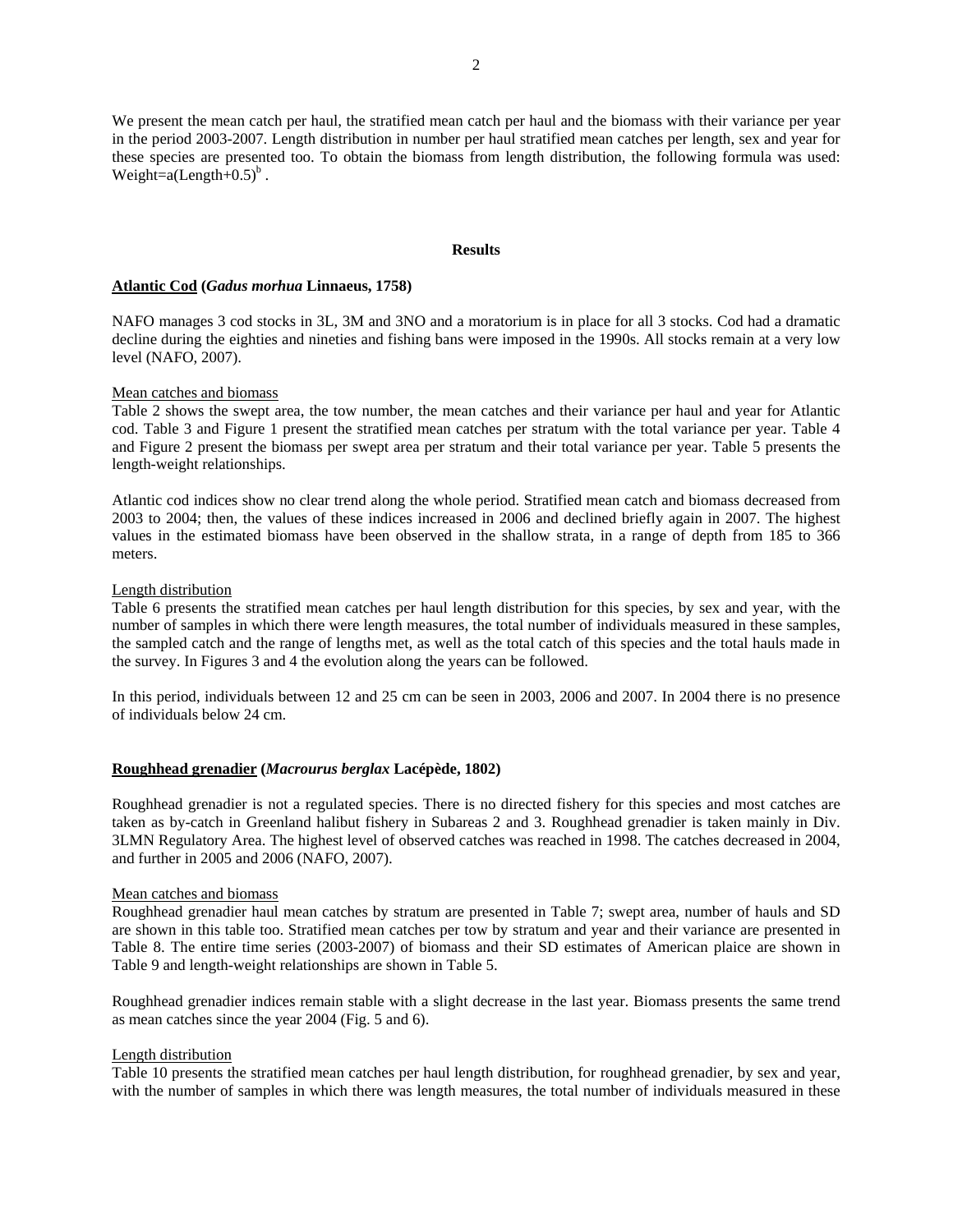samples, the sampled catch and the range of lengths met. The total catch of this species and the total hauls made in the survey are shown too. In Figures 7 and 8 the evolution along the years can be followed.

In the period 2003-2007 it can be seen a slight recruitment. Females attain larger lengths than males in all years.

# **Redfish (***Sebastes spp***. Cuvier, 1829)**

There are two species of redfish, *Sebastes mentella* (deepwater redfish) and *Sebastes fasciatus* (Acadian redfish), which occur in Div. 3LN and are managed together. These are very similar in appearance and are reported collectively. Catches are reported by genus only (*Sebastes spp*.). There is a moratorium on 3LN stocks (no directed fishery) since 1998.

The stock biomass, female spawning biomass and abundance is higher in 2006 than in the early 1990s (NAFO, 2007).

### Mean catches and biomass

Table 11 shows the swept area, the tow number, the mean catches and their variance per haul and year for redfish. Table 12 and Figure 9 present the stratified mean catches per stratum with the total variance per year.

Table 13 and Figure 10 show the biomass estimate per swept area per stratum and their total variance by year. Redfish shows a great annual variability probably due to its pelagic habitat. Biomass indices decreased in 2004 and 2007. The length-weight relationships are presented in Table 5.

#### Length distribution

Table 14 presents the stratified mean catches per haul length distribution, for redfish, by sex and year, with the number of samples in which there was length measures, the total number of individuals measured in these samples, the sampled catch and the range of lengths met. The total catch of this species and the total hauls made in the survey are shown too. In Figures 11 and 12 the evolution along the years can be followed.

The highest proportion of small redfish in the catches (less than 20 cm) was in 2007.

## **Thorny skate (***Amblyraja radiata* **Donovan, 1808)**

NAFO started to regulate skates, under a 3-year plan, in 2004. The biomass has remained relatively constant since the mid-1990s to 2005. Since then the catches have declined (NAFO, 2007).

## Mean catches and biomass

Table 15 shows the swept area, the tow number, the mean catches and their variance per haul and year for thorny skate. Table 16 presents the length-weight relationships. Table 17 and Figure 13 present the stratified mean catches per stratum with the total variance per year. Table 18 and Figure 14 present the biomass per swept area per stratum and their total variance per year. The biomass indices have increased since 2004, in the prospected area, along the whole period. The biomass presents the same trend as mean catches.

### Length distribution

Table 19 presents the stratified mean catches per haul length distribution for this specie, by sex and year, with the number of samples in which there was length measures, the total number of individuals measured in these samples, the sampled catch and the range of lengths met, as the total catch of this species and the total hauls made in the survey. In Figures 15 and 16 we can follow the evolution along the years.

The highest proportion of small thorny skate in the catches was in 2007.

#### **Black dogfish (***Centroscyllium fabricii* **Reinhardt, 1825)**

Black dogfish is present in all Divisions, but is more abundant in Div. 3NO and in depths of more than 900 m. Black dogfish is not a regulated species and commercial catches of this species are mainly a by-catch of the Greenland halibut fishery in Div. 3LMNO (González-Costas *et al*., 2006).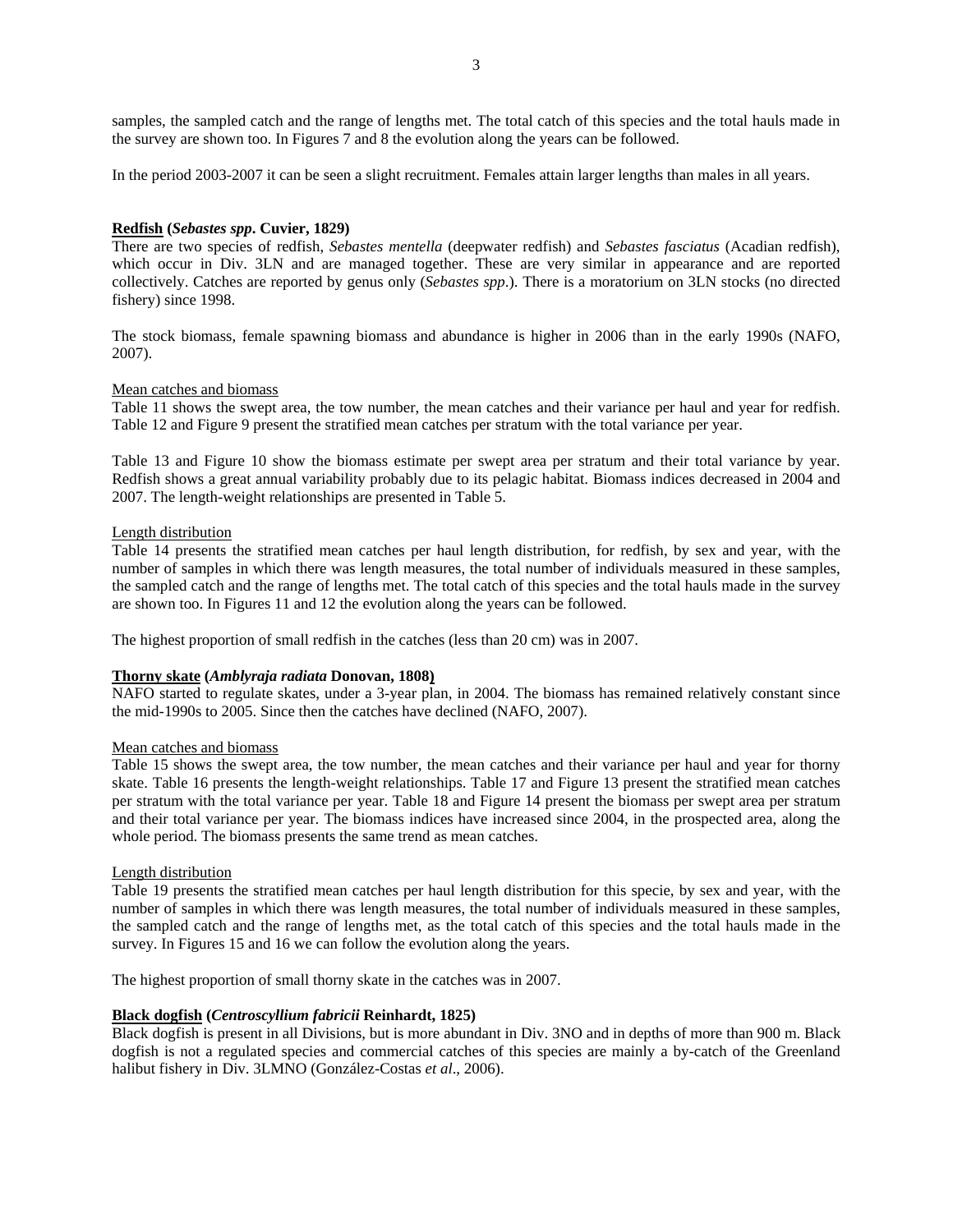#### Mean catches and biomass

Black dogfish haul mean catches by stratum are presented in Table 20, including swept area, number of hauls and SD. Stratified mean catches per tow by stratum and year and their variance are presented in Table 21. The entire time series (2003-2007) of biomass and their SD estimates of American plaice are shown in Table 22. Lengthweight relationships are presented in Table 16.

The biomass presents the same trend as mean catches. Biomass estimated from the 3L survey displays an increasing trend over the last three years (Fig. 17 and 18). In 2003, the catches occurred only in two strata (745 and 749), in which the catches were much different, that is why the variance in this year is so large.

#### Length distribution

Table 23 presents the stratified mean catches per haul length distribution, for black dogfish, by sex and year, with the number of samples in which there was length measures, the total number of individuals measured in these samples, the sampled catch and the range of lengths met. The total catch of this species and the total hauls made in the survey are shown too. In Figures 19 and 20 the evolution along the years can be followed.

There is no presence of small individual (less than 40 cm). Size compositions are mainly between 50 and 80 cm of length.

#### **References**

- ATKINSON, D. B. 1991. Relationships Between Pre-anal Fin Length and Total Length of Roughhead Grenadier (*Macrourus berglax* Lacépède) in the Northwest Atlantic. J. Northw. Atlan. Fish. Sci., **11**: 7-9
- NAFO. 2007. Report of Scientific Council Meeting, 7-21 June 2007.
- ROMÁN, E., C. GONZÁLEZ, A. ARMESTO, and D. GONZÁLEZ-TRONCOSO. 2008. Results for the Spanish Survey in the NAFO Regulatory Area of Division 3L for the period 2003-2007. *NAFO SCR Doc*., No. 20, Serial No N5514, 25 p.
- GONZÁLEZ-COSTAS, F., D. GONZÁLEZ-TRONCOSO, M. CASAS, and G. RAMILO. 2006. Spiny Dogfish (*Squalus acanthias*) and Black Dogfish (*Centroscyllium fabricii*) Spanish Data (Surveys and Fishery) in NAFO Divisions 3LMNO. *NAFO SCR Doc*., No. 30, Serial No. N5250, 10 p.

| Year | Vessel                | Valid tows | Depth strata<br>covered (m) | Surveyed<br>strata $(no.)$ | Dates                        |
|------|-----------------------|------------|-----------------------------|----------------------------|------------------------------|
| 2003 | R/V "Vizconde de Eza" | 39         | 118-1100                    | 17                         | June $2$ - June 6, June $29$ |
| 2004 | R/V "Vizconde de Eza" | 50         | 141-1452                    | 23                         | August 7 - August 15         |
| 2005 |                       | -          |                             | ۰                          |                              |
| 2006 | R/V "Vizconde de Eza" | 100        | 116-1449                    | 24                         | July 31 - August 18          |
| 2007 | R/V "Vizconde de Eza" | 94         | 119-1449                    | 24                         | July 23 - August 11          |

**TABLE 1.-** Spanish bottom trawl surveys in NAFO Division 3L for the period 2003-2007.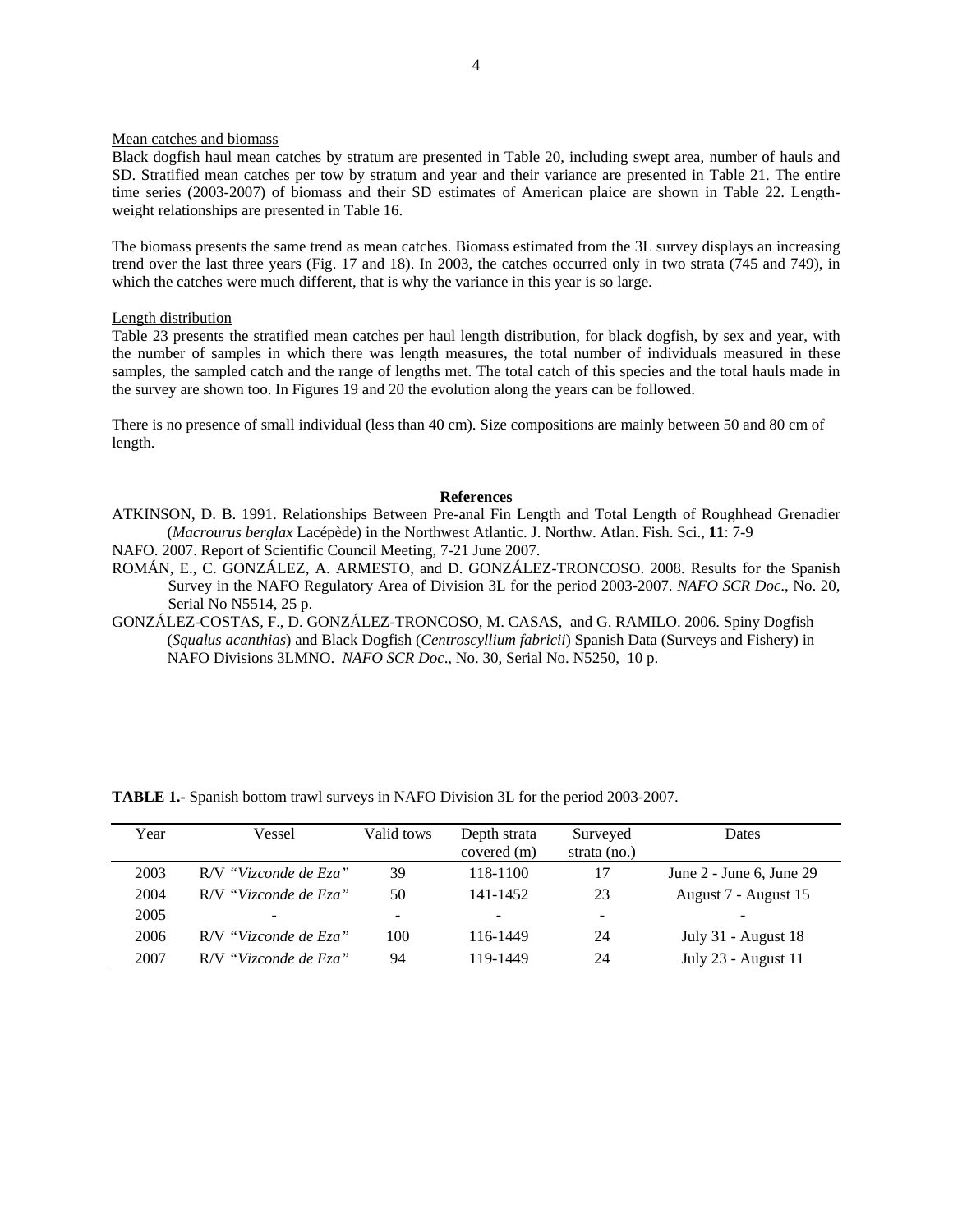|         |           |                           | $2003$ (*)    |                             |           |                | 2004          |                 | 2006      |                |               | 2007            |           |                |               |                 |
|---------|-----------|---------------------------|---------------|-----------------------------|-----------|----------------|---------------|-----------------|-----------|----------------|---------------|-----------------|-----------|----------------|---------------|-----------------|
| Stratum | Swept Tow | area No.                  | Mean<br>catch | $\overline{SD}$             | Swept Tow | area No.       | Mean<br>catch | $\overline{SD}$ | Swept Tow | area No.       | Mean<br>catch | $\overline{SD}$ | Swept Tow | area No.       | Mean<br>catch | $\overline{SD}$ |
| 385     | 0.0225    | $\overline{2}$            | 0.062         | 0.040                       | 0.0229    | $\overline{2}$ | 0.450         | 0.636           | 0.0229    | 2              | 1.783         | 2.521           | 0.0225    | 2              | 0.835         | 1.181           |
| 387     | 0.0229    | 2                         | 4.390         | 1.004                       | 0.0214    | 2              | 1.885         | 1.888           | 0.0225    | 2              | 0.395         | 0.559           | 0.0225    | 2              | 1.992         | 1.105           |
| 388     | 0.0334    | 3                         | 7.870         | 6.987                       | 0.0105    | 1              | 1.313         | $\sim 100$      | 0.0566    | 5              | 7.028         | 5.142           | 0.0563    | 5              | 7.434         | 7.400           |
| 389     | 0.0454    | $\overline{4}$            | 0.844         | 1.573                       | 0.0225    | 2              | 0.510         | 0.721           | 0.0795    | 7              | 10.582        | 14.986          | 0.0900    | 8              | 4.162         | 4.621           |
| 390     | 0.0563    | 5                         | 0.000         | 0.000                       | 0.0345    | 3              | 0.000         | 0.000           | 0.1249    | 11             | 0.081         | 0.249           | 0.1350    | 12             | 1.369         | 1.251           |
| 391     | 0.0338    | 3                         | 0.167         | 0.289                       | 0.0218    | 2              | 0.000         | 0.000           | 0.0450    | $\overline{4}$ | 14.338        | 13.278          | 0.0450    | $\overline{4}$ | 11.183        | 15.378          |
| 392     | 0.0116    | 1                         | 0.400         | $\sim 100$ m $^{-1}$        | 0.0214    | $\overline{c}$ | 13.219        | 17.991          | 0.0229    | 2              | 2.045         | 1.506           | 0.0225    | 2              | 13.985        | 7.779           |
| 729     | 0.0210    | 2                         | 1.260         | 1.782                       | 0.0221    | 2              | 0.000         | 0.000           | 0.0338    | 3              | 0.000         | 0.000           | 0.0338    | 3              | 0.000         | 0.000           |
| 730     | 0.0221    | $\overline{2}$            | 0.000         | 0.000                       | 0.0221    | $\overline{2}$ | 0.000         | 0.000           | 0.0326    | 3              | 0.000         | 0.000           | 0.0225    | 2              | 0.000         | 0.000           |
| 731     | 0.0229    | 2                         | 22.405        | 13.329                      | 0.0233    | $\overline{c}$ | 0.496         | 0.530           | 0.0341    | 3              | 0.000         | 0.000           | 0.0338    | 3              | 0.510         | 0.883           |
| 732     | 0.0113    | 1                         | 0.000         | $\sim$                      | 0.0210    | 2              | 0.000         | 0.000           | 0.0334    | 3              | 0.000         | 0.000           | 0.0338    | 3              | 0.000         | 0.000           |
| 733     | n.s.      | n.s.                      | n.s.          | n.s.                        | 0.0330    | 3              | 0.000         | 0.000           | 0.0454    | $\overline{4}$ | 0.000         | 0.000           | 0.0338    | 3              | 0.427         | 0.739           |
| 734     | n.s.      | n.s.                      | n.s.          | n.s.                        | 0.0304    | 3              | 0.000         | 0.000           | 0.0225    | 2              | 0.000         | 0.000           | 0.0225    | 2              | 0.000         | 0.000           |
| 741     | 0.0113    | 1                         | 0.000         | $\overline{\phantom{a}}$    | 0.0323    | 3              | 0.000         | 0.000           | 0.0218    | 2              | 0.000         | 0.000           | 0.0225    | 2              | 0.000         | 0.000           |
| 742     | 0.0116    | 1                         | 0.000         | $\mathcal{L}_{\mathcal{A}}$ | 0.0120    | $\mathbf{1}$   | 0.000         | $\sim 100$      | 0.0229    | $\mathfrak{2}$ | 0.000         | 0.000           | 0.0225    | 2              | 0.000         | 0.000           |
| 743     | n.s.      | n.s.                      | n.s.          | n.s.                        | 0.0188    | 2              | 0.000         | 0.000           | 0.0225    | $\overline{2}$ | 0.000         | 0.000           | 0.0225    | 2              | 0.000         | 0.000           |
| 744     | n.s.      | n.s.                      | n.s.          | n.s.                        | 0.0101    | 1              | 0.000         | $\sim 100$      | 0.0229    | $\mathbf{2}$   | 0.000         | 0.000           | 0.0218    | 2              | 0.000         | 0.000           |
| 745     | 0.0341    | 3                         | 0.000         | 0.000                       | 0.0319    | 3              | 0.000         | 0.000           | 0.0686    | 6              | 0.000         | 0.000           | 0.0675    | 6              | 0.000         | 0.000           |
| 746     | 0.0446    | 4                         | 0.000         | 0.000                       | 0.0338    | 3              | 0.000         | 0.000           | 0.0675    | 6              | 0.000         | 0.000           | 0.0664    | 6              | 0.000         | 0.000           |
| 747     | n.s.      | n.s.                      | n.s.          | n.s.                        | 0.0308    | 3              | 0.000         | 0.000           | 0.1230    | 11             | 0.000         | 0.000           | 0.1238    | 11             | 0.000         | 0.000           |
| 748     | 0.0109    | 1                         | 0.000         | $\sim$                      | 0.0199    | 2              | 0.000         | 0.000           | 0.0326    | 3              | 0.000         | 0.000           | 0.0338    | 3              | 0.000         | 0.000           |
| 749     | 0.0221    | $\mathbf{2}$              | 0.000         | 0.000                       | 0.0221    | 2              | 0.000         | 0.000           | 0.0229    | 2              | 0.000         | 0.000           | 0.0113    | 1              | 0.000         | $\sim 100$      |
| 750     | n.s.      | n.s.                      | n.s.          | n.s.                        | 0.0180    | 2              | 0.000         | 0.000           | 0.1005    | 9              | 0.000         | 0.000           | 0.0679    | 6              | 0.000         | 0.000           |
| 751     | n.s.      | n.s.                      | n.s.          | n.s.                        | n.s.      | n.s.           | n.s           | n.s             | 0.0454    | $\overline{4}$ | 0.000         | 0.000           | 0.0225    | 2              | 0.000         | 0.000           |
|         |           | $\sum (r - \overline{r})$ |               |                             |           |                |               |                 |           |                |               |                 |           |                |               |                 |

**TABLE 2.-** Swept area, number of hauls and **Atlantic cod** mean catch (Kg) and SD (\*\*) by stratum. Spanish Survey on NAFO Div. 3L in the period 2003-2007, on board the R/V *"Vizconde de Eza*". (\*) In 2003, the data correspond to 69% of the total area prospected in 2006- 2007.

$$
(**) SD = \frac{\sum (x_i - \overline{x})}{n-1}
$$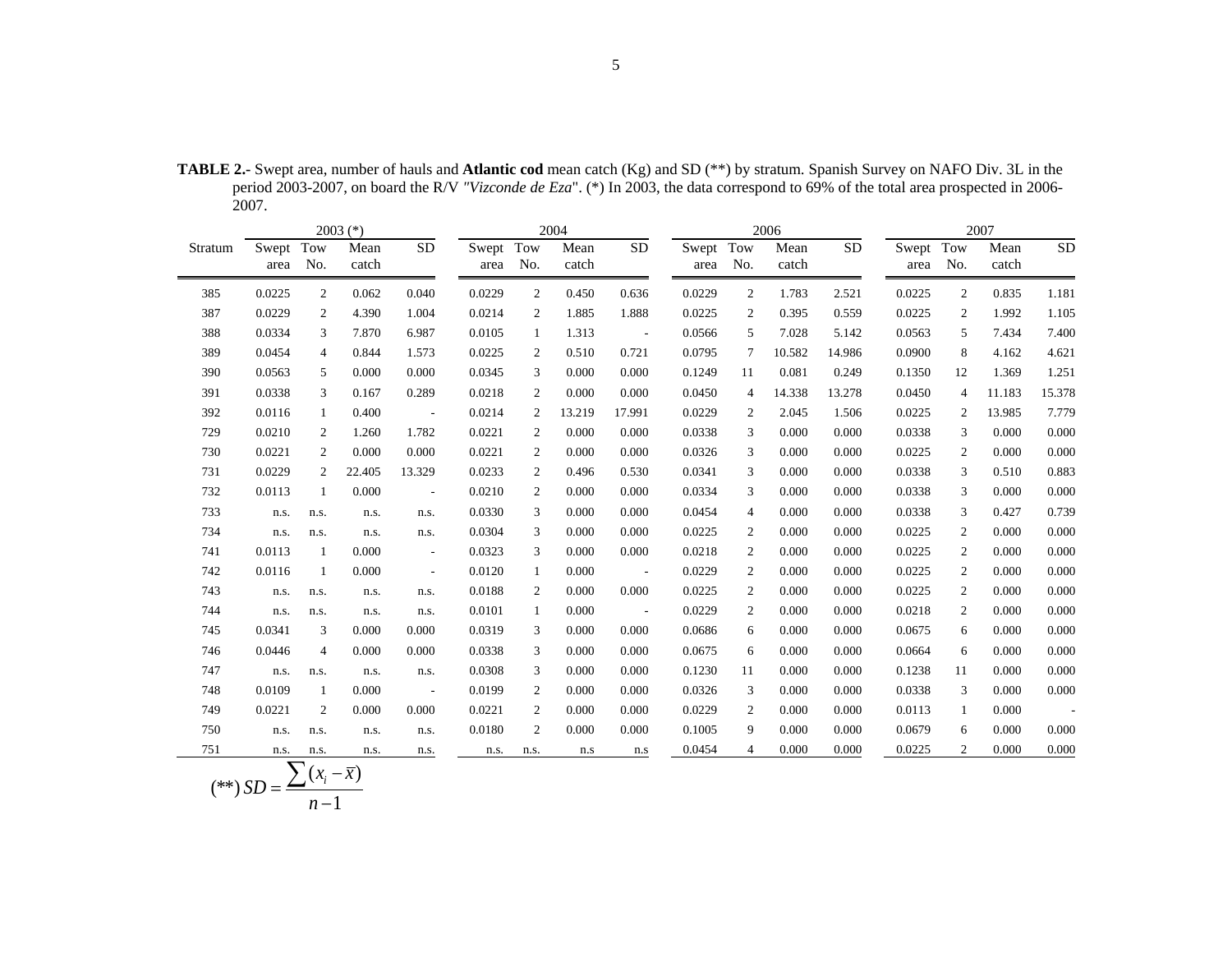|               |         |         | Survey         |          |          |
|---------------|---------|---------|----------------|----------|----------|
| Stratum       | 2003    | 2004    | 2005           | 2006     | 2007     |
| 385           | 7.26    | 53.10   | ÷              | 210.34   | 98.53    |
| 387           | 1123.84 | 482.56  | $\overline{a}$ | 101.12   | 509.82   |
| 388           | 2809.59 | 468.74  |                | 2509.00  | 2653.87  |
| 389           | 429.34  | 259.59  |                | 5386.31  | 2118.59  |
| 390           | 0.00    | 0.00    |                | 65.94    | 1115.80  |
| 391           | 47.00   | 0.00    | ÷              | 4043.18  | 3153.47  |
| 392           | 58.00   | 1916.68 | $\overline{a}$ | 296.53   | 2027.75  |
| 729           | 234.36  | 0.00    | $\overline{a}$ | 0.00     | 0.00     |
| 730           | 0.00    | 0.00    |                | 0.00     | 0.00     |
| 731           | 4839.48 | 107.03  |                | 0.00     | 110.16   |
| 732           | 0.00    | 0.00    |                | 0.00     | 0.00     |
| 733           | n.s     | 0.00    |                | 0.00     | 99.84    |
| 734           | n.s     | 0.00    |                | 0.00     | 0.00     |
| 741           | 0.00    | 0.00    |                | 0.00     | 0.00     |
| 742           | 0.00    | 0.00    |                | 0.00     | 0.00     |
| 743           | n.s     | 0.00    |                | 0.00     | 0.00     |
| 744           | n.s     | 0.00    |                | 0.00     | 0.00     |
| 745           | 0.00    | 0.00    | $\blacksquare$ | 0.00     | 0.00     |
| 746           | 0.00    | 0.00    |                | 0.00     | 0.00     |
| 747           | n.s     | 0.00    |                | 0.00     | 0.00     |
| 748           | 0.00    | 0.00    |                | 0.00     | 0.00     |
| 749           | 0.00    | 0.00    |                | 0.00     | 0.00     |
| 750           | n.s     | 0.00    |                | 0.00     | 0.00     |
| 751           | n.s     | n.s     |                | 0.00     | 0.00     |
| <b>TOTAL</b>  | 9548.87 | 3287.70 |                | 12612.40 | 11887.83 |
| $\mathcal{Y}$ | 2.13    | 0.53    |                | 1.94     | 1.83     |
| <b>SD</b>     | 0.57    | 0.30    |                | 0.55     | 0.42     |

**TABLE 3.-** Stratified mean catches (Kg) and SD of **Atlantic cod** by stratum and year (2003- 2007). n.s. means stratum not surveyed. In 2003, the data correspond to 69% of the total area prospected in 2006-2007.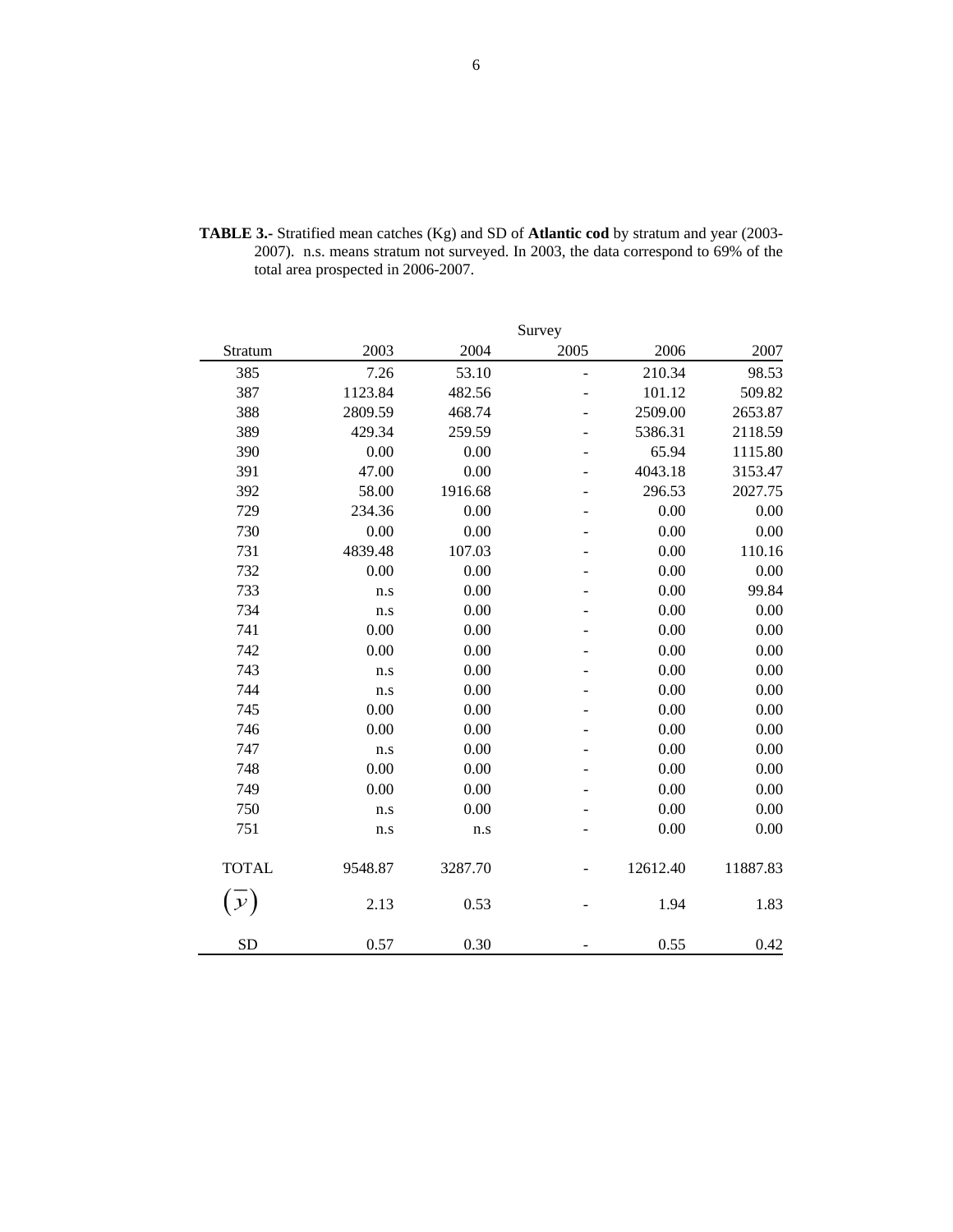|              |                         |                  | Survey         |                  |                  |
|--------------|-------------------------|------------------|----------------|------------------|------------------|
| Stratum      | 2003                    | 2004             | 2005           | 2006             | 2007             |
| 385          | $\mathbf{1}$            | 5                | $\overline{a}$ | 18               | 9                |
| 387          | 98                      | 45               |                | 9                | 45               |
| 388          | 253                     | 45               |                | 222              | 236              |
| 389          | 38                      | 23               |                | 474              | 188              |
| 390          | $\boldsymbol{0}$        | $\boldsymbol{0}$ |                | $\sqrt{6}$       | 99               |
| 391          | $\overline{4}$          | $\boldsymbol{0}$ |                | 359              | 280              |
| 392          | 5                       | 179              |                | 26               | 180              |
| 729          | 22                      | $\boldsymbol{0}$ |                | $\boldsymbol{0}$ | $\boldsymbol{0}$ |
| 730          | $\boldsymbol{0}$        | $\boldsymbol{0}$ |                | $\boldsymbol{0}$ | $\boldsymbol{0}$ |
| 731          | 423                     | 9                |                | $\boldsymbol{0}$ | 10               |
| 732          | $\boldsymbol{0}$        | $\boldsymbol{0}$ |                | $\boldsymbol{0}$ | $\boldsymbol{0}$ |
| 733          | n.s                     | $\boldsymbol{0}$ |                | $\boldsymbol{0}$ | 9                |
| 734          | $\rm n.s$               | $\boldsymbol{0}$ |                | $\boldsymbol{0}$ | $\boldsymbol{0}$ |
| 741          | $\boldsymbol{0}$        | $\boldsymbol{0}$ |                | $\boldsymbol{0}$ | $\boldsymbol{0}$ |
| 742          | $\boldsymbol{0}$        | $\boldsymbol{0}$ |                | $\boldsymbol{0}$ | $\boldsymbol{0}$ |
| 743          | n.s                     | $\boldsymbol{0}$ |                | $\boldsymbol{0}$ | $\boldsymbol{0}$ |
| 744          | n.s                     | $\boldsymbol{0}$ |                | $\boldsymbol{0}$ | $\boldsymbol{0}$ |
| 745          | $\boldsymbol{0}$        | $\boldsymbol{0}$ |                | $\boldsymbol{0}$ | $\boldsymbol{0}$ |
| 746          | $\boldsymbol{0}$        | $\boldsymbol{0}$ |                | $\boldsymbol{0}$ | $\boldsymbol{0}$ |
| 747          | n.s                     | $\boldsymbol{0}$ |                | $\boldsymbol{0}$ | $\boldsymbol{0}$ |
| 748          | $\boldsymbol{0}$        | $\boldsymbol{0}$ |                | $\boldsymbol{0}$ | $\boldsymbol{0}$ |
| 749          | $\boldsymbol{0}$        | $\boldsymbol{0}$ |                | $\boldsymbol{0}$ | $\boldsymbol{0}$ |
| 750          | n.s                     | $\boldsymbol{0}$ |                | $\boldsymbol{0}$ | $\boldsymbol{0}$ |
| 751          | $\mathbf{n}.\mathbf{s}$ | $\rm n.s$        |                | $\boldsymbol{0}$ | $\boldsymbol{0}$ |
| <b>TOTAL</b> | 844                     | 306              |                | 1114             | 1057             |
| SD           | 222                     | 180              |                | 315              | 245              |

**TABLE 4.-** Survey estimates (by the swept area method) of **Atlantic cod** biomass (t.) and SD by stratum and year in NAFO Div. 3L (R/V *"Vizconde de Eza"*). n.s. means stratum not surveyed. In 2003, the data correspond to 69% of the total area prospected in 2006-2007.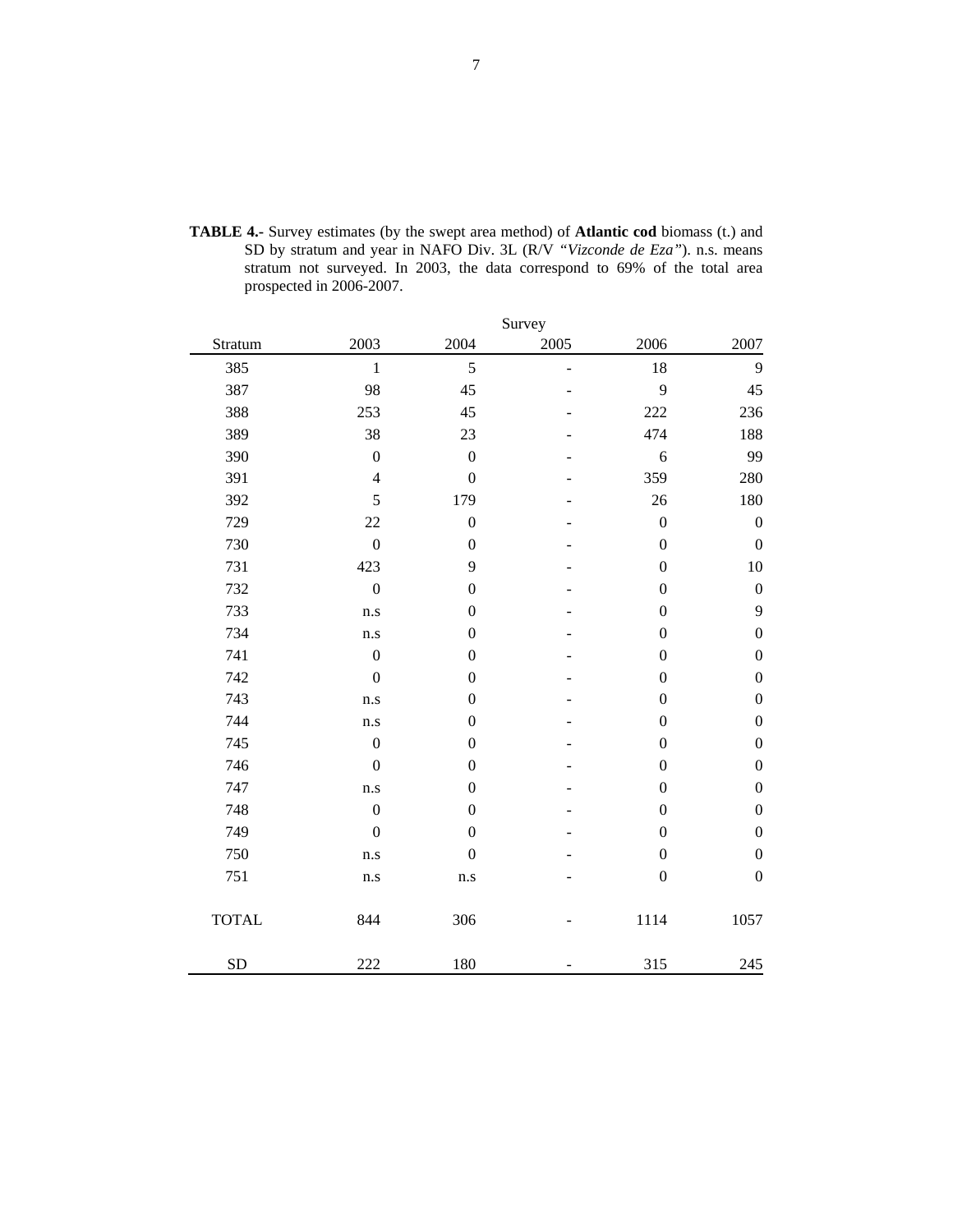|                     | Year                | Sex     | Length-Weight Equations | N    | $r^2$  |
|---------------------|---------------------|---------|-------------------------|------|--------|
| <b>Atlantic cod</b> |                     |         |                         |      |        |
|                     | 2003                | All     | $W = 0.0059 L^{3.0965}$ | 161  | 0.9875 |
|                     |                     | Males   |                         |      |        |
|                     |                     | Females |                         |      |        |
|                     | 2004                | All     | $W = 0.0045 L^{3.2037}$ | 58   | 0.9805 |
|                     |                     | Males   |                         |      |        |
|                     |                     | Females |                         |      |        |
|                     | 2006                | All     | $W = 0.0057 L^{3.3142}$ | 308  | 0.9854 |
|                     |                     | Males   | $W = 0.0043 L^{3.2188}$ | 142  | 0.9808 |
|                     |                     | Females | $W = 0.0069 L^{3.0874}$ | 166  | 0.9896 |
|                     | 2007                | All     | $W = 0.0055 L^{3.1370}$ | 225  | 0.9830 |
|                     |                     | Males   | $W = 0.0061 L^{3.1114}$ | 107  | 0.9910 |
|                     |                     | Females | $W = 0.0047 L^{3.1750}$ | 118  | 0.9735 |
|                     | Roughhead grenadier |         |                         |      |        |
|                     | 2003                | All     | $W = 0.0766 L^{3.0029}$ | 478  | 0.9872 |
|                     |                     | Males   | $W = 0.0482 L^{3.1908}$ | 172  | 0.9772 |
|                     |                     | Females | $W = 0.0824 L^{2.9761}$ | 290  | 0.9913 |
|                     | 2004                | All     | $W = 0.0791 L^{3.0113}$ | 1066 | 0.9896 |
|                     |                     | Males   | $W = 0.0085 L^{2.9868}$ | 458  | 0.9866 |
|                     |                     | Females | $W = 0.0788 L^{3.0119}$ | 597  | 0.9906 |
|                     | 2006                | All     | $W = 0.0773 L^{3.0264}$ | 1645 | 0.9817 |
|                     |                     | Males   | $W = 0.0664 L^{3.0810}$ | 655  | 0.9748 |
|                     |                     | Females | $W = 0.0893 L^{2.9794}$ | 975  | 0.9860 |
|                     | 2007                | All     | $W = 0.0885 L^{2.9691}$ | 1950 | 0.9895 |
|                     |                     | Males   | $W = 0.0946 L^{2.9435}$ | 754  | 0.9859 |
|                     |                     | Females | $W = 0.0877 L^{2.9727}$ | 1165 | 0.9897 |
| <b>Redfish</b>      |                     |         |                         |      |        |
|                     | 2003                | All     | $W = 0.0037 L^{3.3842}$ | 238  | 0.9902 |
|                     |                     | Males   | $W = 0.0103 L^{3.0686}$ | 95   | 0.9787 |
|                     |                     | Females | $W = 0.0060 L^{3.2380}$ | 90   | 0.9930 |
|                     | 2004                | All     | $W = 0.0083 L^{3.1377}$ | 237  | 0.9808 |
|                     |                     | Males   | $W = 0.0161 L^{2.9333}$ | 97   | 0.9877 |
|                     |                     | Females | $W = 0.0190 L^{2.8927}$ | 117  | 0.9881 |
|                     | 2006                | All     | $W = 0.0096 L^{3.1034}$ | 920  | 0.9835 |
|                     |                     | Males   | $W = 0.0100 L^{3.0871}$ | 444  | 0.9843 |
|                     |                     | Females | $W = 0.0091 L^{3.1221}$ | 471  | 0.9811 |
|                     | 2007                | All     | $W = 0.0080 L^{3.1588}$ | 881  | 0.9842 |
|                     |                     | Males   | $W = 0.0140 L^{2.9836}$ | 432  | 0.9858 |
|                     |                     | Females | $W = 0.0133 L^{3.0115}$ | 392  | 0.9868 |

**Table 5.-** Length-weight relationships in the calculation of biomass, for Division 3L (out ZEE Canada), 2003-2007 for Atlantic cod, roughhead grenadier and redfish. The equation is *Weight=a(Length+0.5)<sup>b</sup>*. To calculate the parameters for the indeterminate individuals, we used the total data (males+females+indeterminate individuals).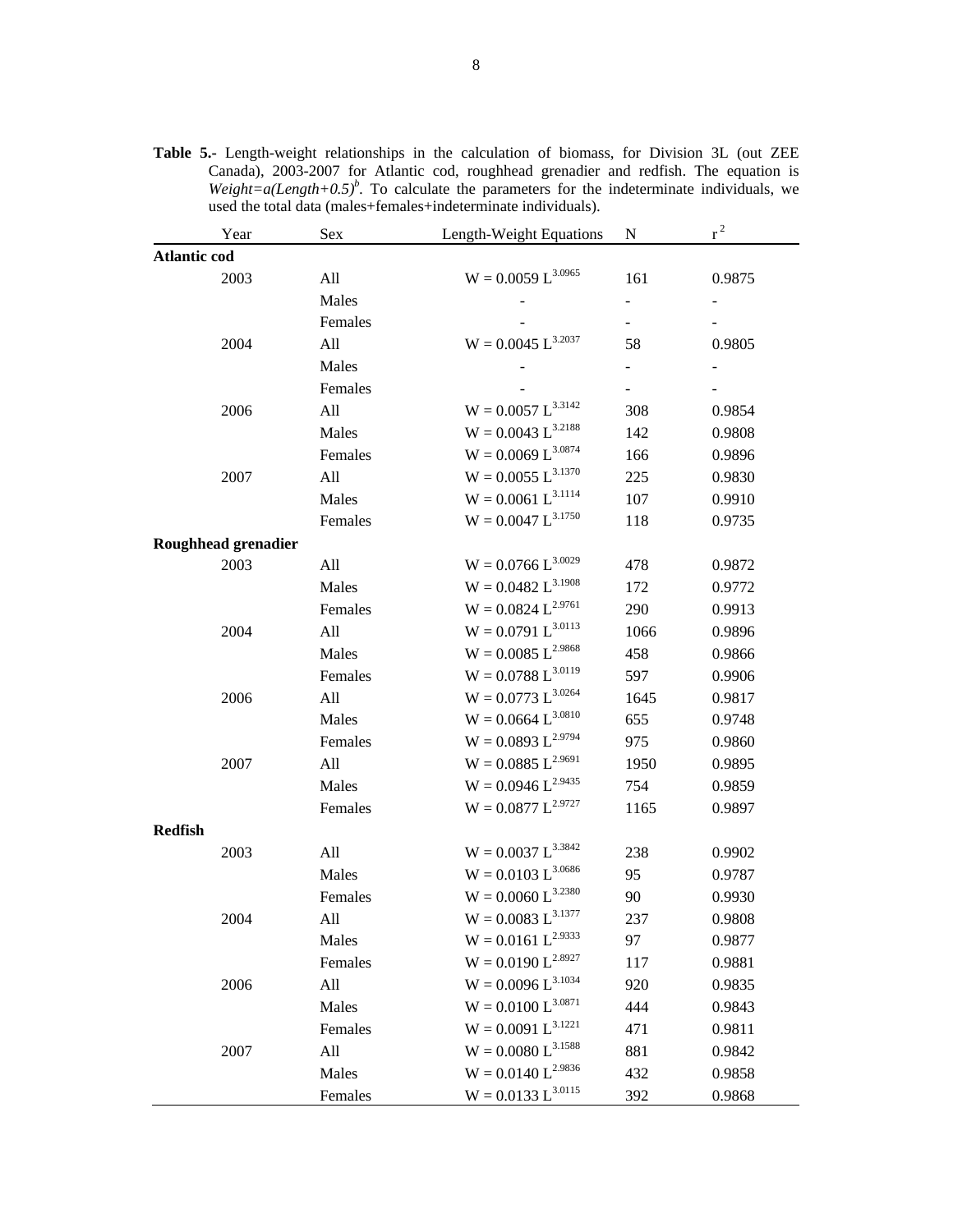**TABLE 6.- Atlantic cod** length distribution per haul mean catches by sex and year. Number per stratified mean catches. Spanish Summer Survey in NAFO 3L: 2003-2007 (R/V *"Vizconde de Eza"*). Indet. means indeterminate. (\*) In 2003, the data correspond to 69% of the total area prospected in 2006-2007.

|                                   |       | $2003$ (*)              |           |                      | 2004  |                         |                |       | 2006                 |                         |            |                      | 2007  |                         |       |
|-----------------------------------|-------|-------------------------|-----------|----------------------|-------|-------------------------|----------------|-------|----------------------|-------------------------|------------|----------------------|-------|-------------------------|-------|
| Lenght (cm.) Males Females Indet. |       |                         | Total     | Males Females Indet. |       |                         | Total          |       | Males Females Indet. |                         | Total      | Males Females Indet. |       |                         | Total |
| 12                                | 0.000 | $0.000$ $0.029$ $0.029$ |           | 0.000                |       | $0.000$ $0.000$ $0.000$ |                | 0.011 | 0.000                | 0.000 0.011             |            | 0.000                | 0.011 | 0.000                   | 0.011 |
| 14                                | 0.000 | $0.000$ $0.000$ $0.000$ |           | 0.000                |       | $0.000$ $0.000$ $0.000$ |                | 0.000 | 0.000                | $0.000 \quad 0.000$     |            | 0.011                |       | 0.000 0.000 0.011       |       |
| 16                                | 0.000 | 0.000 0.095 0.095       |           | 0.000                |       | $0.000$ $0.000$ $0.000$ |                | 0.000 |                      | 0.011 0.000 0.011       |            | 0.021                |       | 0.000 0.000 0.021       |       |
| 18                                | 0.000 | $0.000$ $0.060$ $0.060$ |           | 0.000                |       | $0.000$ $0.000$ $0.000$ |                | 0.000 | 0.033                | 0.000 0.033             |            | 0.040                | 0.029 | 0.000 0.070             |       |
| 20                                | 0.000 | 0.000 0.095 0.095       |           | 0.000                |       | $0.000$ $0.000$ $0.000$ |                | 0.033 | 0.000                | 0.000 0.033             |            | 0.042                |       | $0.000$ $0.000$ $0.042$ |       |
| 22                                | 0.000 | $0.000$ $0.182$ $0.182$ |           | 0.000                |       | $0.000$ $0.000$ $0.000$ |                | 0.055 | 0.022                | 0.000 0.076             |            | 0.022                |       | 0.011 0.000 0.032       |       |
| 24                                | 0.000 | 0.000 0.339 0.339       |           | 0.000                | 0.000 | 0.016 0.016             |                | 0.077 | 0.099                | 0.000                   | 0.176      | 0.011                |       | $0.010$ $0.000$ $0.021$ |       |
| 26                                | 0.000 | 0.000 0.380 0.380       |           | 0.000                |       | 0.000 0.033 0.033       |                | 0.088 | 0.165                | 0.000 0.252             |            | 0.011                |       | 0.000 0.000 0.011       |       |
| 28                                | 0.000 | $0.000$ $0.242$ $0.242$ |           | 0.000                |       | 0.000 0.058 0.058       |                | 0.087 | 0.186                | $0.000 \quad 0.273$     |            | 0.020                |       | $0.040$ $0.000$ $0.060$ |       |
| 30                                | 0.000 | 0.000 0.303 0.303       |           | 0.000                |       | $0.000$ $0.152$ $0.152$ |                | 0.131 | 0.186                | 0.000 0.317             |            | 0.049                |       | 0.020 0.000 0.069       |       |
| 32                                | 0.000 | 0.000 0.271 0.271       |           | 0.000                |       | 0.000 0.033 0.033       |                | 0.196 | 0.109                | 0.000 0.305             |            | 0.051                | 0.065 | $0.000 \quad 0.116$     |       |
| 34                                | 0.000 | 0.000 0.283 0.283       |           | 0.000                |       | 0.000 0.047 0.047       |                | 0.152 | 0.098                | 0.000 0.250             |            | 0.074                | 0.064 | 0.000 0.138             |       |
| 36                                | 0.000 | 0.000 0.372 0.372       |           | 0.000                |       | 0.000 0.085 0.085       |                | 0.120 | 0.109                | 0.000 0.229             |            | 0.072                |       | 0.134 0.000 0.206       |       |
| 38                                | 0.000 | 0.000 0.350 0.350       |           | 0.000                |       | 0.000 0.147 0.147       |                | 0.109 | 0.119                | 0.000 0.229             |            | 0.137                | 0.171 | 0.000 0.308             |       |
| 40                                | 0.000 | 0.000 0.196 0.196       |           | 0.000                |       | $0.000$ $0.102$ $0.102$ |                | 0.054 | 0.118                | 0.000 0.172             |            | 0.107                |       | 0.139 0.000 0.245       |       |
| 42                                | 0.000 | 0.000 0.382 0.382       |           | 0.000                |       | 0.000 0.098 0.098       |                | 0.117 | 0.065                | 0.000 0.182             |            | 0.103                | 0.139 | 0.000 0.243             |       |
| 44                                | 0.000 | 0.000 0.096 0.096       |           | 0.000                |       | $0.000$ $0.056$ $0.056$ |                | 0.131 | 0.097                | 0.000 0.228             |            | 0.106                |       | 0.074 0.000 0.179       |       |
| 46                                | 0.000 | 0.000 0.124 0.124       |           | 0.000                |       | 0.000 0.035 0.035       |                | 0.108 | 0.131                | 0.000 0.239             |            | 0.020                |       | 0.134 0.000 0.155       |       |
| 48                                | 0.000 | 0.000 0.128 0.128       |           | 0.000                |       | $0.000$ $0.012$ $0.012$ |                | 0.033 | 0.087                | $0.000 \quad 0.120$     |            | 0.073                |       | 0.042 0.000 0.115       |       |
| 50                                | 0.000 | 0.000 0.077 0.077       |           | 0.000                |       | 0.000 0.035 0.035       |                | 0.032 | 0.052                | 0.000 0.084             |            | 0.020                |       | 0.030 0.000 0.051       |       |
| 52                                | 0.000 | 0.000 0.117 0.117       |           | 0.000                |       | $0.000$ $0.000$ $0.000$ |                | 0.022 |                      | 0.054 0.000 0.076       |            | 0.021                |       | 0.052 0.000 0.073       |       |
| 54                                | 0.000 | $0.000$ $0.000$ $0.000$ |           | 0.000                |       | $0.000$ $0.012$ $0.012$ |                | 0.000 | 0.041                | 0.000 0.041             |            | 0.050                |       | 0.021 0.000 0.071       |       |
| 56                                | 0.000 | 0.000 0.027 0.027       |           | 0.000                |       | $0.000$ $0.000$ $0.000$ |                | 0.000 | 0.000                | $0.000 \quad 0.000$     |            | 0.019                | 0.041 | 0.000 0.060             |       |
| 58                                | 0.000 | $0.000$ $0.024$ $0.024$ |           | 0.000                |       | $0.000$ $0.000$ $0.000$ |                | 0.011 | 0.000                | 0.000 0.011             |            | 0.032                |       | 0.030 0.000 0.062       |       |
| 60                                | 0.000 | $0.000$ $0.024$ $0.024$ |           | 0.000                |       | $0.000$ $0.000$ $0.000$ |                | 0.000 | 0.000                | 0.000                   | 0.000      | 0.010                | 0.011 | $0.000 \quad 0.020$     |       |
| 62                                | 0.000 | 0.000 0.027 0.027       |           | 0.000                | 0.000 | $0.000 \quad 0.000$     |                | 0.000 | 0.000                | 0.000                   | 0.000      | 0.011                | 0.011 | 0.000 0.022             |       |
| 64                                | 0.000 | $0.000$ $0.000$ $0.000$ |           | 0.000                |       | $0.000$ $0.000$ $0.000$ |                | 0.000 | 0.011                | 0.000 0.011             |            | 0.000                |       | $0.000$ $0.000$ $0.000$ |       |
| 66                                | 0.000 | 0.000 0.024 0.024       |           | 0.000                | 0.000 | $0.000 \quad 0.000$     |                | 0.000 | 0.000                | $0.000 \quad 0.000$     |            | 0.000                |       | $0.000$ $0.000$ $0.000$ |       |
| 68                                | 0.000 | $0.000$ $0.024$ $0.024$ |           | 0.000                |       | $0.000$ $0.000$ $0.000$ |                | 0.000 | 0.011                | 0.000 0.011             |            | 0.000                |       | $0.010$ $0.000$ $0.010$ |       |
| 70                                | 0.000 | $0.000$ $0.000$ $0.000$ |           | 0.000                |       | $0.000$ $0.000$ $0.000$ |                | 0.000 | 0.000                | $0.000 \quad 0.000$     |            | 0.000                |       | $0.000$ $0.000$ $0.000$ |       |
| 72                                | 0.000 | $0.000$ $0.000$ $0.000$ |           | 0.000                |       | $0.000$ $0.000$ $0.000$ |                | 0.000 | 0.000                | $0.000 \quad 0.000$     |            | 0.000                |       | $0.000$ $0.000$ $0.000$ |       |
| 74                                | 0.000 | $0.000$ $0.000$ $0.000$ |           | 0.000                |       | $0.000$ $0.000$ $0.000$ |                | 0.000 | 0.000                | $0.000 \quad 0.000$     |            | 0.000                |       | $0.000$ $0.000$ $0.000$ |       |
| 76                                | 0.000 | $0.000$ $0.000$ $0.000$ |           | 0.000                |       | $0.000$ $0.000$ $0.000$ |                | 0.000 | 0.000                | 0.000                   | 0.000      | 0.000                | 0.011 | 0.000 0.011             |       |
| 78                                | 0.000 | $0.000$ $0.000$ $0.000$ |           | 0.000                |       | 0.000 0.000 0.000       |                | 0.000 | 0.011                | 0.000                   | 0.011      | 0.000                |       | 0.000 0.000 0.000       |       |
| 80                                | 0.000 | $0.000$ $0.027$ $0.027$ |           | 0.000                |       | $0.000$ $0.000$ $0.000$ |                | 0.000 |                      | $0.000$ $0.000$ $0.000$ |            | 0.000                |       | $0.000$ $0.000$ $0.000$ |       |
|                                   |       |                         |           |                      |       |                         |                |       |                      |                         |            |                      |       |                         |       |
| Total                             | 0.000 | 0.000 4.300 4.300       |           | 0.000                |       | 0.000 0.920 0.920       |                | 1.566 |                      | 1.816 0.000 3.382       |            | 1.132                |       | 1.300 0.000 2.432       |       |
| N° samples:                       |       |                         |           |                      |       |                         |                |       |                      |                         |            |                      |       |                         |       |
| $N^{\circ}$ Ind.:                 |       |                         | 14        |                      |       |                         | 9              |       |                      |                         | 22         |                      |       |                         | 32    |
| Sampled                           |       |                         |           |                      |       |                         |                |       |                      |                         |            |                      |       |                         |       |
| catch:                            |       | 160                     | 160<br>84 |                      |       | 55                      | 55<br>34       | 143   | 167                  | $\boldsymbol{0}$        | 310<br>176 | 107                  | 119   | $\boldsymbol{0}$        | 226   |
| Range:<br>Total catch:            |       |                         |           |                      |       |                         |                |       |                      |                         | 13-79      |                      |       |                         | 168   |
|                                   |       |                         | 13-81     |                      |       |                         | 24-55          |       |                      |                         |            |                      |       |                         | 12-76 |
| Total hauls:                      |       |                         | 84        |                      |       |                         | $\frac{34}{5}$ |       |                      |                         | 176        |                      |       |                         | 168   |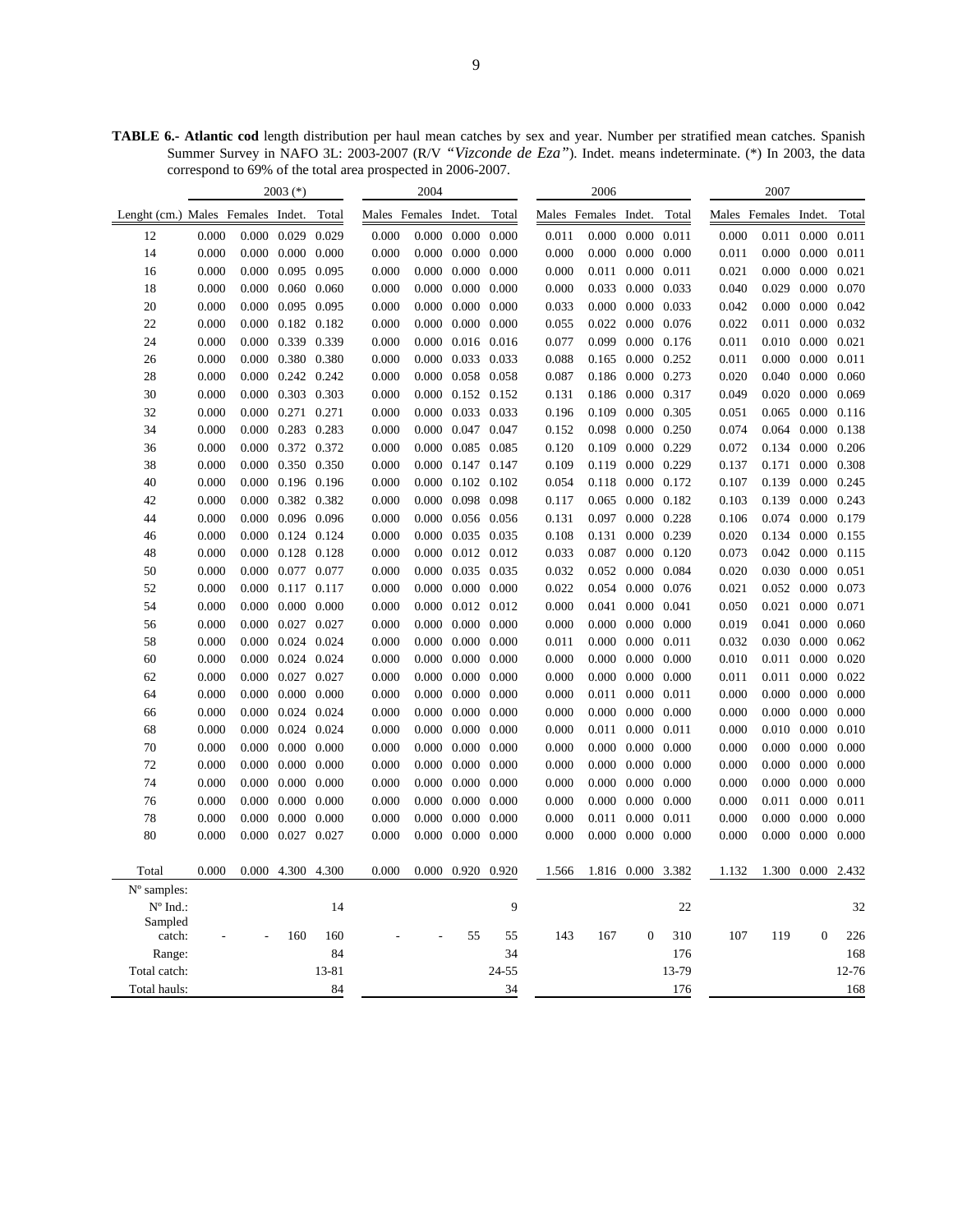|         |               |                | $2003$ (*)               |                          |                   |                | 2004          |            | 2006              |                |               |                 | 2007              |              |               |                 |
|---------|---------------|----------------|--------------------------|--------------------------|-------------------|----------------|---------------|------------|-------------------|----------------|---------------|-----------------|-------------------|--------------|---------------|-----------------|
| Stratum | Swept<br>area | Tow<br>No.     | Mean<br>catch            | <b>SD</b>                | Swept Tow<br>area | No.            | Mean<br>catch | <b>SD</b>  | Swept Tow<br>area | No.            | Mean<br>catch | $\overline{SD}$ | Swept Tow<br>area | No.          | Mean<br>catch | $\overline{SD}$ |
| 385     | 0.0225        | 2              | 0.000                    | 0.000                    | 0.0229            | $\overline{2}$ | 0.000         | 0.000      | 0.0229            | 2              | 0.000         | 0.000           | 0.0225            | 2            | 0.000         | 0.000           |
| 387     | 0.0229        | 2              | 0.000                    | 0.000                    | 0.0214            | 2              | 59.987        | 23.598     | 0.0225            | 2              | 34.790        | 20.520          | 0.0225            | 2            | 45.990        | 51.746          |
| 388     | 0.0334        | 3              | 0.000                    | 0.000                    | 0.0105            | $\mathbf{1}$   | 43.300        |            | 0.0566            | 5              | 26.406        | 7.803           | 0.0563            | 5            | 37.663        | 22.136          |
| 389     | 0.0454        | $\overline{4}$ | 0.000                    | 0.000                    | 0.0225            | 2              | 1.875         | 2.652      | 0.0795            | 7              | 1.426         | 2.642           | 0.0900            | 8            | 3.075         | 8.697           |
| 390     | 0.0563        | 5              | 0.560                    | 1.252                    | 0.0345            | 3              | 0.007         | 0.012      | 0.1249            | 11             | 0.000         | 0.000           | 0.1350            | 12           | 0.000         | 0.000           |
| 391     | 0.0338        | 3              | 0.017                    | 0.029                    | 0.0218            | $\overline{2}$ | 0.018         | 0.025      | 0.0450            | 4              | 178.123       | 304.579         | 0.0450            | 4            | 86.525        | 171.255         |
| 392     | 0.0116        | 1              | 3.900                    | $\sim 100$ km s $^{-1}$  | 0.0214            | 2              | 200.650       | 255.195    | 0.0229            |                | 118.025       | 159.347         | 0.0225            | 2            | 129.950       | 138.805         |
| 729     | 0.0210        | 2              | 37.750                   | 4.596                    | 0.0221            | 2              | 29.475        | 17.501     | 0.0338            | 3              | 25.164        | 23.944          | 0.0338            | 3            | 26.490        | 13.222          |
| 730     | 0.0221        | 2              | 101.050                  | 37.972                   | 0.0221            | 2              | 33.715        | 0.544      | 0.0326            | 3              | 53.270        | 7.021           | 0.0225            | 2            | 81.378        | 33.061          |
| 731     | 0.0229        | 2              | 3.510                    | 1.824                    | 0.0233            | 2              | 10.450        | 5.162      | 0.0341            | 3              | 10.512        | 3.252           | 0.0338            | 3            | 14.333        | 7.365           |
| 732     | 0.0113        | 1              | 34.400                   | $\overline{\phantom{a}}$ | 0.0210            | 2              | 39.490        | 7.594      | 0.0334            | 3              | 22.164        | 9.200           | 0.0338            | 3            | 11.151        | 3.253           |
| 733     | n.s.          | n.s.           | n.s.                     | n.s.                     | 0.0330            | 3              | 15.553        | 5.137      | 0.0454            | $\overline{4}$ | 23.450        | 16.806          | 0.0338            | 3            | 19.104        | 14.162          |
| 734     | n.s.          | n.s.           | n.s.                     | n.s.                     | 0.0304            | 3              | 65.850        | 106.305    | 0.0225            | 2              | 39.315        | 9.638           | 0.0225            | 2            | 23.400        | 8.202           |
| 741     | 0.0113        | 1              | 8.7                      | $\overline{\phantom{a}}$ | 0.0323            | 3              | 1.055         | 1.342      | 0.0218            | 2              | 17.557        | 23.112          | 0.0225            | 2            | 4.650         | 6.166           |
| 742     | 0.0116        | 1              | 24.4                     | $\overline{\phantom{a}}$ | 0.0120            | 1              | 4.700         | $\sim 100$ | 0.0229            | 2              | 20.933        | 7.015           | 0.0225            | 2            | 14.493        | 2.011           |
| 743     | n.s.          | n.s.           | n.s.                     | n.s.                     | 0.0188            | 2              | 26.245        | 6.017      | 0.0225            | 2              | 10.574        | 6.353           | 0.0225            | 2            | 29.666        | 25.928          |
| 744     | n.s.          | n.s.           | n.s.                     | n.s.                     | 0.0101            | 1              | 2.550         | $\sim 100$ | 0.0229            | 2              | 15.365        | 15.111          | 0.0218            | 2            | 33.965        | 0.375           |
| 745     | 0.0341        | 3              | 17.546                   | 10.764                   | 0.0319            | 3              | 5.800         | 2.722      | 0.0686            | 6              | 8.238         | 5.438           | 0.0675            | 6            | 3.624         | 1.509           |
| 746     | 0.0446        | $\overline{4}$ | 63.8                     | 71.784                   | 0.0338            | 3              | 26.205        | 21.151     | 0.0675            | 6              | 41.767        | 29.972          | 0.0664            | 6            | 34.607        | 22.333          |
| 747     | n.s.          | n.s.           | n.s.                     | n.s.                     | 0.0308            | 3              | 43.627        | 13.999     | 0.1230            | 11             | 42.307        | 40.112          | 0.1238            | 11           | 62.510        | 26.732          |
| 748     | 0.0109        | 1              | 55.98                    | $\sim$ $-$               | 0.0199            | 2              | 22.515        | 18.547     | 0.0326            | 3              | 67.920        | 73.796          | 0.0338            | 3            | 33.533        | 16.455          |
| 749     | 0.0221        | 2              | 145.2                    | 23.193                   | 0.0221            | 2              | 45.900        | 51.336     | 0.0229            | 2              | 25.930        | 31.919          | 0.0113            | $\mathbf{1}$ | 28.700        | $\sim$ $-$      |
| 750     | n.s.          | n.s.           | n.s.                     | n.s.                     | 0.0180            | 2              | 56.750        | 36.416     | 0.1005            | 9              | 16.866        | 18.117          | 0.0679            | 6            | 19.516        | 24.114          |
| 751     | n.s.          | n.s.           | n.s.                     | n.s.                     | n.s.              | n.s.           | n.s.          | n.s.       | 0.0454            | $\overline{4}$ | 4.253         | 3.543           | 0.0225            | 2            | 24.445        | 7.983           |
|         |               | $\nabla$ (     | $\overline{\phantom{a}}$ |                          |                   |                |               |            |                   |                |               |                 |                   |              |               |                 |

**TABLE 7.-** Swept area, number of hauls and **roughhead grenadier** mean catch (Kg) and SD (\*\*) by stratum. Spanish Survey in NAFO Div. 3L for the period 2003-2007, on board the R/V "*Vizconde de Eza*". (\*) In 2003, the data correspond to 69% of the total area prospected in 2006-2007.

$$
(**) SD = \frac{\sum (x_i - \overline{x})}{n-1}
$$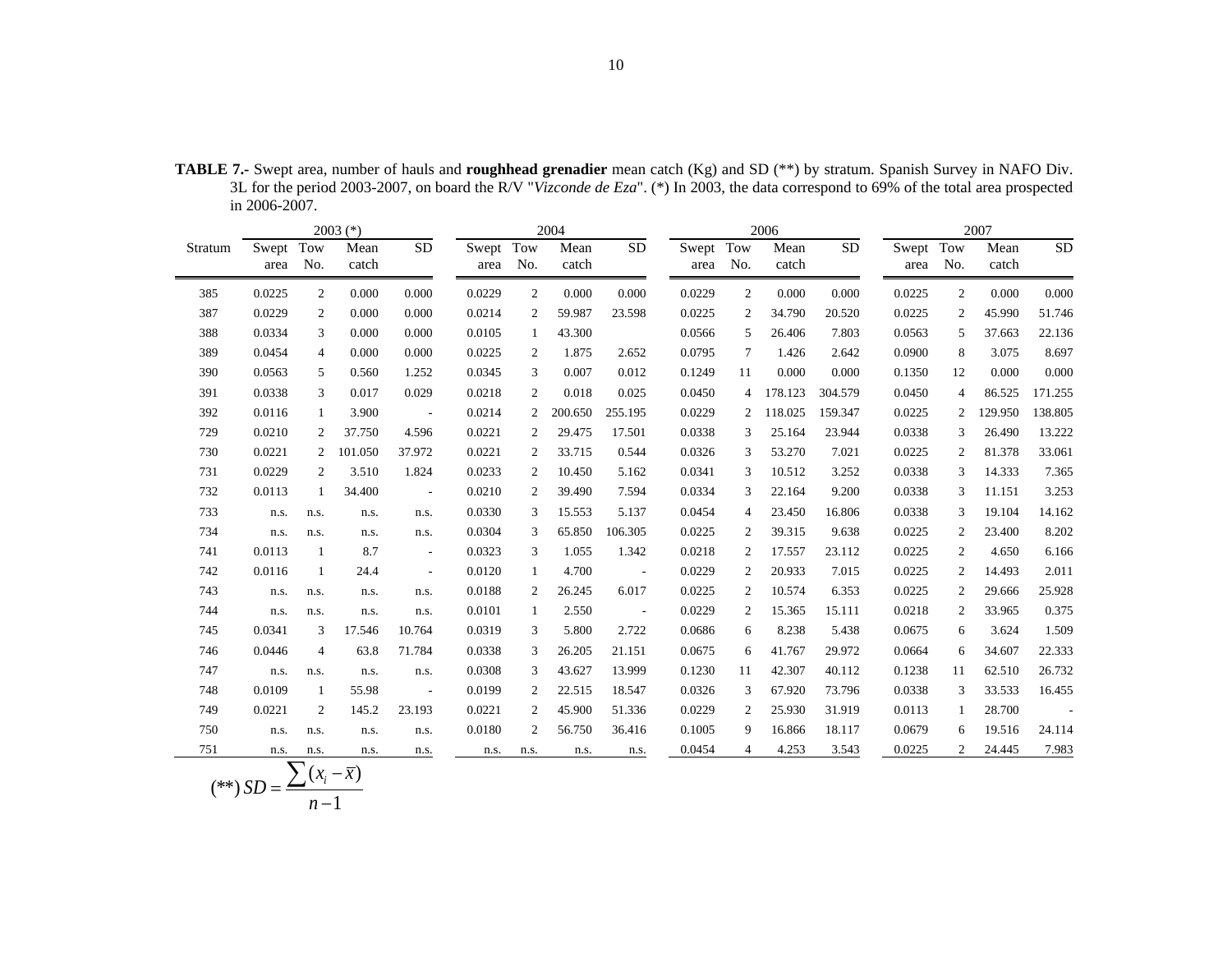|               |          |           | Survey         |           |           |
|---------------|----------|-----------|----------------|-----------|-----------|
| Stratum       | 2003     | 2004      | 2005           | 2006      | 2007      |
| 385           | 0.00     | 0.00      | $\overline{a}$ | 0.00      | 0.00      |
| 387           | 0.00     | 15356.54  | $\overline{a}$ | 8906.24   | 11773.44  |
| 388           | 0.00     | 15458.10  | ۰              | 9426.94   | 13445.76  |
| 389           | 0.00     | 954.38    |                | 725.69    | 1565.18   |
| 390           | 456.40   | 5.43      | ÷,             | 0.00      | 0.00      |
| 391           | 4.70     | 4.94      |                | 50230.55  | 24400.05  |
| 392           | 565.50   | 29094.25  |                | 17113.63  | 18842.75  |
| 729           | 7021.50  | 5482.35   | ÷              | 4680.44   | 4927.20   |
| 730           | 17178.50 | 5731.55   | $\overline{a}$ | 9055.90   | 13834.26  |
| 731           | 758.16   | 2257.20   |                | 2270.52   | 3095.93   |
| 732           | 7946.40  | 9122.19   |                | 5119.88   | 2575.96   |
| 733           | n.s      | 3639.48   |                | 5487.30   | 4470.26   |
| 734           | n.s      | 10075.05  |                | 6015.20   | 3580.20   |
| 741           | 870.00   | 105.53    | $\overline{a}$ | 1755.70   | 465.00    |
| 742           | 1561.60  | 300.80    | ۰              | 1339.68   | 927.55    |
| 743           | n.s      | 1338.50   |                | 539.27    | 1512.97   |
| 744           | n.s      | 168.30    | -              | 1014.09   | 2241.69   |
| 745           | 6106.24  | 2018.40   | ÷              | 2866.88   | 1261.09   |
| 746           | 25009.60 | 10272.36  |                | 16372.53  | 13565.94  |
| 747           | n.s      | 31585.71  | ÷,             | 30630.47  | 45257.17  |
| 748           | 8900.82  | 3579.89   |                | 10799.28  | 5331.80   |
| 749           | 18295.20 | 5783.40   |                | 3267.18   | 3616.20   |
| 750           | n.s      | 31553.00  |                | 9377.25   | 10850.99  |
| 751           | n.s      | n.s       |                | 973.82    | 5597.91   |
| <b>TOTAL</b>  | 94674.62 | 183887.34 |                | 197968.44 | 193139.30 |
| $\mathcal{Y}$ | 21.16    | 29.38     |                | 30.52     | 29.77     |
| <b>SD</b>     | 3.38     | 5.27      |                | 7.41      | 4.86      |

**TABLE 8.-** Stratified mean catches (Kg) and SD of **roughhead grenadier** year (2003-2007). n.s. means stratum not surveyed. In 2003, the data correspond to 69% of the total area prospected in 2006-2007.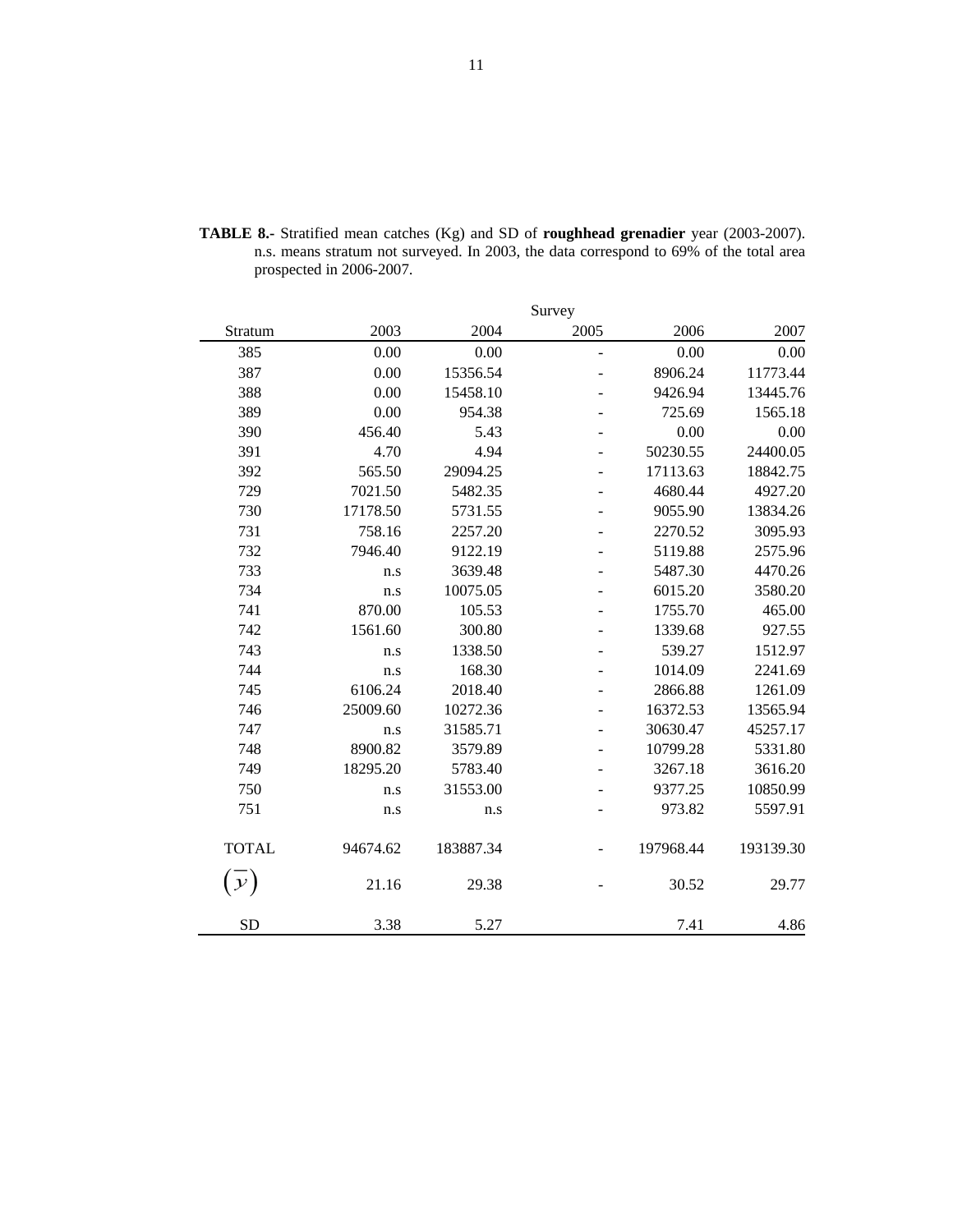|              |                  |                  | Survey         |                  |                  |
|--------------|------------------|------------------|----------------|------------------|------------------|
| Stratum      | 2003             | 2004             | 2005           | 2006             | 2007             |
| 385          | $\boldsymbol{0}$ | $\mathbf{0}$     | $\overline{a}$ | $\boldsymbol{0}$ | $\boldsymbol{0}$ |
| 387          | $\boldsymbol{0}$ | 1437             |                | 792              | 1047             |
| 388          | $\boldsymbol{0}$ | 1472             |                | 832              | 1195             |
| 389          | $\boldsymbol{0}$ | 85               |                | 64               | 139              |
| 390          | 41               | $\boldsymbol{0}$ |                | $\boldsymbol{0}$ | $\boldsymbol{0}$ |
| 391          | $\boldsymbol{0}$ | $\mathbf{0}$     |                | 4465             | 2169             |
| 392          | 49               | 2722             |                | 1496             | 1675             |
| 729          | 669              | 496              |                | 416              | 438              |
| 730          | 1553             | 518              |                | 833              | 1230             |
| 731          | 66               | 194              |                | 200              | 275              |
| 732          | 706              | 869              |                | 460              | 229              |
| 733          | n.s              | 331              |                | 484              | 397              |
| 734          | n.s              | 995              |                | 535              | 318              |
| 741          | $77 \,$          | 10               |                | 161              | 41               |
| 742          | 134              | 25               |                | 117              | 82               |
| 743          | n.s              | 143              |                | 48               | 134              |
| 744          | n.s              | 17               |                | 89               | 206              |
| 745          | 537              | 190              |                | 251              | 112              |
| 746          | 2242             | 913              |                | 1455             | 1226             |
| 747          | n.s              | 3082             |                | 2739             | 4023             |
| 748          | 818              | 360              |                | 993              | 474              |
| 749          | 1654             | 523              |                | 286              | 321              |
| 750          | n.s              | 3506             |                | 840              | 959              |
| 751          | n.s              | n.s              |                | 86               | 498              |
| <b>TOTAL</b> | 8546             | 17887            |                | 17641            | 17190            |
| ${\rm SD}$   | 1340             | 3240             |                | 4271             | 2799             |

**TABLE 9.-** Survey estimates (by the swept area method) of **roughhead grenadier** biomass (t.) and SD by stratum and year in NAFO Div. 3L (R/V *"Vizconde de Eza"*). n.s. means stratum not surveyed. In 2003, the data correspond to 69% of the total area prospected in 2006-2007.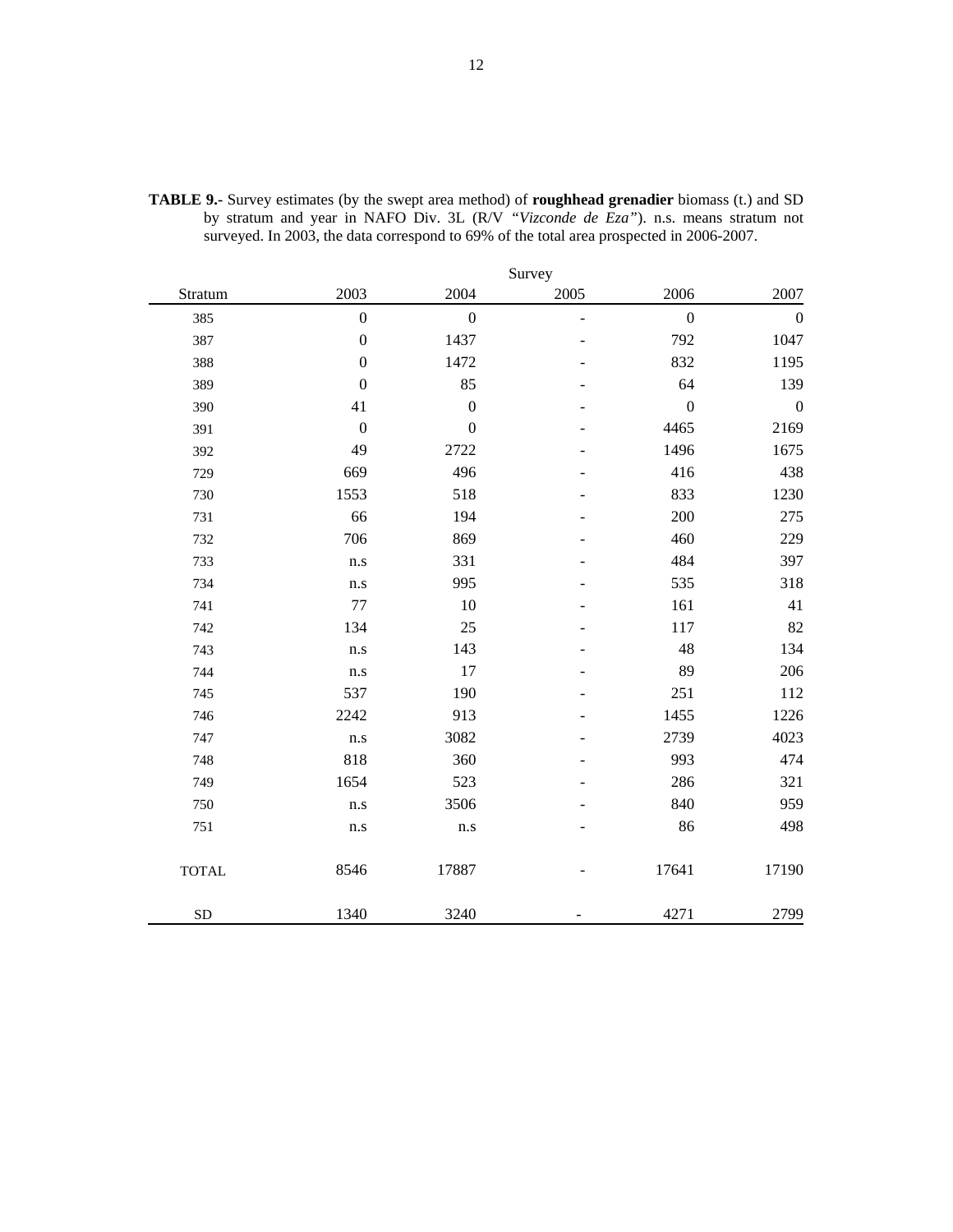**TABLE 10.- Roughhead grenadier** length distribution per haul mean catches by sex and year. Number per stratified mean catches. Spanish Summer Survey in NAFO 3L: 2003-2007 (R/V *"Vizconde de Eza"*). Indet. means indeterminate. (\*) In 2003, the data correspond to 69% of the total area prospected in 2006-2007.

|                |                            |                            | 2003 (*)                |          |                            | 2004                       |                         |            |                      | 2006                       |                         |         |                      | 2007                       |                         |          |
|----------------|----------------------------|----------------------------|-------------------------|----------|----------------------------|----------------------------|-------------------------|------------|----------------------|----------------------------|-------------------------|---------|----------------------|----------------------------|-------------------------|----------|
| Lenght $(cm.)$ | Males Females Indet. Total |                            |                         |          | Males Females Indet. Total |                            |                         |            | Males Females Indet. |                            |                         | Total   | Males Females Indet. |                            |                         | Total    |
| 1.5            | 0.000                      |                            | $0.000$ $0.025$ $0.025$ |          | 0.000                      |                            | $0.000$ $0.024$ $0.024$ |            | 0.000                |                            | 0.000 0.040 0.040       |         | 0.000                |                            | 0.020 0.010 0.030       |          |
| 2.5            | 0.371                      |                            | 0.161 0.670 1.201       |          | 0.018                      |                            | 0.019 0.060 0.097       |            | 0.070                |                            | 0.040 0.024 0.134       |         | 0.000                |                            | 0.041 0.148 0.188       |          |
| 3.5            | 0.175                      |                            | 0.107 0.197 0.478       |          | 0.767                      |                            | 0.207 0.179 1.153       |            | 0.612                |                            | 0.156 0.141 0.910       |         | 0.398                |                            | 0.168 0.696 1.262       |          |
| 4.5            | 0.183                      |                            | 0.203 0.000 0.386       |          | 0.088                      |                            | 0.073 0.000 0.162       |            | 0.145                |                            | 0.000 0.000 0.145       |         | 0.082                |                            | 0.062 0.020 0.164       |          |
| 5.5            | 1.679                      |                            | 1.701 0.000 3.380       |          | 0.356                      |                            | 0.416 0.000 0.772       |            | 0.124                |                            | 0.151 0.000 0.274       |         | 0.341                |                            | 0.209 0.018 0.569       |          |
| 6.5            | 0.941                      |                            | 0.881 0.000 1.822       |          | 0.724                      |                            | 1.077 0.000 1.801       |            | 0.912                |                            | 0.713 0.000 1.625       |         | 0.939                |                            | 0.754 0.000 1.693       |          |
| 7.5            | 0.545                      |                            | 0.339 0.000 0.884       |          | 0.320                      |                            | 0.393 0.000 0.713       |            | 0.619                |                            | 0.477 0.000 1.096       |         | 0.282                |                            | 0.329 0.000 0.612       |          |
| 8.5            | 0.598                      |                            | 0.857 0.000 1.455       |          | 0.802                      |                            | 0.923 0.000 1.725       |            | 0.461                |                            | 0.504 0.000 0.965       |         | 0.538                |                            | 0.683 0.012 1.233       |          |
| 9.5            | 0.530                      |                            | 0.683 0.000 1.213       |          | 1.053                      |                            | 1.117 0.000 2.170       |            | 0.954                |                            | 0.866 0.000 1.820       |         | 0.604                |                            | 0.812 0.000 1.416       |          |
| 10.5           | 1.171                      |                            | 1.102 0.000 2.273       |          | 0.870                      |                            | 0.550 0.000 1.421       |            | 0.868                |                            | 0.977 0.000 1.845       |         | 0.837                |                            | 0.549 0.000 1.386       |          |
| 11.5           | 0.899                      |                            | 0.943 0.000 1.841       |          | 1.032                      |                            | 1.129 0.000 2.161       |            | 1.361                |                            | 1.258 0.000 2.620       |         | 1.208                |                            | 1.116 0.000 2.324       |          |
| 12.5           | 1.481                      |                            | 0.844 0.000 2.325       |          | 1.467                      |                            | 1.273 0.000 2.740       |            | 1.826                |                            | 1.776 0.005 3.607       |         | 1.126                |                            | 1.222 0.000 2.348       |          |
| 13.5           | 1.869                      |                            | 1.396 0.000 3.265       |          | 1.640                      |                            | 1.047 0.000 2.687       |            | 1.661                |                            | 1.746 0.005 3.412       |         | 1.463                |                            | 1.452 0.000 2.915       |          |
| 14.5           | 2.953                      |                            | 2.525 0.000 5.478       |          | 2.354                      |                            | 1.696 0.000 4.050       |            | 1.906                |                            | 1.766 0.000 3.673       |         | 1.888                |                            | 1.712 0.000 3.600       |          |
| 15.5           | 3.443                      |                            | 2.537 0.000 5.979       |          | 3.427                      |                            | 2.571 0.000 5.998       |            | 2.205                |                            | 1.641 0.000 3.846       |         | 1.541                |                            | 1.469 0.000 3.009       |          |
| 16.5           | 2.937                      |                            | 3.107 0.000 6.044       |          | 4.598                      |                            | 3.436 0.000 8.034       |            | 2.186                |                            | 1.856 0.000 4.042       |         | 1.737                |                            | 1.557 0.000 3.294       |          |
| 17.5           | 1.758                      |                            | 2.939 0.000 4.697       |          | 3.980                      |                            | 3.202 0.000 7.182       |            | 3.447                |                            | 1.882 0.010 5.339       |         | 1.967                |                            | 1.448 0.000 3.415       |          |
| 18.5           | 0.825                      |                            | 1.668 0.000 2.492       |          | 3.589                      |                            | 2.730 0.000 6.320       |            | 2.995                |                            | 2.030 0.000 5.025       |         | 1.853                |                            | 1.378 0.000 3.231       |          |
| 19.5           | 0.630                      |                            | 1.364 0.000 1.994       |          | 1.981                      |                            | 2.897 0.000 4.878       |            | 1.729                |                            | 2.935 0.000 4.664       |         | 1.569                |                            | 1.574 0.000 3.143       |          |
| 20.5           | 0.177                      |                            | 1.101 0.000 1.279       |          | 1.090                      |                            | 1.730 0.000 2.820       |            | 0.910                |                            | 2.505 0.000 3.415       |         | 0.976                |                            | 1.695 0.000 2.671       |          |
| 21.5           | 0.068                      |                            | 1.070 0.000 1.137       |          | 0.133                      |                            | 1.129 0.000 1.262       |            | 0.507                |                            | 2.602 0.000 3.110       |         | 0.405                |                            | 2.379 0.000 2.784       |          |
| 22.5           | 0.027                      |                            | 0.763 0.000 0.790       |          | 0.222                      |                            | 0.747 0.000 0.969       |            | 0.095                |                            | 1.732 0.000 1.827       |         | 0.148                |                            | 2.176 0.000 2.324       |          |
| 23.5           | 0.014                      |                            | 0.607 0.000 0.621       |          | 0.000                      |                            | 0.569 0.000 0.569       |            | 0.032                |                            | 1.439 0.000 1.471       |         | 0.052                |                            | 1.897 0.000 1.949       |          |
| 24.5           | 0.000                      |                            | 0.409 0.000 0.409       |          | 0.000                      |                            | 0.687 0.000 0.687       |            | 0.010                |                            | 0.935 0.000 0.945       |         | 0.000                |                            | 1.489 0.000 1.489       |          |
| 25.5           | 0.000                      |                            | 0.581 0.000 0.581       |          | 0.014                      |                            | 0.435 0.000 0.449       |            | 0.000                |                            | 0.839 0.000 0.839       |         | 0.015                |                            | 1.181 0.000 1.196       |          |
| 26.5           | 0.000                      |                            | 0.474 0.000 0.474       |          | 0.000                      |                            | 0.604 0.000 0.604       |            | 0.000                |                            | 0.629 0.000 0.629       |         | 0.004                |                            | 1.049 0.000 1.053       |          |
| 27.5           | 0.000                      |                            | 0.465 0.000 0.465       |          | 0.000                      |                            | 0.150 0.000 0.150       |            | 0.000                |                            | 0.248 0.000 0.248       |         | 0.000                |                            | 0.691 0.000 0.691       |          |
| 28.5           | 0.000                      |                            | 0.346 0.000 0.346       |          | 0.000                      |                            | 0.302 0.000 0.302       |            | 0.000                |                            | 0.308 0.000 0.308       |         | 0.010                |                            | 0.373 0.000 0.384       |          |
| 29.5           | 0.000                      |                            | 0.263 0.000 0.263       |          | 0.000                      |                            | 0.241 0.000 0.241       |            | 0.000                |                            | 0.196 0.000 0.196       |         | 0.011                |                            | 0.354 0.000 0.365       |          |
| 30.5           | 0.000                      |                            | 0.227 0.000 0.227       |          | 0.000                      |                            | 0.209 0.000 0.209       |            | 0.000                |                            | $0.102$ $0.000$ $0.102$ |         | 0.000                |                            | 0.283 0.000 0.283       |          |
| 31.5           | 0.000                      |                            | 0.087 0.000 0.087       |          | 0.000                      |                            | 0.236 0.000 0.236       |            | 0.000                |                            | 0.132 0.000 0.132       |         | 0.000                |                            | 0.212 0.000 0.212       |          |
| 32.5           | 0.000                      |                            | 0.071 0.000 0.071       |          | 0.000                      |                            | 0.040 0.000 0.040       |            | 0.000                |                            | 0.088 0.000 0.088       |         | 0.000                |                            | 0.069 0.000 0.069       |          |
| 33.5           | 0.000                      |                            | 0.063 0.000 0.063       |          | 0.000                      |                            | $0.010$ $0.000$ $0.010$ |            | 0.000                |                            | 0.038 0.000 0.038       |         | 0.000                |                            | 0.026 0.000 0.026       |          |
| 34.5           | 0.000                      |                            | 0.028 0.000 0.028       |          | 0.000                      |                            | 0.085 0.000 0.085       |            | 0.000                |                            | 0.031 0.000 0.031       |         | 0.000                |                            | 0.082 0.000 0.082       |          |
| 35.5           | 0.000                      |                            | 0.027 0.000 0.027       |          | 0.000                      |                            | 0.080 0.000 0.080       |            | 0.000                |                            | $0.010$ $0.000$ $0.010$ |         | 0.000                |                            | 0.049 0.000 0.049       |          |
| 36.5           | 0.000                      |                            | 0.000 0.000 0.000       |          | 0.000                      |                            | 0.010 0.000 0.010       |            | 0.000                |                            | 0.051 0.000 0.051       |         | 0.000                |                            | 0.036 0.000 0.036       |          |
| 37.5           | 0.000                      |                            | 0.036 0.000 0.036       |          | 0.000                      |                            | 0.058 0.000 0.058       |            | 0.000                |                            | 0.011 0.000 0.011       |         | 0.000                |                            | 0.021 0.000 0.021       |          |
| 38.5           | 0.000                      |                            | $0.000$ $0.000$ $0.000$ |          | 0.000                      |                            | $0.000$ $0.000$ $0.000$ |            | 0.000                |                            | 0.011 0.000 0.011       |         | 0.000                |                            | $0.010$ $0.000$ $0.010$ |          |
| 39.5           | 0.000                      |                            | $0.000$ $0.000$ $0.000$ |          | 0.000                      |                            | $0.000$ $0.000$ $0.000$ |            | 0.000                |                            | $0.000$ $0.000$ $0.000$ |         | 0.000                |                            | $0.000$ $0.000$ $0.000$ |          |
| 40.5           | 0.000                      |                            | $0.000$ $0.000$ $0.000$ |          | 0.000                      |                            | $0.000$ $0.000$ $0.000$ |            | 0.000                |                            | $0.000$ $0.000$ $0.000$ |         | 0.000                |                            | $0.021$ $0.000$ $0.021$ |          |
| Total          |                            | 23.273 29.977 0.892 54.141 |                         |          |                            | 30.527 32.075 0.263 62.865 |                         |            |                      | 25.636 32.682 0.226 58.544 |                         |         |                      | 19.995 30.647 0.903 51.545 |                         |          |
| N° samples:    |                            |                            |                         |          |                            |                            |                         |            |                      |                            |                         |         |                      |                            |                         |          |
| N° Ind.:       |                            |                            |                         | 22       |                            |                            |                         | 43         |                      |                            |                         | 83      |                      |                            |                         | 71       |
| Sampled catch: | 943                        | 1268                       | 37                      | 2248     | 1188                       | 1359                       | 17                      | 2564       | 2107                 | 2423                       |                         | 25 4555 | 1589                 | 2246                       | 69                      | 3904     |
| Range:         |                            |                            |                         | 1013     |                            |                            |                         | 1579       |                      |                            |                         | 2985    |                      |                            |                         | 2712     |
| Total catch:   |                            |                            |                         | $2 - 38$ |                            |                            |                         | $2 - 37.5$ |                      |                            |                         | 1.5-39  |                      |                            |                         | $2 - 41$ |
| Total hauls:   |                            |                            |                         | 1013     |                            |                            |                         | 1579       |                      |                            |                         | 2985    |                      |                            |                         | 2712     |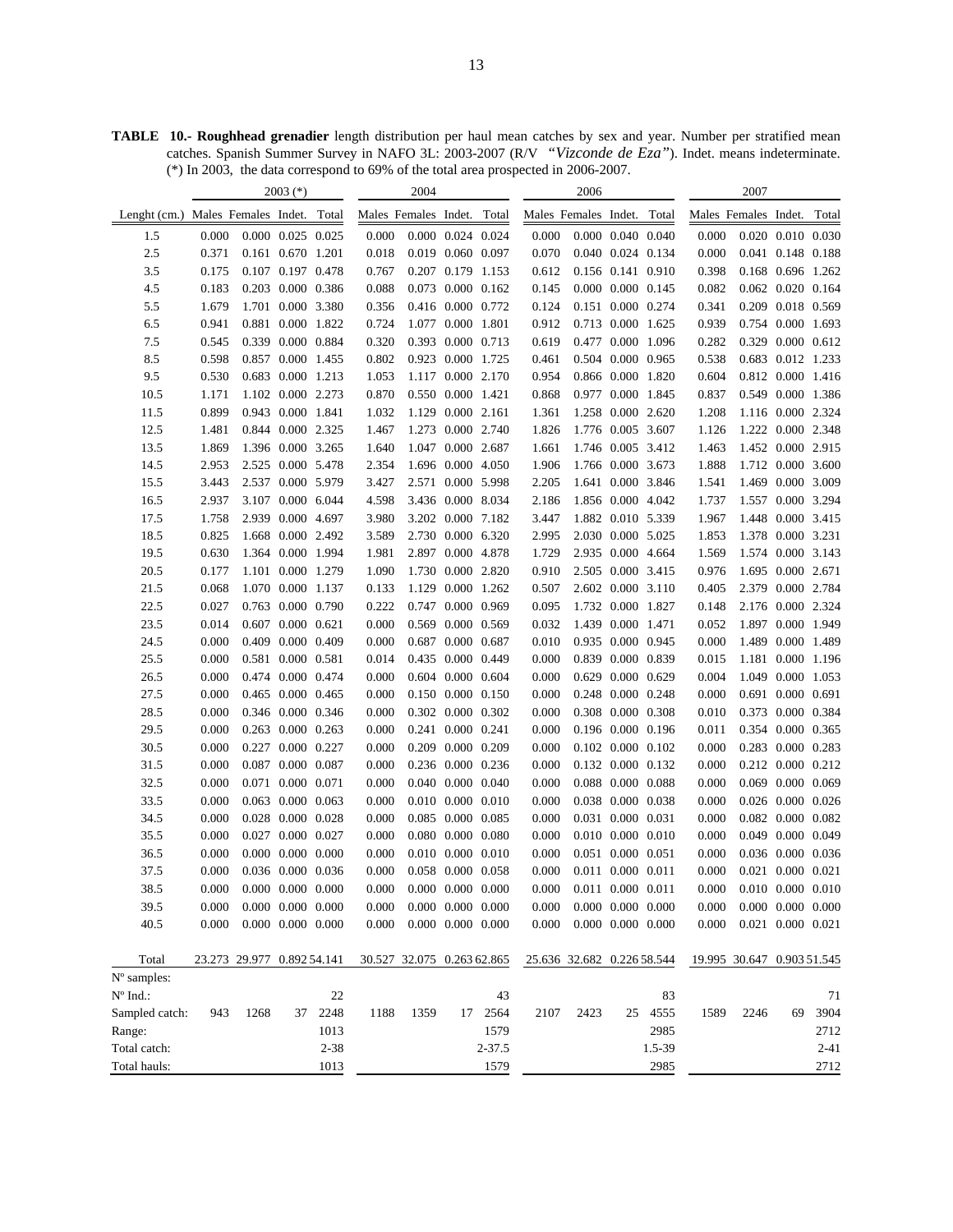**TABLE 11.-** Swept area, number of hauls and **redfish** mean catch (Kg) and SD (\*\*) by stratum. Spanish Survey in NAFO Div. 3L for the period 2003-2007, on board the R/V "*Vizconde de Eza*". (\*) In 2003, the data correspond to 69% of the total area prospected in 2006- 2007.

|         |                   |                        | $2003$ (*)     |                       |                   |                | 2004<br>2006        |                      |                   |                |                     | 2007      |                   |     |               |                          |
|---------|-------------------|------------------------|----------------|-----------------------|-------------------|----------------|---------------------|----------------------|-------------------|----------------|---------------------|-----------|-------------------|-----|---------------|--------------------------|
| Stratum | Swept Tow<br>area | No.                    | Mean<br>catch  | <b>SD</b>             | Swept Tow<br>area | No.            | Mean<br>catch       | <b>SD</b>            | Swept Tow<br>area | No.            | Mean<br>catch       | <b>SD</b> | Swept Tow<br>area | No. | Mean<br>catch | <b>SD</b>                |
| 385     | 0.0225            | $\overline{c}$         | 0.001          | 0.001                 | 0.0229            | 2              | 0.005               | 0.007                | 0.0229            | 2              | 0.000               | 0.000     | 0.0225            | 2   | 0.041         | 0.027                    |
| 387     | 0.0229            | 2                      | 1.715          | 1.110                 | 0.0214            | 2              | 56.000              | 51.619               | 0.0225            | 2              | 113.685             | 116.171   | 0.0225            | 2   | 80.400        | 34.083                   |
| 388     | 0.0334            | 3                      | 6.453          | 6.142                 | 0.0105            | 1              | 11.800              | $\sim$               | 0.0566            | 5              | 66.040              | 32.355    | 0.0563            | .5  | 162.078       | 100.787                  |
| 389     | 0.0454            | $\overline{4}$         | 0.801          | 0.912                 | 0.0225            | 2              | 33.050              | 44.901               | 0.0795            | 7              | 46.008              | 84.876    | 0.0900            | 8   | 10.723        | 18.542                   |
| 390     | 0.0563            | 5                      | 0.580          | 1.242                 | 0.0345            | 3              | 0.000               | 0.000                | 0.1249            | 11             | 0.188               | 0.318     | 0.1350            | 12  | 0.173         | 0.473                    |
| 391     | 0.0338            | 3                      | 0.087          | 0.085                 | 0.0218            | 2              | 1.435               | 1.718                | 0.0450            | 4              | 7.135               | 5.793     | 0.0450            | 4   | 6.013         | 6.351                    |
| 392     | 0.0116            | 1                      | 46.300         | $\sim 100$ km $^{-1}$ | 0.0214            |                | 2 1222.320 1712.075 |                      | 0.0229            |                | 2 4367.190 5741.976 |           | 0.0225            | 2   | 959.650       | 350.230                  |
| 729     | 0.0210            | 2                      | 88.800         | 73.963                | 0.0221            | $\overline{2}$ | 310.250             | 239.780              | 0.0338            |                | 202.167             | 262.943   | 0.0338            | 3   | 128.889       | 184.792                  |
| 730     | 0.0221            | 2                      | 231.080        | 64.389                | 0.0221            | 2              | 55.550              | 72.761               | 0.0326            | 3              | 145.923             | 148.390   | 0.0225            | 2   | 367.737       | 518.964                  |
| 731     | 0.0229            | 2                      | 39.365         | 8.252                 | 0.0233            | 2              | 79.550              | 68.236               | 0.0341            | 3              | 19.053              | 7.921     | 0.0338            | 3   | 37.100        | 28.646                   |
| 732     | 0.0113            | 1                      | 72.200         | $\sim$ $-$            | 0.0210            | 2              | 42.025              | 55.119               | 0.0334            | 3              | 5.638               | 7.067     | 0.0338            | 3   | 12.115        | 13.539                   |
| 733     | n.s.              | n.s.                   | n.s.           | n.s.                  | 0.0330            | 3              | 111.667             | 109.389              | 0.0454            | 4              | 72.600              | 47.167    | 0.0338            | 3   | 115.667       | 70.383                   |
| 734     | n.s.              | n.s.                   | n.s.           | n.s.                  | 0.0304            | 3              | 5.383               | 7.029                | 0.0225            | 2              | 12.328              | 3.921     | 0.0225            | 2   | 24.728        | 28.585                   |
| 741     | 0.0113            | 1                      | 2240           | $\sim$                | 0.0323            | 3              | 0.255               | 0.255                | 0.0218            | $\overline{2}$ | 0.000               | 0.000     | 0.0225            | 2   | 0.000         | 0.000                    |
| 742     | 0.0116            | -1                     | $\overline{0}$ | $\sim$                | 0.0120            | 1              | 0.331               | $\sim 100$ m $^{-1}$ | 0.0229            | 2              | 0.000               | 0.000     | 0.0225            | 2   | 0.300         | 0.424                    |
| 743     | n.s.              | n.s.                   | n.s.           | n.s.                  | 0.0188            | 2              | 2.090               | 2.956                | 0.0225            | 2              | 0.000               | 0.000     | 0.0225            | 2   | 0.000         | 0.000                    |
| 744     | n.s.              | n.s.                   | n.s.           | n.s.                  | 0.0101            | $\mathbf{1}$   | 0.000               | $\sim$ $-$           | 0.0229            | $\overline{2}$ | 0.000               | 0.000     | 0.0218            | 2   | 0.479         | 0.677                    |
| 745     | 0.0341            | 3                      |                | 1753.1 3028.407       | 0.0319            | 3              | 0.000               | 0.000                | 0.0686            | 6              | 0.119               | 0.221     | 0.0675            | 6   | 0.380         | 0.450                    |
| 746     | 0.0446            | $\overline{4}$         | $\theta$       | $\mathbf{0}$          | 0.0338            | 3              | 0.000               | 0.000                | 0.0675            | 6              | 0.118               | 0.185     | 0.0664            | 6   | 0.000         | 0.000                    |
| 747     | n.s.              | n.s.                   | n.s.           | n.s.                  | 0.0308            | 3              | 0.200               | 0.346                | 0.1230            | 11             | 0.000               | 0.000     | 0.1238            | 11  | 0.000         | 0.000                    |
| 748     | 0.0109            | -1                     | 2.7            | $\sim$                | 0.0199            | 2              | 0.440               | 0.622                | 0.0326            | 3              | 0.130               | 0.225     | 0.0338            | 3   | 0.830         | 1.050                    |
| 749     | 0.0221            | 2                      | $\overline{0}$ | $\overline{0}$        | 0.0221            | 2              | 0.000               | 0.000                | 0.0229            | 2              | 0.000               | 0.000     | 0.0113            | 1   | 0.000         | $\overline{\phantom{a}}$ |
| 750     | n.s.              | n.s.                   | n.s.           | n.s.                  | 0.0180            | 2              | 0.000               | 0.000                | 0.1005            | 9              | 0.000               | 0.000     | 0.0679            | 6   | 0.000         | 0.000                    |
| 751     | n.s.              | n.s.                   | n.s.           | n.s.                  | n.s.              | n.s.           | n.s.                | n.s.                 | 0.0454            | 4              | 0.000               | 0.000     | 0.0225            | 2   | 0.000         | 0.000                    |
|         |                   | $(x_i - \overline{x})$ |                |                       |                   |                |                     |                      |                   |                |                     |           |                   |     |               |                          |

$$
(**) SD = \frac{\sum (x_i - \overline{x})}{n-1}
$$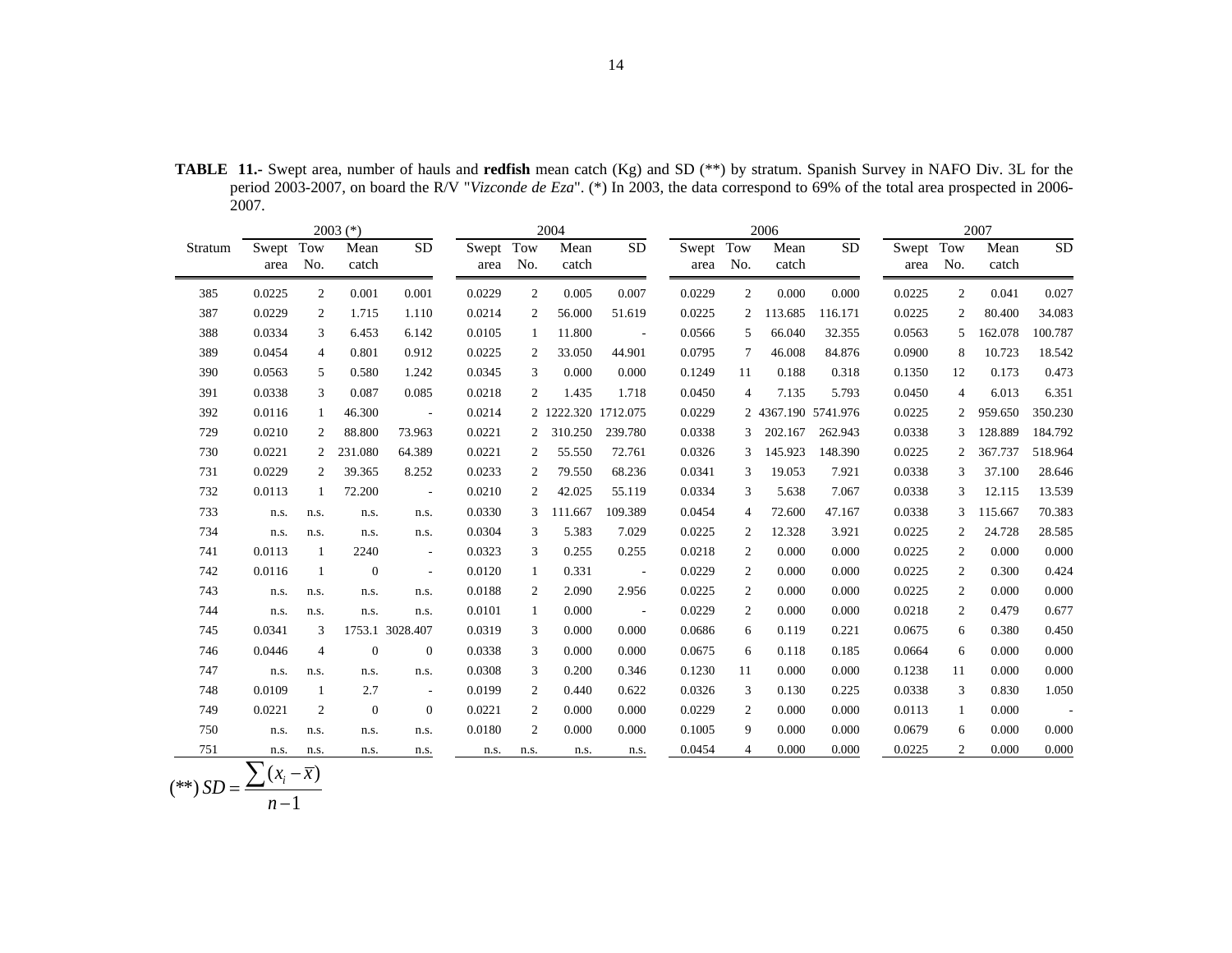|              |           |           | Survey                   |           |           |
|--------------|-----------|-----------|--------------------------|-----------|-----------|
| Stratum      | 2003      | 2004      | 2005                     | 2006      | 2007      |
| 385          | 0.12      | 0.59      | $\overline{a}$           | 0.00      | 4.84      |
| 387          | 439.04    | 14336.00  |                          | 29103.36  | 20582.40  |
| 388          | 2303.84   | 4212.60   |                          | 23576.28  | 57861.85  |
| 389          | 407.58    | 16822.45  |                          | 23418.22  | 5458.01   |
| 390          | 472.70    | 0.00      | $\overline{a}$           | 153.59    | 141.00    |
| 391          | 24.44     | 404.67    |                          | 2012.07   | 1695.53   |
| 392          | 6713.50   | 177236.40 | $\overline{a}$           | 633242.55 | 139149.25 |
| 729          | 16516.80  | 57706.50  |                          | 37603.00  | 23973.29  |
| 730          | 39283.60  | 9443.50   |                          | 24806.97  | 62515.29  |
| 731          | 8502.84   | 17182.80  |                          | 4115.52   | 8013.60   |
| 732          | 16678.20  | 9707.78   |                          | 1302.46   | 2798.49   |
| 733          | n.s       | 26130.00  |                          | 16988.40  | 27066.00  |
| 734          | n.s       | 823.65    |                          | 1886.11   | 3783.31   |
| 741          | 224000.00 | 25.50     | $\overline{\phantom{0}}$ | 0.00      | 0.00      |
| 742          | 0.00      | 21.18     |                          | 0.00      | 19.20     |
| 743          | n.s       | 106.59    |                          | 0.00      | 0.00      |
| 744          | n.s       | 0.00      |                          | 0.00      | 31.58     |
| 745          | 610078.80 | 0.00      |                          | 41.47     | 132.24    |
| 746          | 0.00      | 0.00      |                          | 46.39     | 0.00      |
| 747          | n.s       | 144.80    |                          | 0.00      | 0.00      |
| 748          | 429.30    | 69.96     |                          | 20.67     | 131.97    |
| 749          | 0.00      | 0.00      |                          | 0.00      | 0.00      |
| 750          | n.s       | 0.00      |                          | 0.00      | 0.00      |
| 751          | n.s       | n.s       |                          | 0.00      | 0.00      |
| <b>TOTAL</b> | 925850.76 | 334374.97 |                          | 798317.04 | 353357.83 |
| у            | 206.94    | 53.43     |                          | 123.06    | 54.47     |
| <b>SD</b>    | 136.03    | 28.87     |                          | 90.99     | 11.94     |

**TABLE 12.-** Stratified mean catches (Kg) and SD of **redfish** by stratum and year (2003- 2007). n.s. means stratum not surveyed. In 2003, the data correspond to 69% of the total area prospected in 2006-2007.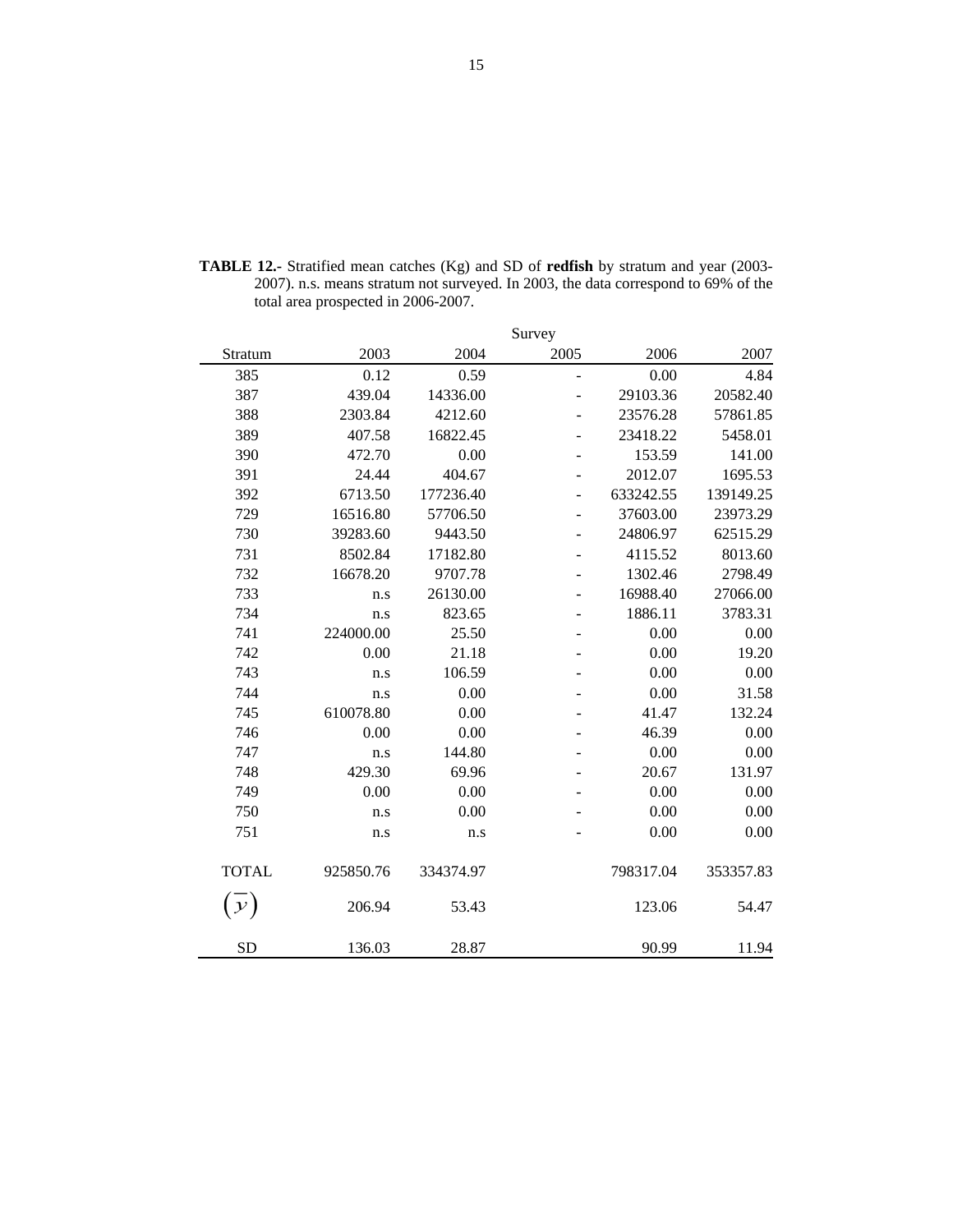**TABLE 13.-** Survey estimates (by the swept area method) of **redfish** biomass (t.) and SD by stratum and year in NAFO Div. 3L (R/V *"Vizconde de Eza"*). n.s. means stratum not surveyed. In 2003: the data correspond to 69% of the total area prospected in 2006-2007.

|              |                  |                  | Survey |                  |                  |
|--------------|------------------|------------------|--------|------------------|------------------|
| Stratum      | 2003             | 2004             | 2005   | 2006             | 2007             |
| 385          | $\mathbf{0}$     | $\overline{0}$   | -      | $\boldsymbol{0}$ | $\overline{0}$   |
| 387          | 38               | 1341             |        | 2587             | 1830             |
| 388          | 207              | 401              |        | 2082             | 5143             |
| 389          | 36               | 1495             |        | 2062             | 485              |
| 390          | 42               | $\boldsymbol{0}$ |        | 14               | 13               |
| 391          | $\overline{2}$   | 37               |        | 179              | 151              |
| 392          | 578              | 16584            |        | 55365            | 12369            |
| 729          | 1573             | 5216             |        | 3342             | 2131             |
| 730          | 3551             | 854              |        | 2281             | 5557             |
| 731          | 743              | 1478             |        | 362              | 712              |
| 732          | 1483             | 925              |        | 117              | 249              |
| 733          | n.s              | 2375             |        | 1498             | 2406             |
| 734          | n.s              | 81               |        | 168              | 336              |
| 741          | 19911            | $\overline{2}$   |        | $\boldsymbol{0}$ | $\boldsymbol{0}$ |
| 742          | $\boldsymbol{0}$ | $\overline{2}$   |        | $\boldsymbol{0}$ | $\overline{c}$   |
| 743          | n.s              | 11               |        | $\boldsymbol{0}$ | $\boldsymbol{0}$ |
| 744          | n.s              | $\boldsymbol{0}$ |        | $\boldsymbol{0}$ | 3                |
| 745          | 53633            | $\boldsymbol{0}$ |        | $\overline{4}$   | 12               |
| 746          | $\boldsymbol{0}$ | $\boldsymbol{0}$ |        | $\overline{4}$   | $\boldsymbol{0}$ |
| 747          | n.s              | 14               |        | $\boldsymbol{0}$ | $\boldsymbol{0}$ |
| 748          | 39               | 7                |        | $\overline{c}$   | 12               |
| 749          | $\boldsymbol{0}$ | $\boldsymbol{0}$ |        | $\boldsymbol{0}$ | $\boldsymbol{0}$ |
| 750          | n.s              | $\boldsymbol{0}$ |        | $\boldsymbol{0}$ | $\boldsymbol{0}$ |
| 751          | n.s              | n.s              |        | $\boldsymbol{0}$ | $\boldsymbol{0}$ |
| <b>TOTAL</b> | 81837            | 30825            |        | 70066            | 31410            |
| <b>SD</b>    | 50717            | 17163            |        | 50718            | 6885             |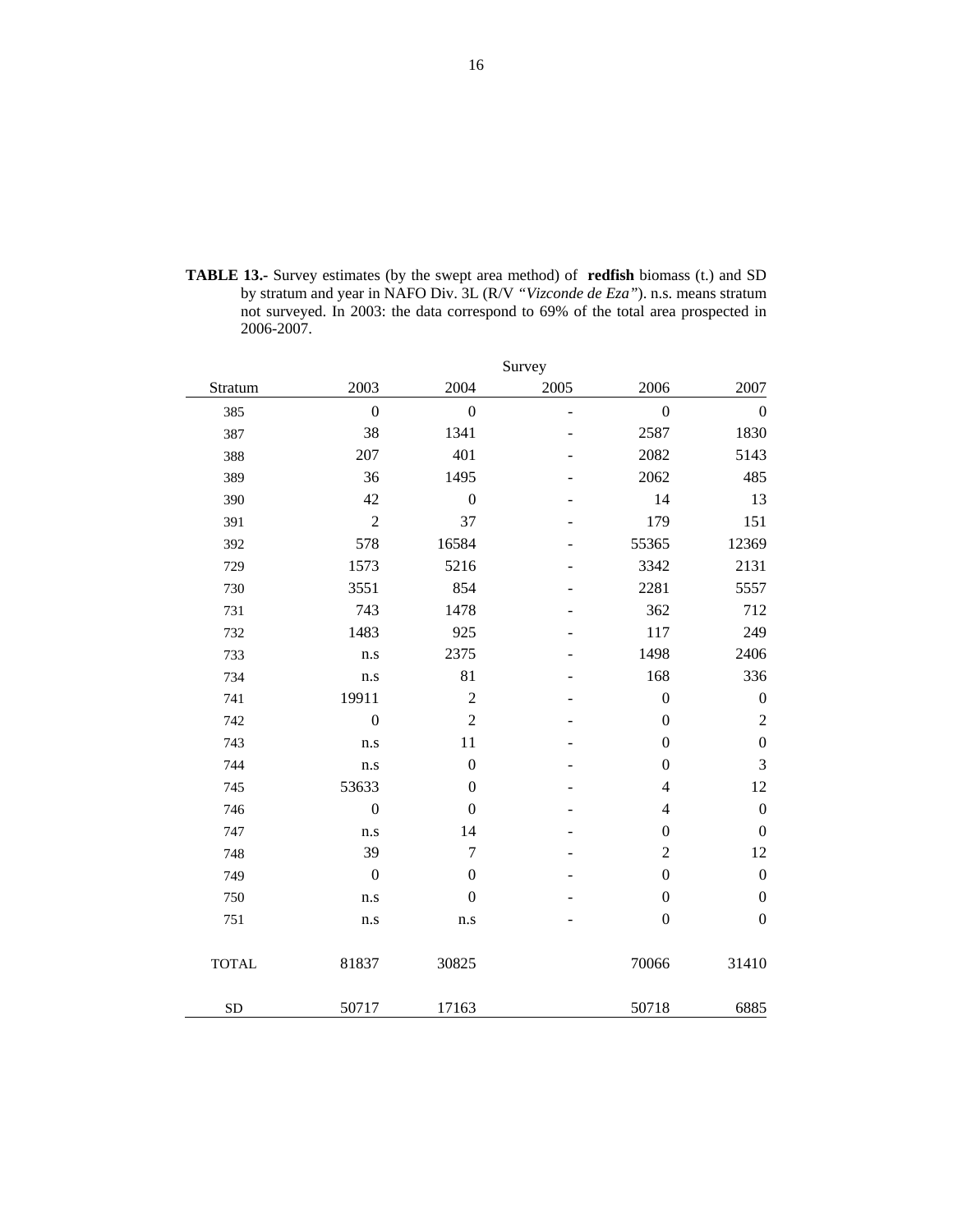**TABLE 14.- Redfish** length distribution per haul mean catches by sex and year. Number per stratified mean catches. Spanish Summer Survey in NAFO 3L: 2003-2007 (R/V *"Vizconde de Eza"*). Indet. means indeterminate. (\*) In 2003, the data correspond to 69% of the total area prospected in 2006-2007.

|                |                |                       | $2003$ (*)                                 |                |                | 2004           |                                            |                     |                | 2006           |                                        |                     |                | 2007           |                |                     |
|----------------|----------------|-----------------------|--------------------------------------------|----------------|----------------|----------------|--------------------------------------------|---------------------|----------------|----------------|----------------------------------------|---------------------|----------------|----------------|----------------|---------------------|
| Lenght $(cm.)$ | Males          | Females Indet.        |                                            | Total          | Males          | Females Indet. |                                            | Total               | Males          | Females Indet. |                                        | Total               | Males          | Females Indet. |                | Total               |
| 4              | 0.000          |                       | 0.000 0.195                                | 0.195          | 0.000          |                | $0.000 \quad 0.044$                        | 0.044               | 0.000          |                | 0.012 0.000                            | 0.012               | 0.000          |                | 0.000 0.044    | 0.044               |
| 6              | 0.000          |                       | 0.000 7.290                                | 7.290          | 0.000          |                | 0.000 3.677                                | 3.677               | 0.099          |                | 0.049 2.832                            | 2.980               | 0.000          |                |                | 0.000 17.446 17.446 |
| 8              | 0.032          | 0.092 1.641           |                                            | 1.765          | 0.244          |                | 0.087 5.055                                | 5.386               | 0.898          |                |                                        | 1.282 13.679 15.859 | 0.010          |                |                | 0.187 26.862 27.060 |
| 10             | 1.237          |                       | 0.697 0.706                                | 2.640          | 3.475          |                | 2.031 1.693                                | 7.199               | 2.184          |                | 1.277 1.817                            | 5.278               | 1.451          |                | 2.169 1.641    | 5.261               |
| 12             | 2.752          |                       | 1.188 0.000                                | 3.940          | 4.862          |                | 3.304 4.929                                | 13.094              | 3.000          |                | 3.275 0.121                            | 6.395               | 4.450          |                | 3.714 0.530    | 8.693               |
| 14             | 3.744          | 28.780 0.000          |                                            | 32.524         | 3.923          |                | 1.826 2.164                                | 7.912               | 11.245         |                |                                        | 8.431 0.000 19.676  | 3.435          | 1.800          | 0.011          | 5.246               |
| 16             | 3.177          |                       | 1.411 0.000                                | 4.588          | 8.873          |                |                                            | 5.168 0.262 14.303  | 20.688         |                |                                        | 19.489 0.000 40.177 | 5.966          |                | 3.806 0.000    | 9.771               |
| 18             | 4.389          | 27.403                | 0.000                                      | 31.791         | 11.871         |                |                                            | 12.090 0.000 23.961 | 14.289         |                |                                        | 13.658 0.000 27.947 | 11.847         | 13.077         |                | 0.000 24.924        |
| 20             | 6.001          |                       | 4.175 0.000                                | 10.176         | 23.037         |                |                                            | 20.029 0.000 43.067 | 23.653         |                |                                        | 11.009 0.000 34.662 | 25.500         |                |                | 15.852 0.000 41.353 |
| 22             | 5.981          |                       | 5.110 0.000                                | 11.091         | 19.463         |                |                                            | 18.469 0.000 37.932 | 41.880         |                |                                        | 31.008 0.000 72.888 | 36.002         | 30.404         |                | 0.000 66.406        |
| 24             | 65.488         | 63.971                |                                            | 0.000 129.459  | 30.922         |                |                                            | 12.776 0.000 43.698 | 40.394         |                |                                        | 44.208 0.000 84.602 | 19.885         | 32.599         |                | 0.000 52.484        |
| 26             | 11.519         | 141.787 0.000 153.306 |                                            |                | 35.905         |                |                                            | 14.433 0.000 50.339 | 9.497          |                |                                        | 58.297 0.000 67.794 | 7.338          | 11.292         |                | 0.000 18.630        |
| 28             | 52.415         |                       | 5.791 0.000                                | 58.206         | 16.796         | 12.423         |                                            | 0.000 29.219        | 8.686          |                |                                        | 64.054 0.000 72.740 | 4.692          | 6.693          |                | 0.000 11.385        |
| 30             | 54.149         | 82.477 0.000          |                                            | 136.626        | 5.362          |                |                                            | 5.646 0.000 11.008  | 6.121          |                |                                        | 47.610 0.000 53.730 | 4.327          | 5.569          | 0.000          | 9.896               |
| 32             | 56.440         | 29.715 0.000          |                                            | 86.155         | 0.521          |                | 2.704 0.000                                | 3.225               | 4.127          |                |                                        | 23.729 0.000 27.856 | 5.484          | 7.420          |                | 0.000 12.903        |
| 34             | 1.451          | 29.513 0.000          |                                            | 30.965         | 0.163          |                | 0.593 0.000                                | 0.756               | 0.724          |                | 3.743 0.000                            | 4.467               | 2.656          | 2.821          | 0.000          | 5.477               |
| 36             | 0.180          |                       | 0.649 0.000                                | 0.829          | 0.295          |                | 0.367 0.000                                | 0.662               | 0.124          |                | 2.145 0.000                            | 2.269               | 0.203          | 0.962          | 0.000          | 1.165               |
| 38             | 0.088          |                       | $0.000 \quad 0.000$                        | 0.088          | 0.125          |                | $0.046$ 0.000                              | 0.171               | 0.079          |                | 1.046 0.000                            | 1.124               | 0.051          | 0.134          | 0.000          | 0.185               |
| 40             | 0.000          |                       | 0.034 0.000                                | 0.034          | 0.000          |                | $0.000 \quad 0.000$                        | 0.000               | 0.020          |                | 0.014 0.000                            | 0.034               | 0.022          | 0.034          | 0.000          | 0.056               |
| 42<br>44       | 0.000<br>0.000 |                       | $0.000 \quad 0.000$<br>$0.000 \quad 0.000$ | 0.000<br>0.000 | 0.000<br>0.000 |                | $0.000 \quad 0.000$<br>$0.000 \quad 0.000$ | 0.000<br>0.000      | 0.000<br>0.000 |                | $0.010$ $0.000$<br>$0.000 \quad 0.000$ | 0.010<br>0.000      | 0.013<br>0.012 | 0.026<br>0.000 | 0.000<br>0.000 | 0.038<br>0.012      |
| 46             | 0.000          |                       | $0.000 \quad 0.000$                        | 0.000          | 0.000          |                | $0.000 \quad 0.000$                        | 0.000               | 0.000          |                | 0.026 0.000                            | 0.026               | 0.000          | 0.000          | 0.000          | 0.000               |
| 48             | 0.000          |                       | $0.000 \quad 0.000$                        | 0.000          | 0.000          |                | $0.000 \quad 0.000$                        | 0.000               | 0.000          |                | 0.013 0.000                            | 0.013               | 0.000          | 0.000          | 0.000          | 0.000               |
| 50             | 0.000          |                       | $0.000 \quad 0.000$                        | 0.000          | 0.000          |                | $0.000 \quad 0.000$                        | 0.000               | 0.000          |                | $0.000 \quad 0.000$                    | 0.000               | 0.013          | 0.000          | 0.000          | 0.013               |
| 52             | 0.000          |                       | $0.000 \quad 0.000$                        | 0.000          | 0.000          |                | $0.000 \quad 0.000$                        | 0.000               | 0.000          |                | $0.000 \quad 0.000$                    | 0.000               | 0.000          |                | 0.010 0.000    | 0.010               |
|                |                |                       |                                            |                |                |                |                                            |                     |                |                |                                        |                     |                |                |                |                     |
| Total          | 269.04         | 422.79                | 9.83                                       | 701.67         | 165.84         |                |                                            | 111.99 17.82 295.65 | 187.71         |                |                                        | 334.38 18.45 540.54 | 133.36         |                |                | 138.57 46.53 318.46 |
| N° samples:    |                |                       |                                            |                |                |                |                                            |                     |                |                |                                        |                     |                |                |                |                     |
| N° Ind.:       |                |                       |                                            | 22             |                |                |                                            | 28                  |                |                |                                        | 48                  |                |                |                | 51                  |
| Sampled catch: | 965            | 799                   | 304                                        | 2068           | 1903           | 1662           | 409                                        | 3974                | 3205           | 3089           | 1205                                   | 7499                | 2669           | 2360           | 2016           | 7045                |
| Range:         |                |                       |                                            | 8366           |                |                |                                            | 3970                |                |                |                                        | 11080               |                |                |                | 4675                |
| Total catch:   |                |                       |                                            | $5 - 40$       |                |                |                                            | $5 - 39$            |                |                |                                        | $5 - 48$            |                |                |                | $5 - 53$            |
| Total hauls:   |                |                       |                                            | 8368           |                |                |                                            | 3970                |                |                |                                        | 11080               |                |                |                | 4675                |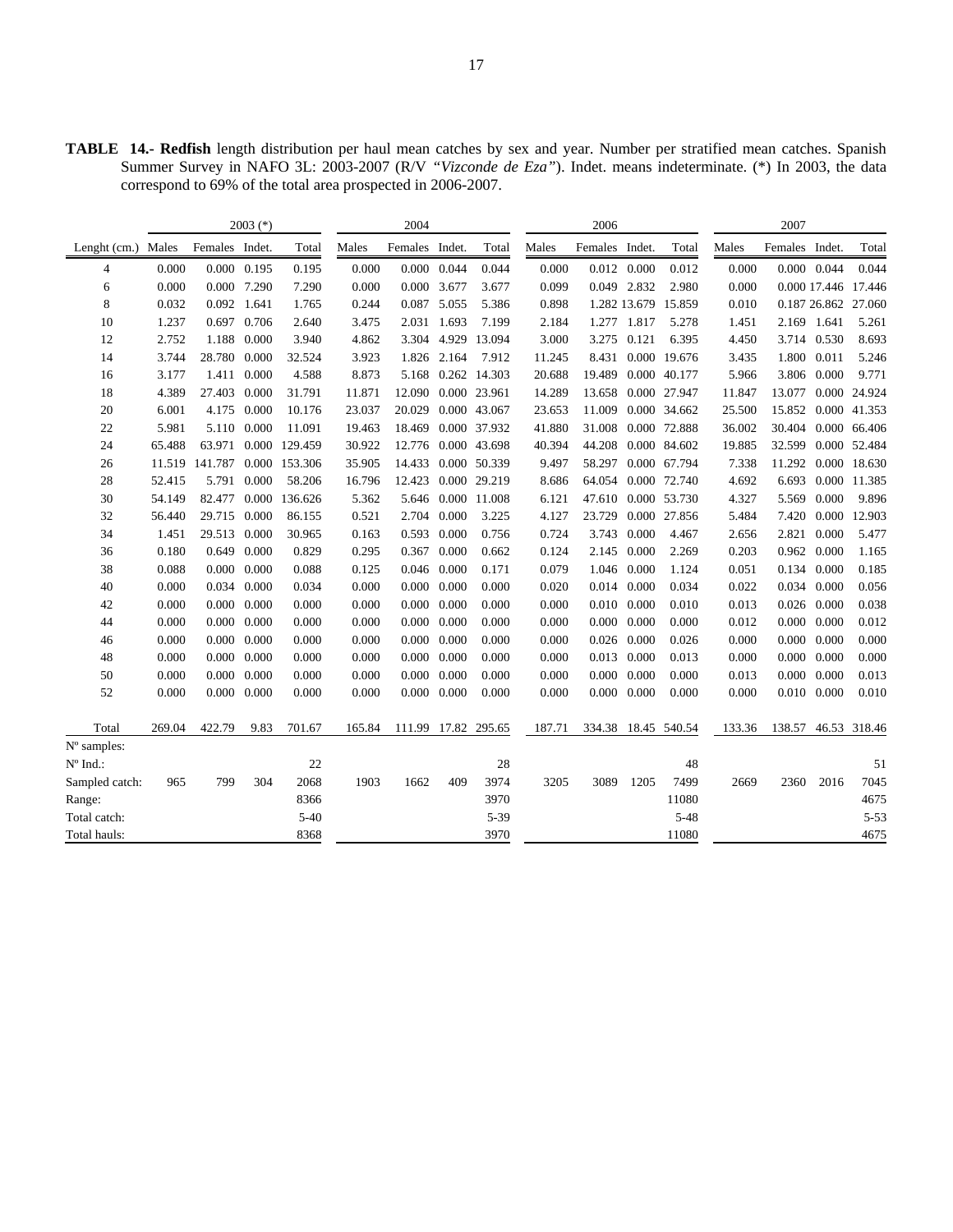| <b>TABLE 15.-</b> Swept area, number of hauls and <b>thorny skate</b> mean catch (Kg) and SD (**) by stratum. Spanish Survey in NAFO Div. 3L for |  |
|--------------------------------------------------------------------------------------------------------------------------------------------------|--|
| the period 2003-2007, on board the R/V "Vizconde de Eza". (*) In 2003, the data correspond to 69% of the total area prospected in<br>2006-2007.  |  |

|         | $2003$ (*)             |                |               |                          |                   |                | 2004          |           |                   | 2006           |               |           |           | 2007           |               |           |  |
|---------|------------------------|----------------|---------------|--------------------------|-------------------|----------------|---------------|-----------|-------------------|----------------|---------------|-----------|-----------|----------------|---------------|-----------|--|
| Stratum | Swept Tow<br>area      | No.            | Mean<br>catch | <b>SD</b>                | Swept Tow<br>area | No.            | Mean<br>catch | <b>SD</b> | Swept Tow<br>area | No.            | Mean<br>catch | <b>SD</b> | Swept Tow | area No.       | Mean<br>catch | <b>SD</b> |  |
| 385     | 0.0225                 | 2              | 0.000         | 0.000                    | 0.0229            | 2              | 7.050         | 9.970     | 0.0229            | 2              | 6.044         | 4.588     | 0.0225    | 2              | 30.260        | 11.653    |  |
| 387     | 0.0229                 | 2              | 5.295         | 4.957                    | 0.0214            | $\overline{c}$ | 10.700        | 2.263     | 0.0225            | 2              | 16.438        | 16.599    | 0.0225    | $\overline{c}$ | 32.485        | 2.143     |  |
| 388     | 0.0334                 | 3              | 13.273        | 13.347                   | 0.0105            | 1              | 16.700        |           | 0.0566            | .5             | 44.186        | 24.414    | 0.0563    | 5              | 31.096        | 13.246    |  |
| 389     | 0.0454                 | 4              | 5.984         | 5.117                    | 0.0225            | 2              | 10.900        | 13.294    | 0.0795            | 7              | 32.979        | 14.712    | 0.0900    | 8              | 25.861        | 11.704    |  |
| 390     | 0.0563                 | 5              | 0.190         | 0.425                    | 0.0345            | 3              | 1.997         | 1.730     | 0.1249            | 11             | 5.529         | 7.479     | 0.1350    | 12             | 7.366         | 7.441     |  |
| 391     | 0.0338                 | 3              | 1.723         | 1.509                    | 0.0218            | 2              | 64.250        | 65.125    | 0.0450            | $\overline{4}$ | 151.088       | 51.460    | 0.0450    | 4              | 100.658       | 56.818    |  |
| 392     | 0.0116                 | $\mathbf{1}$   | 10.050        | $\overline{\phantom{a}}$ | 0.0214            | $\overline{c}$ | 62.300        | 0.141     | 0.0229            | 2              | 149.500       | 165.604   | 0.0225    | 2              | 330.100       | 170.554   |  |
| 729     | 0.0210                 | 2              | 54.955        | 31.176                   | 0.0221            | 2              | 140.375       | 186.712   | 0.0338            | 3              | 49.261        | 27.663    | 0.0338    | 3              | 164.760       | 243.624   |  |
| 730     | 0.0221                 | 2              | 71.400        | 60.670                   | 0.0221            | 2              | 0.000         | 0.000     | 0.0326            | 3              | 4.348         | 7.532     | 0.0225    | $\overline{2}$ | 0.000         | 0.000     |  |
| 731     | 0.0229                 | 2              | 38.705        | 25.873                   | 0.0233            | 2              | 18.510        | 22.330    | 0.0341            | 3              | 46.757        | 62.791    | 0.0338    | 3              | 57.448        | 64.552    |  |
| 732     | 0.0113                 | 1              | 76.200        |                          | 0.0210            | $\overline{2}$ | 0.000         | 0.000     | 0.0334            | 3              | 2.015         | 1.851     | 0.0338    | 3              | 0.000         | 0.000     |  |
| 733     | n.s.                   | n.s.           | n.s.          | n.s.                     | 0.0330            | 3              | 9.363         | 5.299     | 0.0454            | 4              | 14.573        | 8.911     | 0.0338    | 3              | 6.427         | 8.497     |  |
| 734     | n.s.                   | n.s.           | n.s.          | n.s.                     | 0.0304            | 3              | 0.000         | 0.000     | 0.0225            | $\overline{c}$ | 0.000         | 0.000     | 0.0225    | $\overline{2}$ | 0.000         | 0.000     |  |
| 741     | 0.0113                 | 1              | $\mathbf{0}$  | $\sim$                   | 0.0323            | 3              | 0.000         | 0.000     | 0.0218            | 2              | 0.000         | 0.000     | 0.0225    | 2              | 0.000         | 0.000     |  |
| 742     | 0.0116                 | 1              | $\mathbf{0}$  | $\overline{\phantom{a}}$ | 0.0120            | $\mathbf{1}$   | 0.000         |           | 0.0229            | 2              | 0.000         | 0.000     | 0.0225    | 2              | 0.000         | 0.000     |  |
| 743     | n.s.                   | n.s.           | n.s.          | n.s.                     | 0.0188            | $\overline{2}$ | 0.000         | 0.000     | 0.0225            | $\overline{2}$ | 0.000         | 0.000     | 0.0225    | 2              | 0.000         | 0.000     |  |
| 744     | n.s.                   | n.s.           | n.s.          | n.s.                     | 0.0101            | $\mathbf{1}$   | 0.000         |           | 0.0229            | 2              | 0.000         | 0.000     | 0.0218    | 2              | 0.000         | 0.000     |  |
| 745     | 0.0341                 | 3              | 22.077        | 21.917                   | 0.0319            | 3              | 0.000         | 0.000     | 0.0686            | 6              | 0.000         | 0.000     | 0.0675    | 6              | 0.000         | 0.000     |  |
| 746     | 0.0446                 | $\overline{4}$ | 2.318         | 3.703                    | 0.0338            | 3              | 0.000         | 0.000     | 0.0675            | 6              | 0.000         | 0.000     | 0.0664    | 6              | 0.000         | 0.000     |  |
| 747     | n.s.                   | n.s.           |               |                          | 0.0308            | 3              | 0.000         | 0.000     | 0.1230            | 11             | 0.000         | 0.000     | 0.1238    | 11             | 0.000         | 0.000     |  |
| 748     | 0.0109                 | 1              | 65.220        | $\mathbf{L}$             | 0.0199            | $\overline{2}$ | 0.000         | 0.000     | 0.0326            | 3              | 0.837         | 1.449     | 0.0338    | 3              | 0.000         | 0.000     |  |
| 749     | 0.0221                 | 2              | 8.060         | 6.067                    | 0.0221            | $\overline{2}$ | 0.000         | 0.000     | 0.0229            | 2              | 0.000         | 0.000     | 0.0113    | 1              | 0.000         |           |  |
| 750     | n.s.                   | n.s.           | n.s.          | n.s.                     | 0.0180            | 2              | 1.375         | 1.945     | 0.1005            | 9              | 0.393         | 1.180     | 0.0679    | 6              | 0.000         | 0.000     |  |
| 751     | n.s.                   | n.s.           | n.s.          | n.s.                     | n.s.              | n.s.           | n.s.          | n.s.      | 0.0454            | $\overline{4}$ | 0.000         | 0.000     | 0.0225    | $\overline{2}$ | 0.000         | 0.000     |  |
|         | $(x_i - \overline{x})$ |                |               |                          |                   |                |               |           |                   |                |               |           |           |                |               |           |  |

$$
(**) SD = \frac{\sum (x_i - \overline{x})}{n-1}
$$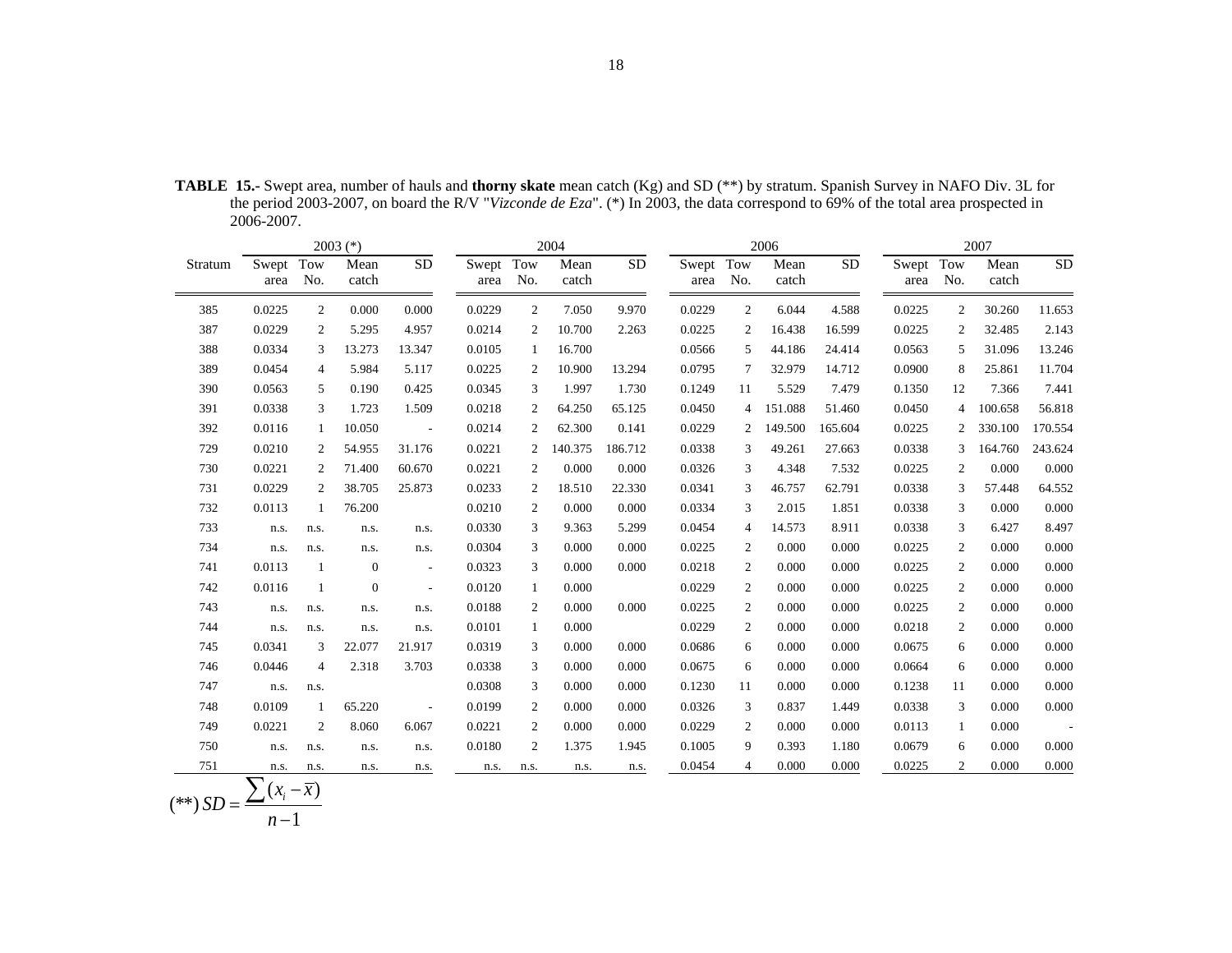|  |                                            |  | <b>Table 16.-</b> Length-weight relationships in the calculation of biomass, for Division 3L (out ZEE Canada),  |  |  |  |
|--|--------------------------------------------|--|-----------------------------------------------------------------------------------------------------------------|--|--|--|
|  |                                            |  | 2003-2007 for the thorny skate and black dogfish. The equation is <i>Weight=a(Length+0.5)</i> <sup>b</sup> . To |  |  |  |
|  |                                            |  | calculate the parameters for the indeterminate individuals, we used the total data                              |  |  |  |
|  | (males+females+indeterminate individuals). |  |                                                                                                                 |  |  |  |
|  |                                            |  |                                                                                                                 |  |  |  |

| Year                 | Sex     | Length-Weight Equations | ${\bf N}$ | $r^2$     |
|----------------------|---------|-------------------------|-----------|-----------|
| <b>Thorny skate</b>  |         |                         |           |           |
| 2003                 | All     | $W = 0.0050~L^{3.1712}$ | 305       | 0.9896    |
|                      | Males   | $W = 0.0051 L^{3.1619}$ | 141       | 0.9906    |
|                      | Females | $W = 0.0048 L^{3.1855}$ | 164       | 0.9888    |
| 2004                 | All     | $W = 0.0067 L^{3.1187}$ | 186       | 0.9661    |
|                      | Males   | $W = 0.0054~L^{3.1684}$ | 94        | 0.9700    |
|                      | Females | $W = 0.0086 L^{3.0629}$ | 92        | 0.9639    |
| 2006                 | All     | $W = 0.0084 L^{3.0587}$ | 491       | 0.9830    |
|                      | Males   | $W = 0.0103 L^{3.0011}$ | 210       | 0.9847    |
|                      | Females | $W = 0.0061 L^{3.1402}$ | 281       | 0.9814    |
| 2007                 | All     | $W = 0.0080 L^{3.0609}$ | 539       | 0.9848    |
|                      | Males   | $W = 0.0091 L^{3.0242}$ | 255       | 0.9868    |
|                      | Females | $W = 0.0072~L^{3.0929}$ | 284       | 0.9839    |
| <b>Black dogfish</b> |         |                         |           |           |
| 2003                 | All     | $W = 0.0081 L^{2.8882}$ | $20\,$    | 0.9637327 |
|                      | Males   | $W = 0.1143 L^{2.2194}$ | 5         | 0.9381904 |
|                      | Females | $W = 0.0072~L^{2.9265}$ | 15        | 0.9782095 |
| 2004                 | All     | $W = 0.0025~L^{3.1608}$ | 113       | 0.9592316 |
|                      | Males   | $W = 0.0272~L^{2.5776}$ | 58        | 0.8969346 |
|                      | Females | $W = 0.0013 L^{3.3314}$ | 55        | 0.9808791 |
| 2006                 | All     | $W = 0.0011 L^{3.3758}$ | 283       | 0.9215765 |
|                      | Males   | $W = 0.0071 L^{2.9000}$ | 99        | 0.923292  |
|                      | Females | $W=0.0008\ L^{3.4608}$  | 184       | 0.9363115 |
| 2007                 | All     | $W=0.0008\ L^{3.4421}$  | 362       | 0.9154611 |
|                      | Males   | $W = 0.0099 L^{2.8281}$ | 147       | 0.9028648 |
|                      | Females | $W = 0.0006~L^{3.5445}$ | 215       | 0.9372968 |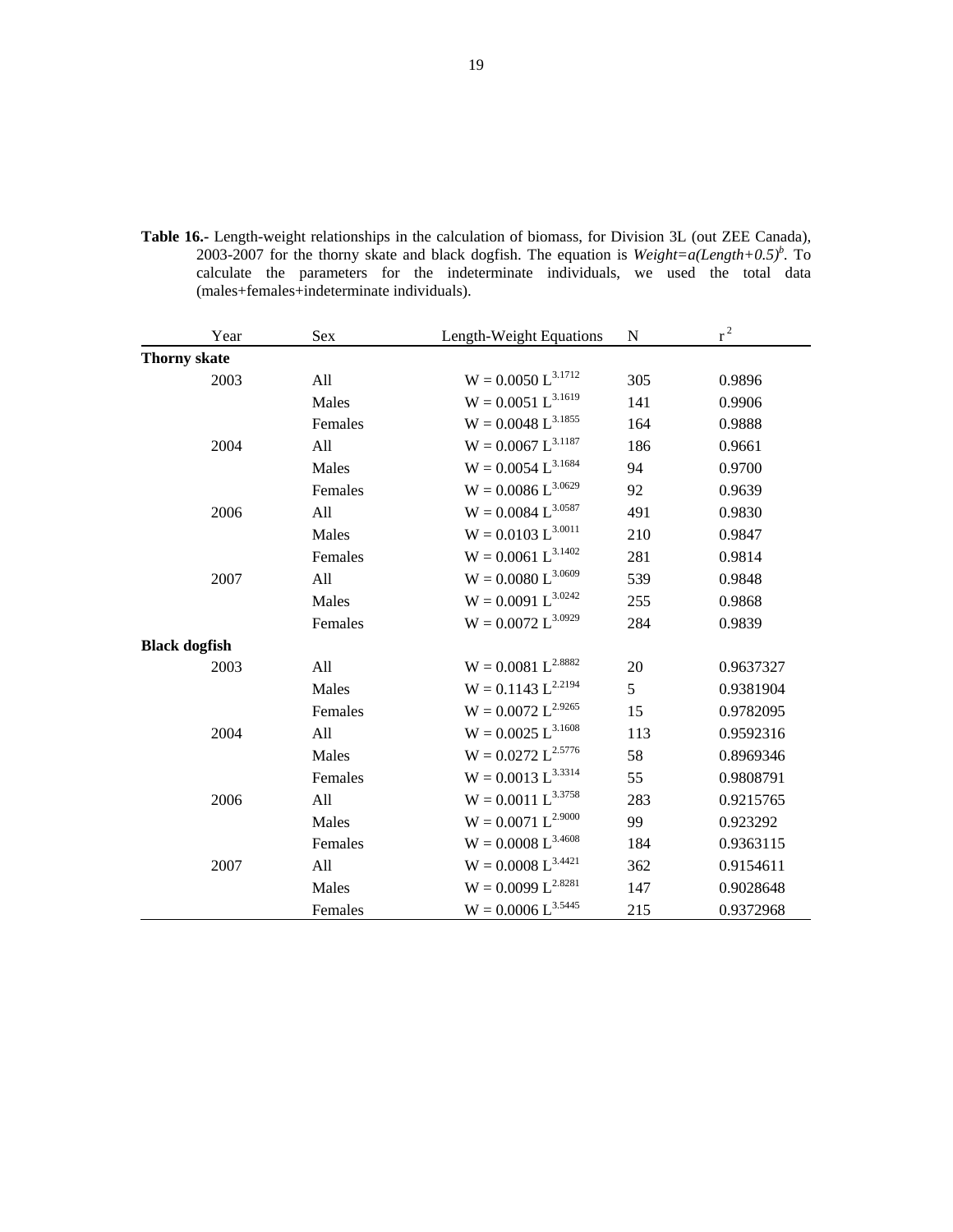|              |          |          | Survey                   |           |           |
|--------------|----------|----------|--------------------------|-----------|-----------|
| Stratum      | 2003     | 2004     | 2005                     | 2006      | 2007      |
| 385          | 0.00     | 831.90   | $\blacksquare$           | 713.19    | 3570.68   |
| 387          | 1355.52  | 2739.20  | ÷,                       | 4208.00   | 8316.16   |
| 388          | 4738.58  | 5961.90  |                          | 15774.40  | 11101.27  |
| 389          | 3045.60  | 5548.10  |                          | 16786.09  | 13163.25  |
| 390          | 154.85   | 1627.28  |                          | 4506.21   | 6003.36   |
| 391          | 485.98   | 18118.50 |                          | 42606.68  | 28385.42  |
| 392          | 1457.25  | 9033.50  |                          | 21677.50  | 47864.50  |
| 729          | 10221.63 | 26109.75 |                          | 9162.48   | 30645.36  |
| 730          | 12138.00 | 0.00     | $\overline{\phantom{0}}$ | 739.22    | 0.00      |
| 731          | 8360.28  | 3998.16  |                          | 10099.44  | 12408.84  |
| 732          | 17602.20 | 0.00     |                          | 465.47    | 0.00      |
| 733          | n.s      | 2191.02  |                          | 3410.14   | 1503.84   |
| 734          | n.s      | 0.00     |                          | 0.00      | 0.00      |
| 741          | 0.00     | 0.00     |                          | 0.00      | 0.00      |
| 742          | 0.00     | 0.00     |                          | 0.00      | 0.00      |
| 743          | n.s      | 0.00     |                          | 0.00      | 0.00      |
| 744          | n.s      | 0.00     |                          | 0.00      | 0.00      |
| 745          | 7682.68  | 0.00     |                          | 0.00      | 0.00      |
| 746          | 908.46   | 0.00     |                          | 0.00      | 0.00      |
| 747          | n.s      | 0.00     |                          | 0.00      | 0.00      |
| 748          | 10369.98 | 0.00     |                          | 133.03    | 0.00      |
| 749          | 1015.56  | 0.00     |                          | 0.00      | 0.00      |
| 750          | n.s      | 764.50   |                          | 218.69    | 0.00      |
| 751          | n.s      | n.s      |                          | 0.00      | 0.00      |
| <b>TOTAL</b> | 79536.57 | 76923.81 |                          | 130500.54 | 162962.67 |
| $\mathcal Y$ | 17.78    | 12.29    |                          | 20.12     | 25.12     |
| <b>SD</b>    | 2.41     | 4.54     |                          | 3.27      | 5.19      |

**TABLE 17.-** Stratified mean catches (Kg) and SD of **thorny skate** by stratum and year (2003-2007). n.s. means stratum not surveyed. In 2003, the data correspond to 69% of the total area prospected in 2006-2007.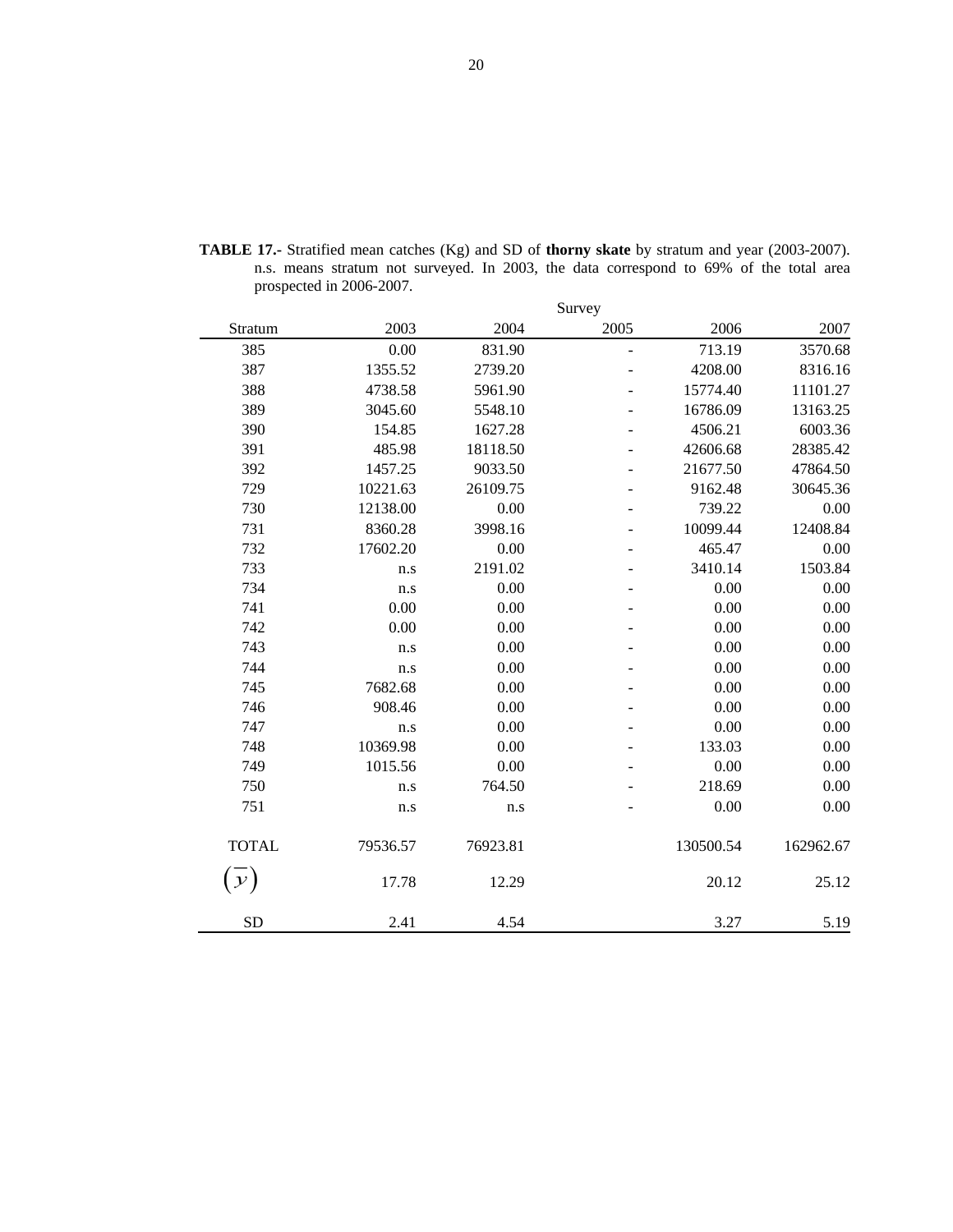|              |                         |                         | Survey         |                  |                  |
|--------------|-------------------------|-------------------------|----------------|------------------|------------------|
| Stratum      | 2003                    | 2004                    | 2005           | 2006             | 2007             |
| 385          | $\overline{0}$          | 73                      | $\overline{a}$ | 62               | 317              |
| 387          | 119                     | 256                     |                | 374              | 739              |
| 388          | 426                     | 568                     |                | 1393             | 987              |
| 389          | 268                     | 493                     |                | 1478             | 1170             |
| 390          | 14                      | 142                     |                | 397              | 534              |
| 391          | 43                      | 1666                    |                | 3787             | 2523             |
| 392          | 125                     | 845                     |                | 1895             | 4255             |
| 729          | 973                     | 2360                    |                | 814              | 2724             |
| 730          | 1097                    | $\boldsymbol{0}$        |                | 68               | $\boldsymbol{0}$ |
| 731          | 731                     | 344                     |                | 888              | 1103             |
| 732          | 1565                    | $\boldsymbol{0}$        |                | 42               | $\boldsymbol{0}$ |
| 733          | n.s                     | 199                     |                | 301              | 134              |
| 734          | n.s                     | $\boldsymbol{0}$        |                | $\boldsymbol{0}$ | $\boldsymbol{0}$ |
| 741          | $\boldsymbol{0}$        | $\boldsymbol{0}$        |                | $\boldsymbol{0}$ | $\boldsymbol{0}$ |
| 742          | $\boldsymbol{0}$        | $\boldsymbol{0}$        |                | $\boldsymbol{0}$ | $\boldsymbol{0}$ |
| 743          | n.s                     | $\boldsymbol{0}$        |                | $\boldsymbol{0}$ | $\boldsymbol{0}$ |
| 744          | n.s                     | $\boldsymbol{0}$        |                | $\boldsymbol{0}$ | $\boldsymbol{0}$ |
| 745          | 675                     | $\boldsymbol{0}$        |                | $\boldsymbol{0}$ | $\boldsymbol{0}$ |
| 746          | 81                      | $\boldsymbol{0}$        |                | $\boldsymbol{0}$ | $\boldsymbol{0}$ |
| 747          | n.s                     | $\boldsymbol{0}$        |                | $\boldsymbol{0}$ | $\boldsymbol{0}$ |
| 748          | 954                     | $\boldsymbol{0}$        |                | 12               | $\boldsymbol{0}$ |
| 749          | 92                      | $\boldsymbol{0}$        |                | $\boldsymbol{0}$ | $\boldsymbol{0}$ |
| 750          | $\mathbf{n}.\mathbf{s}$ | 85                      |                | $20\,$           | $\boldsymbol{0}$ |
| 751          | $\mathbf{n}.\mathbf{s}$ | $\mathbf{n}.\mathbf{s}$ |                | $\boldsymbol{0}$ | $\boldsymbol{0}$ |
| <b>TOTAL</b> | 7164                    | 7031                    |                | 11531            | 14486            |
| <b>SD</b>    | 942                     | 2642                    |                | 1887             | 2993             |

**TABLE 18.-** Survey estimates (by the swept area method) of **thorny skate** biomass (t.) and SD by stratum and year in NAFO Div. 3L (R/V "*Vizconde de Eza"*). n.s. means stratum not surveyed. In 2003, the data correspond to 69% of the total area prospected in 2006-2007.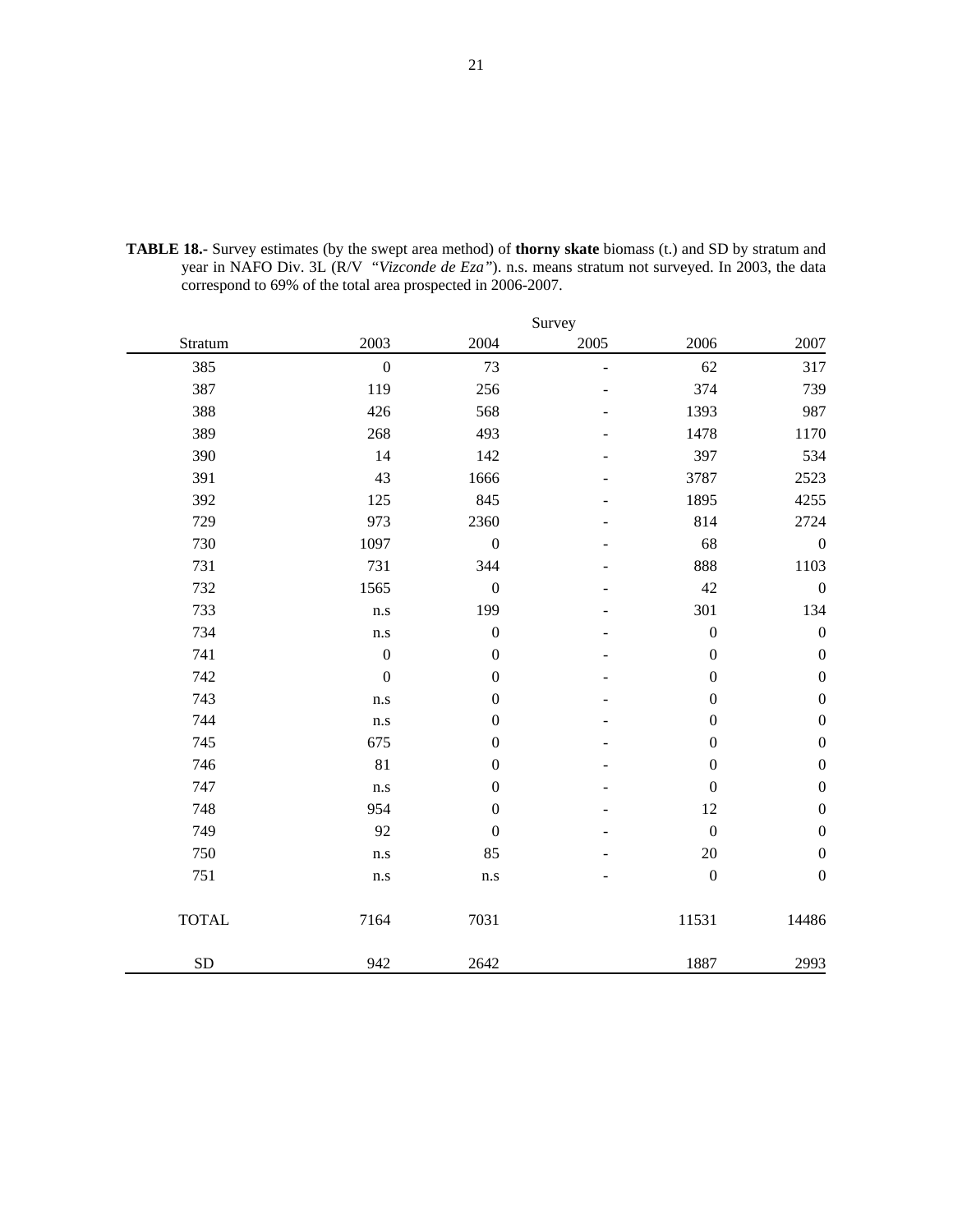**TABLE 19.- Thorny skate** length distribution per haul mean catches by sex and year. Number per stratified mean catches. Spanish Summer Survey in NAFO 3L: 2003-2007 (R/V *"Vizconde de Eza"*). Indet. means indeterminate. (\*) In 2003, the data correspond to 69% of the total area prospected in 2006-2007.

| Males Females<br>Total<br>Males Females<br>Total<br>Lenght (cm.)<br>Males Females<br>Indet.<br>Total<br>Indet.<br>Indet.              | Males Females<br>Indet.        | Total |
|---------------------------------------------------------------------------------------------------------------------------------------|--------------------------------|-------|
| 0.023<br>0.000<br>0.023<br>0.000<br>0.000<br>0.000<br>10<br>0.000<br>0.000<br>0.000<br>0.000<br>0.000<br>0.000                        | 0.000<br>0.000<br>0.000        | 0.000 |
| 0.089<br>0.065<br>0.000<br>0.154<br>0.000<br>0.000<br>0.000<br>0.009<br>0.000<br>0.050<br>12<br>0.000<br>0.041                        | 0.079<br>0.000<br>0.161        | 0.239 |
| 0.076<br>0.000<br>14<br>0.000<br>0.000<br>0.040<br>0.000<br>0.000<br>0.087<br>0.190<br>0.266<br>0.040<br>0.087                        | 0.000<br>0.084<br>0.123        | 0.207 |
| 16<br>0.000<br>0.030<br>0.000<br>0.030<br>0.000<br>0.000<br>0.000<br>0.029<br>0.000<br>0.071<br>0.000<br>0.042                        | 0.098<br>0.000<br>0.054        | 0.151 |
| 0.000<br>18<br>0.000<br>0.000<br>0.000<br>0.000<br>0.023<br>0.034<br>0.022<br>0.000<br>0.056<br>0.000<br>0.023                        | 0.122<br>0.000<br>0.132        | 0.254 |
| 0.030<br>0.031<br>20<br>0.000<br>0.000<br>0.030<br>0.000<br>0.024<br>0.000<br>0.024<br>0.029<br>0.000<br>0.060                        | 0.175<br>0.101<br>0.000        | 0.276 |
| 22<br>0.000<br>0.000<br>0.000<br>0.000<br>0.031<br>0.000<br>0.000<br>0.000<br>0.000<br>0.000<br>0.000<br>0.031                        | 0.000<br>0.155<br>0.189        | 0.344 |
| 0.000<br>0.000<br>0.011<br>24<br>0.000<br>0.000<br>0.000<br>0.000<br>0.000<br>0.000<br>0.034<br>0.000<br>0.045                        | 0.131<br>0.143<br>0.000        | 0.274 |
| 0.000<br>0.000<br>0.000<br>0.000<br>0.000<br>0.000<br>0.000<br>0.011<br>0.000<br>26<br>0.000<br>0.000<br>0.011                        | 0.000<br>0.133<br>0.163        | 0.296 |
| 0.000<br>0.000<br>0.000<br>28<br>0.000<br>0.000<br>0.000<br>0.000<br>0.011<br>0.000<br>0.034<br>0.000<br>0.023                        | 0.000<br>0.100<br>0.056        | 0.156 |
| 30<br>0.000<br>0.000<br>0.000<br>0.000<br>0.000<br>0.000<br>0.000<br>0.000<br>0.033<br>0.000<br>0.033<br>0.000                        | 0.000<br>0.075<br>0.045        | 0.120 |
| 32<br>0.023<br>0.000<br>0.023<br>0.000<br>0.000<br>0.068<br>0.091<br>0.012<br>0.035<br>0.034<br>0.011<br>0.046                        | 0.000<br>0.077<br>0.055        | 0.132 |
| 34<br>0.083<br>0.049<br>0.000<br>0.000<br>0.000<br>0.015<br>0.035<br>0.000<br>0.046<br>0.132<br>0.015<br>0.012                        | 0.089<br>0.034<br>0.000        | 0.123 |
| 0.201<br>0.000<br>0.000<br>0.000<br>0.012<br>0.011<br>0.000<br>36<br>0.191<br>0.392<br>0.012<br>0.023<br>0.034                        | 0.000<br>0.056<br>0.054        | 0.110 |
| 38<br>0.233<br>0.403<br>0.000<br>0.000<br>0.000<br>0.000<br>0.000<br>0.000<br>0.035<br>0.000<br>0.035<br>0.636                        | 0.056<br>0.000<br>0.055        | 0.111 |
| 40<br>0.431<br>0.000<br>0.052<br>0.000<br>0.034<br>0.138<br>0.569<br>0.044<br>0.097<br>0.045<br>0.000<br>0.079                        | 0.021<br>0.011<br>0.000        | 0.032 |
| 42<br>0.348<br>0.653<br>0.000<br>0.067<br>0.000<br>0.000<br>0.033<br>0.000<br>1.000<br>0.068<br>0.135<br>0.033                        | 0.000<br>0.034<br>0.056        | 0.090 |
| 44<br>0.315<br>0.610<br>0.000<br>0.925<br>0.099<br>0.253<br>0.000<br>0.351<br>0.011<br>0.034<br>0.000<br>0.045                        | 0.042<br>0.000<br>0.042        | 0.085 |
| 0.082<br>0.229<br>0.462<br>0.000<br>0.142<br>0.000<br>0.283<br>0.092<br>0.000<br>46<br>0.691<br>0.141<br>0.174                        | 0.086<br>0.000<br>0.051        | 0.137 |
| 48<br>0.422<br>0.514<br>0.000<br>0.936<br>0.121<br>0.000<br>0.296<br>0.078<br>0.000<br>0.174<br>0.103<br>0.181                        | 0.086<br>0.000<br>0.053        | 0.139 |
| 0.347<br>0.340<br>0.000<br>0.239<br>0.000<br>0.498<br>0.172<br>0.000<br>50<br>0.687<br>0.259<br>0.133<br>0.305                        | 0.000<br>0.119<br>0.132        | 0.251 |
| 52<br>0.569<br>0.364<br>0.000<br>0.933<br>0.256<br>0.000<br>0.606<br>0.219<br>0.134<br>0.000<br>0.353<br>0.350                        | 0.094<br>0.146<br>0.000        | 0.240 |
| 54<br>0.319<br>0.000<br>0.471<br>0.370<br>0.000<br>0.321<br>0.000<br>0.640<br>0.328<br>0.143<br>0.267<br>0.637                        | 0.237<br>0.000<br>0.207        | 0.443 |
| 0.000<br>0.557<br>0.434<br>0.000<br>0.991<br>0.231<br>0.555<br>0.237<br>0.000<br>0.455<br>56<br>0.324<br>0.218                        | 0.340<br>0.000<br>0.191        | 0.531 |
| 58<br>0.246<br>0.388<br>0.000<br>0.634<br>0.321<br>0.240<br>0.000<br>0.562<br>0.216<br>0.459<br>0.000<br>0.675                        | 0.303<br>0.272<br>0.000        | 0.575 |
| 60<br>0.172<br>0.263<br>0.000<br>0.200<br>0.000<br>0.610<br>0.385<br>0.000<br>0.748<br>0.435<br>0.410<br>0.363                        | 0.270<br>0.591<br>0.000        | 0.862 |
| 62<br>0.363<br>0.141<br>0.000<br>0.504<br>0.152<br>0.000<br>0.264<br>0.221<br>0.535<br>0.000<br>0.111<br>0.756                        | 0.462<br>0.758<br>0.000        | 1.220 |
| 0.278<br>0.171<br>0.000<br>0.449<br>0.193<br>0.000<br>0.371<br>0.410<br>0.537<br>0.000<br>64<br>0.177<br>0.948                        | 0.624<br>0.000<br>0.419        | 1.042 |
| 0.104<br>0.019<br>0.000<br>0.123<br>0.222<br>0.144<br>0.000<br>0.367<br>0.339<br>0.385<br>0.000<br>0.725<br>66                        | 0.340<br>0.537<br>0.000        | 0.877 |
| 68<br>0.000<br>0.058<br>0.152<br>0.000<br>0.209<br>0.116<br>0.053<br>0.000<br>0.168<br>0.173<br>0.410<br>0.583                        | 0.372<br>0.645<br>0.000        | 1.016 |
| 70<br>0.103<br>0.039<br>0.000<br>0.023<br>0.000<br>0.076<br>0.189<br>0.216<br>0.000<br>0.142<br>0.053<br>0.405                        | 0.376<br>0.000<br>0.249        | 0.624 |
| 72<br>0.077<br>0.000<br>0.000<br>0.000<br>0.061<br>0.134<br>0.000<br>0.210<br>0.065<br>0.142<br>0.061<br>0.076                        | 0.244<br>0.000<br>0.183        | 0.427 |
| 0.021<br>74<br>0.000<br>0.086<br>0.000<br>0.000<br>0.000<br>0.089<br>0.067<br>0.000<br>0.065<br>0.000<br>0.156                        | 0.128<br>0.000<br>0.119        | 0.247 |
| 76<br>0.019<br>0.000<br>0.000<br>0.019<br>0.000<br>0.000<br>0.000<br>0.054<br>0.000<br>0.132<br>0.000<br>0.078                        | 0.053<br>0.000<br>0.044        | 0.097 |
| 78<br>0.000<br>0.000<br>0.000<br>0.011<br>0.054<br>0.000<br>0.054<br>0.000<br>0.000<br>0.000<br>0.000<br>0.011                        | 0.000<br>0.032<br>0.031        | 0.063 |
| 80<br>0.019<br>0.000<br>0.000<br>0.019<br>0.000<br>0.000<br>0.000<br>0.000<br>0.011<br>0.011<br>0.000<br>0.023                        | 0.000<br>0.010<br>0.000        | 0.010 |
| 0.019<br>0.077<br>0.000<br>0.000<br>0.077<br>0.000<br>0.000<br>82<br>0.000<br>0.000<br>0.019<br>0.000<br>0.000                        | 0.000<br>0.011<br>0.000        | 0.011 |
| 84<br>0.000<br>0.000<br>0.000<br>0.000<br>0.000<br>0.000<br>0.000<br>0.000<br>0.000<br>0.000<br>0.000<br>0.000                        | 0.000<br>0.000<br>0.000        | 0.000 |
| 0.000<br>0.000<br>0.000<br>0.000<br>0.000<br>0.000<br>0.000<br>0.000<br>0.000<br>0.000<br>0.000<br>0.000<br>86                        | 0.000<br>0.000<br>0.000        | 0.000 |
| $0.000\,$<br>0.044<br>0.000<br>$0.000\,$<br>$0.000\,$<br>0.000<br>88<br>0.044<br>0.000<br>0.000<br>0.000<br>0.000<br>0.000            | 0.000<br>0.000<br>0.000        | 0.000 |
| 0.000<br>Total<br>5.657<br>6.353<br>0.000 12.010<br>3.438<br>2.556<br>5.994<br>4.663<br>0.000<br>8.275<br>3.611                       | 5.101<br>6.711<br>0.000 11.811 |       |
| N° samples:                                                                                                                           |                                |       |
| $N^{\circ}$ Ind.:<br>42<br>26<br>18                                                                                                   |                                | 43    |
| 197<br>170<br>135<br>$\mathbf{0}$<br>305<br>312<br>732<br>Sampled catch:<br>226<br>$\boldsymbol{0}$<br>423<br>420<br>$\boldsymbol{0}$ | 621<br>457<br>$\boldsymbol{0}$ | 1078  |
| Range:<br>648<br>617<br>1832                                                                                                          |                                | 2325  |
| Total catch:<br>11-89<br>14-83<br>13-81                                                                                               |                                | 12-82 |
| Total hauls:<br>682<br>1832<br>654                                                                                                    |                                | 2325  |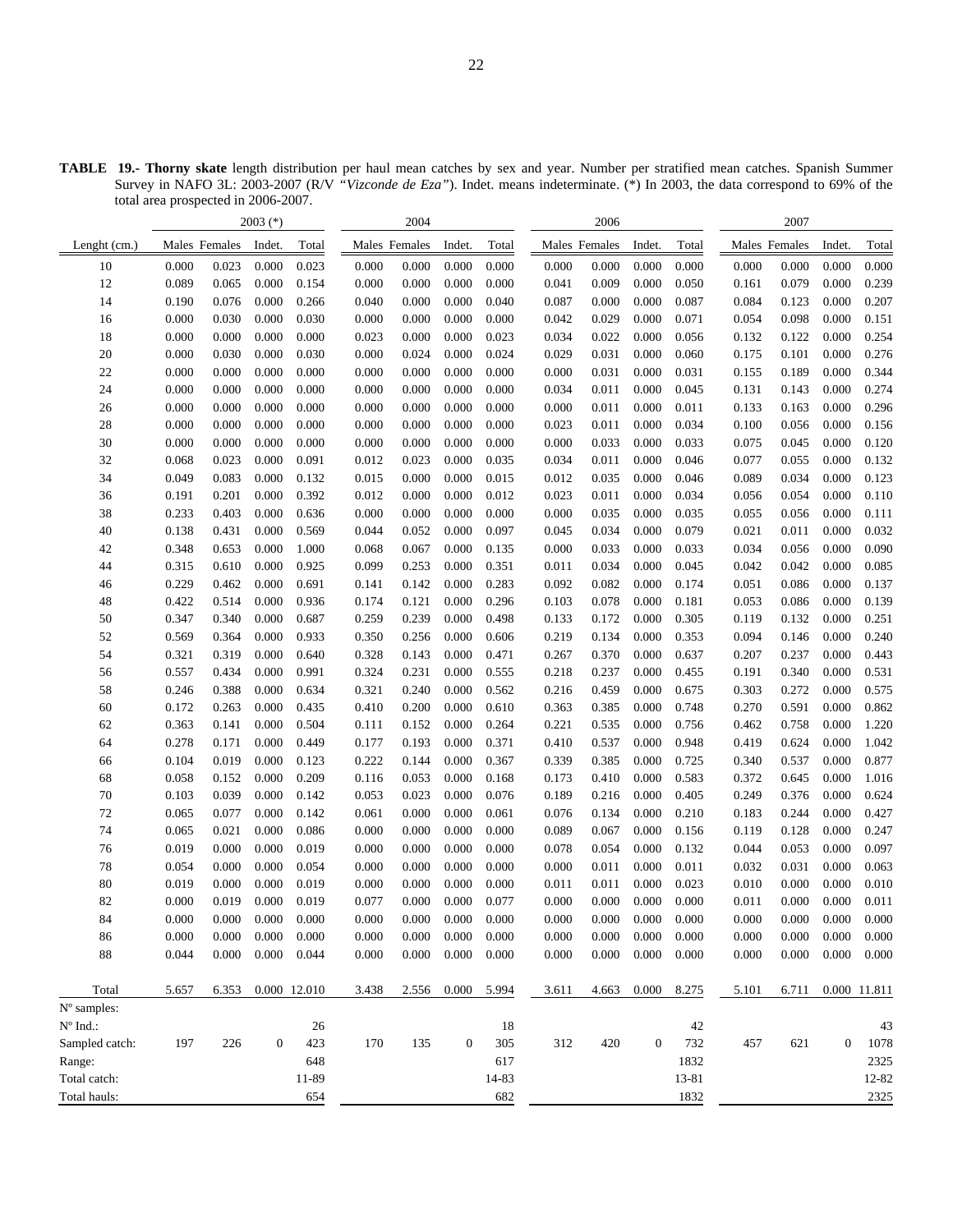23

|         |               |                | $2003$ (*)     |                          |               |                | 2004          |            |               |                | 2006          |           |               |                | 2007          |                          |
|---------|---------------|----------------|----------------|--------------------------|---------------|----------------|---------------|------------|---------------|----------------|---------------|-----------|---------------|----------------|---------------|--------------------------|
| Stratum | Swept<br>area | Tow<br>No.     | Mean<br>catch  | <b>SD</b>                | Swept<br>area | Tow<br>No.     | Mean<br>catch | <b>SD</b>  | Swept<br>area | Tow<br>No.     | Mean<br>catch | <b>SD</b> | Swept<br>area | Tow<br>No.     | Mean<br>catch | <b>SD</b>                |
| 385     | 0.0225        | 2              | 0.000          | 0.000                    | 0.0229        | 2              | 0.000         | 0.000      | 0.0229        | $\overline{2}$ | 0.000         | 0.000     | 0.0225        | 2              | 0.000         | 0.000                    |
| 387     | 0.0229        | 2              | 0.000          | 0.000                    | 0.0214        | 2              | 0.000         | 0.000      | 0.0225        | 2              | 0.000         | 0.000     | 0.0225        | 2              | 0.000         | 0.000                    |
| 388     | 0.0334        | 3              | 0.000          | 0.000                    | 0.0105        | 1              | 0.000         | $\sim$     | 0.0566        | 5              | 0.000         | 0.000     | 0.0563        | 5              | 0.000         | 0.000                    |
| 389     | 0.0454        | $\overline{4}$ | 0.000          | 0.000                    | 0.0225        | 2              | 0.000         | 0.000      | 0.0795        | $\tau$         | 0.000         | 0.000     | 0.0900        | 8              | 0.000         | 0.000                    |
| 390     | 0.0563        | 5              | 0.000          | 0.000                    | 0.0345        | 3              | 0.000         | 0.000      | 0.1249        | 11             | 0.000         | 0.000     | 0.1350        | 12             | 0.000         | 0.000                    |
| 391     | 0.0338        | 3              | 0.000          | 0.000                    | 0.0218        | 2              | 0.000         | 0.000      | 0.0450        | $\overline{4}$ | 0.000         | 0.000     | 0.0450        | $\overline{4}$ | 0.000         | 0.000                    |
| 392     | 0.0116        | 1              | 0.000          | $\sim 100$               | 0.0214        | $\overline{2}$ | 0.000         | 0.000      | 0.0229        | $\overline{2}$ | 0.000         | 0.000     | 0.0225        | 2              | 0.000         | 0.000                    |
| 729     | 0.0210        | 2              | 0.000          | 0.000                    | 0.0221        | 2              | 0.000         | 0.000      | 0.0338        | 3              | 0.000         | 0.000     | 0.0338        | 3              | 0.000         | 0.000                    |
| 730     | 0.0221        | 2              | 0.000          | 0.000                    | 0.0221        | 2              | 2.175         | 3.076      | 0.0326        | 3              | 3.690         | 6.391     | 0.0225        | 2              | 19.488        | 26.067                   |
| 731     | 0.0229        | 2              | 0.000          | 0.000                    | 0.0233        | 2              | 0.000         | 0.000      | 0.0341        | 3              | 0.000         | 0.000     | 0.0338        | 3              | 0.000         | 0.000                    |
| 732     | 0.0113        | -1             | 0.000          | $\sim$                   | 0.0210        | 2              | 0.000         | 0.000      | 0.0334        | 3              | 0.000         | 0.000     | 0.0338        | 3              | 0.000         | 0.000                    |
| 733     | n.s.          | n.s.           | n.s.           | n.s.                     | 0.0330        | 3              | 0.000         | 0.000      | 0.0454        | $\overline{4}$ | 0.000         | 0.000     | 0.0338        | 3              | 0.000         | 0.000                    |
| 734     | n.s.          | n.s.           | n.s.           | n.s.                     | 0.0304        | 3              | 0.000         | 0.000      | 0.0225        | 2              | 0.000         | 0.000     | 0.0225        | 2              | 0.000         | 0.000                    |
| 741     | 0.0113        | -1             | $\mathbf{0}$   | $\overline{\phantom{a}}$ | 0.0323        | 3              | 0.000         | 0.000      | 0.0218        | 2              | 0.000         | 0.000     | 0.0225        | 2              | 0.000         | 0.000                    |
| 742     | 0.0116        | -1             | $\overline{0}$ | $\overline{\phantom{a}}$ | 0.0120        | 1              | 0.000         | $\sim$ $-$ | 0.0229        | 2              | 0.000         | 0.000     | 0.0225        | 2              | 0.000         | 0.000                    |
| 743     | n.s.          | n.s.           | n.s.           | n.s.                     | 0.0188        | 2              | 0.626         | 0.862      | 0.0225        | $\overline{2}$ | 0.000         | 0.000     | 0.0225        | $\overline{c}$ | 0.000         | 0.000                    |
| 744     | n.s.          | n.s.           | n.s.           | n.s.                     | 0.0101        | 1              | 0.000         | $\sim$     | 0.0229        | 2              | 0.725         | 1.025     | 0.0218        | 2              | 1.663         | 0.541                    |
| 745     | 0.0341        | 3              | 0.007          | 0.012                    | 0.0319        | 3              | 0.000         | 0.000      | 0.0686        | 6              | 0.000         | 0.000     | 0.0675        | 6              | 0.000         | 0.000                    |
| 746     | 0.0446        | $\overline{4}$ | $\overline{0}$ | $\overline{0}$           | 0.0338        | 3              | 0.000         | 0.000      | 0.0675        | 6              | 9.033         | 10.572    | 0.0664        | 6              | 9.171         | 6.742                    |
| 747     | n.s.          | n.s.           | n.s.           | n.s.                     | 0.0308        | 3              | 4.067         | 3.591      | 0.1230        | 11             | 3.656         | 2.707     | 0.1238        | 11             | 6.015         | 5.815                    |
| 748     | 0.0109        | -1             | $\mathbf{0}$   | $\overline{\phantom{a}}$ | 0.0199        | $\overline{2}$ | 36.980        | 52.298     | 0.0326        | 3              | 15.713        | 18.383    | 0.0338        | 3              | 35.817        | 40.266                   |
| 749     | 0.0221        | 2              | 219.750        | 310.773                  | 0.0221        | 2              | 17.300        | 5.515      | 0.0229        | 2              | 91.125        | 124.599   | 0.0113        | -1             | 229.700       | $\overline{\phantom{a}}$ |
| 750     | n.s.          | n.s.           | n.s.           | n.s.                     | 0.0180        | 2              | 2.800         | 3.960      | 0.1005        | 9              | 6.213         | 9.605     | 0.0679        | 6              | 13.979        | 28.671                   |
| 751     | n.s.          | n.s.           | n.s.           | n.s.                     | n.s.          | n.s.           | n.s.          | n.s.       | 0.0454        | 4              | 1.103         | 1.497     | 0.0225        | 2              | 4.405         | 0.191                    |

**TABLE 20.-** Swept area, number of hauls and **black dogfish** mean catch (Kg) and SD (\*\*) by stratum. Spanish Survey in NAFO Div. 3L for the period 2003- 2007, on board the R/V "*Vizconde de Eza*". (\*) In 2003, the data correspond to 69% of the total area prospected in 2006-2007.

 $(**)$   $SD = \frac{\sum (x_i - \bar{x})}{n-1}$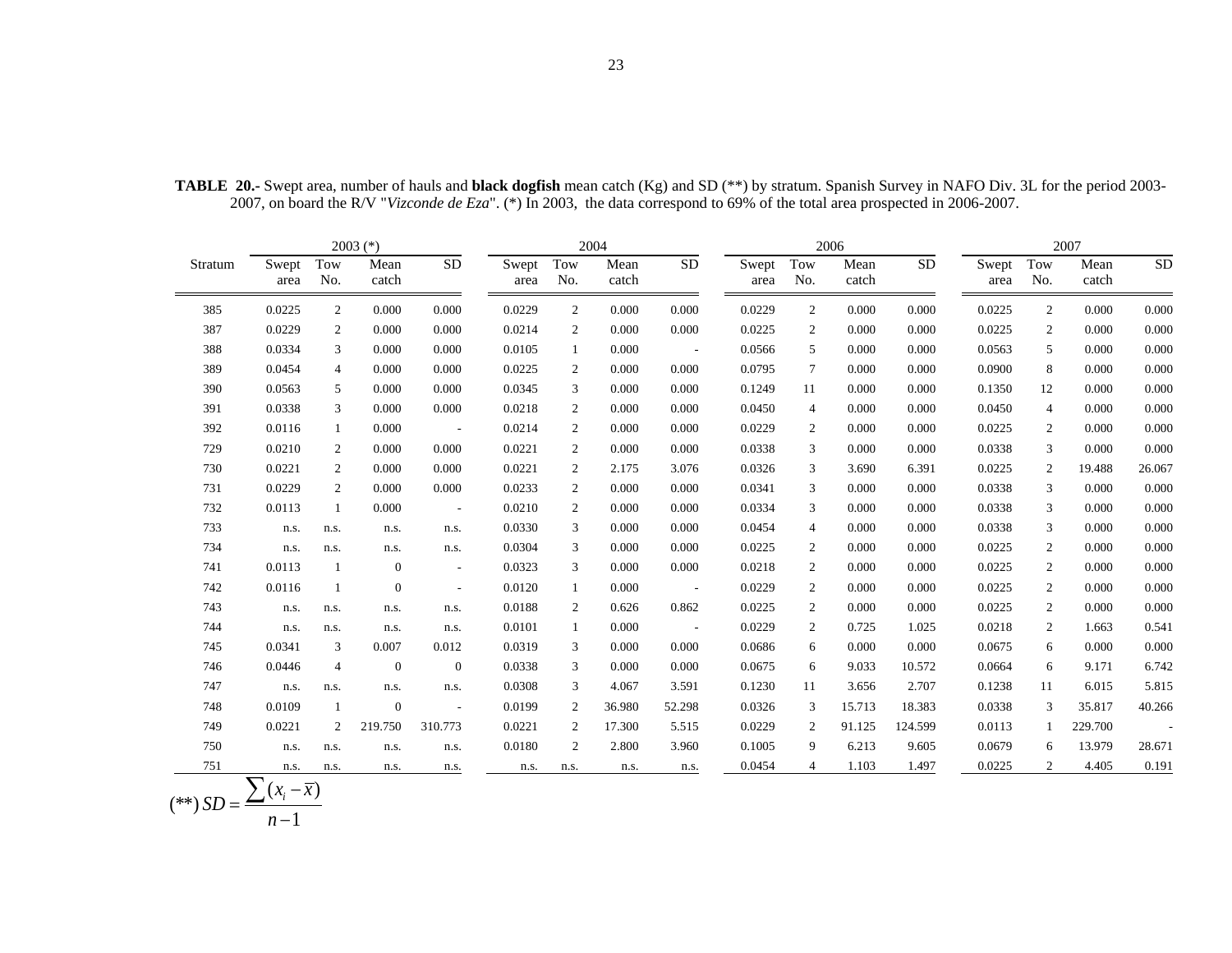**TABLE 21.-** Stratified mean catches (Kg) and SD of **black dogfish** by stratum and year (2003-2007). n.s. means stratum not surveyed. In 2003, the data correspond to 69% of the total area prospected in 2006-2007.

|               |          |          | Survey                   |          |          |
|---------------|----------|----------|--------------------------|----------|----------|
| Stratum       | 2003     | 2004     | 2005                     | 2006     | 2007     |
| 385           | 0.00     | 0.00     | $\overline{\phantom{m}}$ | 0.00     | 0.00     |
| 387           | $0.00\,$ | 0.00     |                          | 0.00     | 0.00     |
| 388           | 0.00     | 0.00     |                          | 0.00     | 0.00     |
| 389           | 0.00     | 0.00     |                          | 0.00     | 0.00     |
| 390           | 0.00     | 0.00     |                          | 0.00     | 0.00     |
| 391           | 0.00     | 0.00     |                          | 0.00     | 0.00     |
| 392           | 0.00     | 0.00     |                          | 0.00     | 0.00     |
| 729           | 0.00     | 0.00     |                          | 0.00     | 0.00     |
| 730           | 0.00     | 369.75   |                          | 627.30   | 3312.88  |
| 731           | 0.00     | 0.00     |                          | 0.00     | 0.00     |
| 732           | 0.00     | 0.00     |                          | 0.00     | 0.00     |
| 733           | n.s      | 0.00     |                          | 0.00     | 0.00     |
| 734           | n.s      | 0.00     |                          | 0.00     | 0.00     |
| 741           | 0.00     | 0.00     |                          | 0.00     | 0.00     |
| 742           | 0.00     | 0.00     |                          | 0.00     | 0.00     |
| 743           | n.s      | 31.90    |                          | 0.00     | 0.00     |
| 744           | n.s      | 0.00     |                          | 47.85    | 109.73   |
| 745           | 2.32     | 0.00     |                          | 0.00     | 0.00     |
| 746           | 0.00     | 0.00     |                          | 3541.07  | 3594.84  |
| 747           | n.s      | 2944.27  | L.                       | 2646.94  | 4354.53  |
| 748           | 0.00     | 5879.82  |                          | 2498.42  | 5694.85  |
| 749           | 27688.50 | 2179.80  |                          | 11481.75 | 28942.20 |
| 750           | n.s      | 1556.80  |                          | 3454.61  | 7772.42  |
| 751           | n.s      | n.s      |                          | 252.47   | 1008.75  |
| <b>TOTAL</b>  | 27690.82 | 12962.34 |                          | 24550.42 | 54790.18 |
| $\mathcal{Y}$ | 6.19     | 2.07     |                          | 3.78     | 8.45     |
| <b>SD</b>     | 6.19     | 1.01     |                          | 1.78     | 1.28     |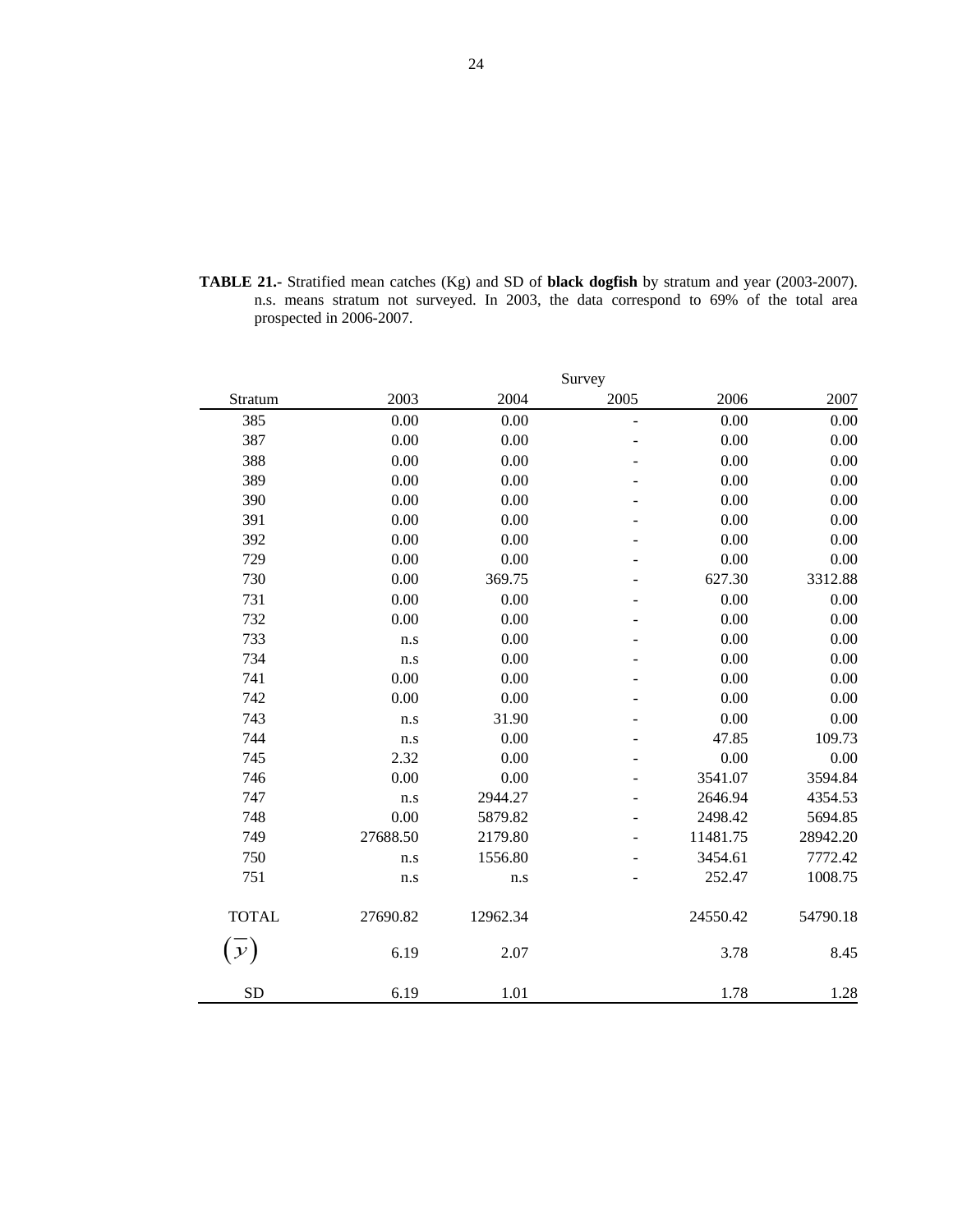|              |                         |                         | Survey         |                  |                  |
|--------------|-------------------------|-------------------------|----------------|------------------|------------------|
| Stratum      | 2003                    | 2004                    | 2005           | 2006             | 2007             |
| 385          | $\boldsymbol{0}$        | $\boldsymbol{0}$        | $\overline{a}$ | $\boldsymbol{0}$ | $\boldsymbol{0}$ |
| 387          | $\boldsymbol{0}$        | $\boldsymbol{0}$        |                | $\boldsymbol{0}$ | $\boldsymbol{0}$ |
| 388          | $\boldsymbol{0}$        | $\boldsymbol{0}$        |                | $\boldsymbol{0}$ | $\boldsymbol{0}$ |
| 389          | $\boldsymbol{0}$        | $\boldsymbol{0}$        |                | $\boldsymbol{0}$ | $\boldsymbol{0}$ |
| 390          | $\boldsymbol{0}$        | $\boldsymbol{0}$        |                | $\boldsymbol{0}$ | $\boldsymbol{0}$ |
| 391          | $\boldsymbol{0}$        | $\boldsymbol{0}$        |                | $\boldsymbol{0}$ | $\boldsymbol{0}$ |
| 392          | $\boldsymbol{0}$        | $\boldsymbol{0}$        |                | $\boldsymbol{0}$ | $\boldsymbol{0}$ |
| 729          | $\boldsymbol{0}$        | $\boldsymbol{0}$        |                | $\boldsymbol{0}$ | $\boldsymbol{0}$ |
| 730          | $\boldsymbol{0}$        | 33                      |                | 58               | 294              |
| 731          | $\boldsymbol{0}$        | $\boldsymbol{0}$        |                | $\boldsymbol{0}$ | $\boldsymbol{0}$ |
| 732          | $\boldsymbol{0}$        | $\boldsymbol{0}$        |                | $\boldsymbol{0}$ | $\boldsymbol{0}$ |
| 733          | $\mathbf{n}.\mathbf{s}$ | $\boldsymbol{0}$        |                | $\boldsymbol{0}$ | $\boldsymbol{0}$ |
| 734          | $\rm n.s$               | $\boldsymbol{0}$        |                | $\boldsymbol{0}$ | $\boldsymbol{0}$ |
| 741          | $\boldsymbol{0}$        | $\boldsymbol{0}$        |                | $\boldsymbol{0}$ | $\boldsymbol{0}$ |
| 742          | $\boldsymbol{0}$        | $\boldsymbol{0}$        |                | $\boldsymbol{0}$ | $\boldsymbol{0}$ |
| 743          | $\mathbf{n}.\mathbf{s}$ | 3                       |                | $\boldsymbol{0}$ | $\boldsymbol{0}$ |
| 744          | $\mathbf{n}.\mathbf{s}$ | $\boldsymbol{0}$        |                | $\overline{4}$   | $10\,$           |
| 745          | $\boldsymbol{0}$        | $\boldsymbol{0}$        |                | $\boldsymbol{0}$ | $\boldsymbol{0}$ |
| 746          | $\boldsymbol{0}$        | $\boldsymbol{0}$        |                | 315              | 325              |
| 747          | n.s                     | 287                     |                | 237              | 387              |
| 748          | $\boldsymbol{0}$        | 592                     |                | 230              | 506              |
| 749          | 2503                    | 197                     |                | 1004             | 2573             |
| 750          | $\mathbf{n}.\mathbf{s}$ | 173                     |                | 309              | 687              |
| 751          | $\mathbf{n}.\mathbf{s}$ | $\mathbf{n}.\mathbf{s}$ |                | 22               | 90               |
| <b>TOTAL</b> | 2503                    | 1286                    |                | 2179             | 4872             |
| <b>SD</b>    | 2546                    | 695                     |                | 994              | 721              |

**TABLE 22.-** Survey estimates (by the swept area method) of **black dogfish** biomass (t.) and SD by stratum and year in NAFO Div. 3L (R/V *"Vizconde de Eza"*). n.s. means stratum not surveyed. In 2003, the data correspond to 69% of the total area prospected in 2006-2007.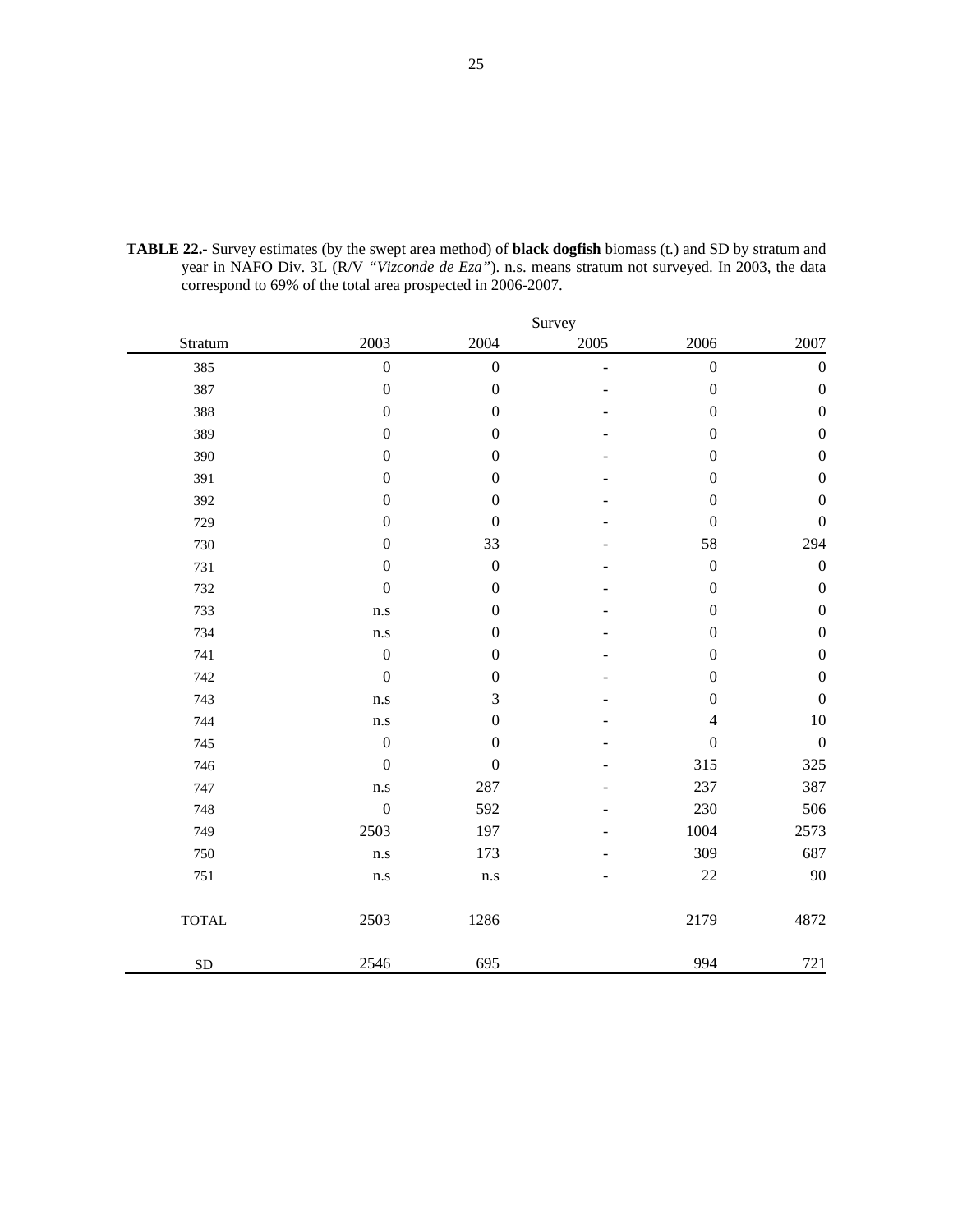| <b>TABLE 23.- Black dogfish</b> length distribution per haul mean catches by sex and year. Number per stratified mean catches. Spanish<br>Summer Survey in NAFO 3L: 2003-2007 (R/V "Vizconde de Eza"). Indet. means indeterminate. (*) In 2003, the data<br>correspond to 69% of the total area prospected in 2006-2007. |                |        |       |                |        |       |       |               |        |       |       |               |        |       |
|--------------------------------------------------------------------------------------------------------------------------------------------------------------------------------------------------------------------------------------------------------------------------------------------------------------------------|----------------|--------|-------|----------------|--------|-------|-------|---------------|--------|-------|-------|---------------|--------|-------|
|                                                                                                                                                                                                                                                                                                                          | $2003$ $(*)$   |        | 2004  |                |        | 2006  |       |               | 2007   |       |       |               |        |       |
| Lenght (cm.)                                                                                                                                                                                                                                                                                                             | Males Females  | Indet. | Total | Males Females  | Indet. | Total |       | Males Females | Indet. | Total |       | Males Females | Indet. | Total |
| 16                                                                                                                                                                                                                                                                                                                       | 0.000<br>0.000 | 0.000  | 0.000 | 0.000<br>0.004 | 0.000  | 0.004 | 0.000 | 0.000         | 0.000  | 0.000 | 0.000 | 0.000         | 0.000  | 0.000 |
| 18                                                                                                                                                                                                                                                                                                                       | 0.000<br>0.000 | 0.000  | 0.000 | 0.000<br>0.000 | 0.000  | 0.000 | 0.000 | 0.000         | 0.000  | 0.000 | 0.000 | 0.000         | 0.000  | 0.000 |

| 16                | 0.000 | 0.000 | 0.000          | 0.000        | 0.000 | 0.004 | 0.000    | 0.004   | 0.000 | 0.000 | 0.000    | 0.000 | 0.000 | 0.000 | 0.000    | 0.000     |
|-------------------|-------|-------|----------------|--------------|-------|-------|----------|---------|-------|-------|----------|-------|-------|-------|----------|-----------|
| 18                | 0.000 | 0.000 | 0.000          | 0.000        | 0.000 | 0.000 | 0.000    | 0.000   | 0.000 | 0.000 | 0.000    | 0.000 | 0.000 | 0.000 | 0.000    | 0.000     |
| 20                | 0.000 | 0.000 | 0.000          | 0.000        | 0.000 | 0.000 | 0.000    | 0.000   | 0.000 | 0.000 | 0.000    | 0.000 | 0.000 | 0.000 | 0.000    | 0.000     |
| 22                | 0.000 | 0.000 | 0.000          | 0.000        | 0.000 | 0.000 | 0.000    | 0.000   | 0.000 | 0.000 | 0.000    | 0.000 | 0.000 | 0.000 | 0.000    | 0.000     |
| 24                | 0.000 | 0.000 | 0.000          | 0.000        | 0.000 | 0.000 | 0.000    | 0.000   | 0.000 | 0.000 | 0.000    | 0.000 | 0.000 | 0.000 | 0.000    | 0.000     |
| 26                | 0.000 | 0.000 | 0.000          | 0.000        | 0.000 | 0.000 | 0.000    | 0.000   | 0.000 | 0.000 | 0.000    | 0.000 | 0.000 | 0.000 | 0.000    | 0.000     |
| 28                | 0.000 | 0.000 | 0.000          | 0.000        | 0.000 | 0.000 | 0.000    | 0.000   | 0.000 | 0.000 | 0.000    | 0.000 | 0.000 | 0.000 | 0.000    | 0.000     |
| 30                | 0.000 | 0.000 | 0.000          | 0.000        | 0.000 | 0.000 | 0.000    | 0.000   | 0.000 | 0.000 | 0.000    | 0.000 | 0.000 | 0.000 | 0.000    | 0.000     |
| 32                | 0.000 | 0.000 | 0.000          | 0.000        | 0.000 | 0.000 | 0.000    | 0.000   | 0.000 | 0.000 | 0.000    | 0.000 | 0.000 | 0.000 | 0.000    | 0.000     |
| 34                | 0.000 | 0.000 | 0.000          | 0.000        | 0.000 | 0.000 | 0.000    | 0.000   | 0.000 | 0.000 | 0.000    | 0.000 | 0.000 | 0.000 | 0.000    | 0.000     |
| 36                | 0.000 | 0.000 | 0.000          | 0.000        | 0.000 | 0.000 | 0.000    | 0.000   | 0.000 | 0.000 | 0.000    | 0.000 | 0.000 | 0.000 | 0.000    | 0.000     |
| 38                | 0.000 | 0.000 | 0.000          | 0.000        | 0.000 | 0.000 | 0.000    | 0.000   | 0.000 | 0.000 | 0.000    | 0.000 | 0.000 | 0.000 | 0.000    | 0.000     |
| 40                | 0.000 | 0.000 | 0.000          | 0.000        | 0.000 | 0.000 | 0.000    | 0.000   | 0.000 | 0.009 | 0.000    | 0.009 | 0.008 | 0.000 | 0.000    | 0.008     |
| 42                | 0.000 | 0.000 | 0.000          | 0.000        | 0.013 | 0.000 | 0.000    | 0.013   | 0.009 | 0.009 | 0.000    | 0.018 | 0.000 | 0.030 | 0.000    | 0.030     |
| 44                | 0.000 | 0.056 | 0.000          | 0.056        | 0.000 | 0.000 | 0.000    | 0.000   | 0.017 | 0.028 | 0.000    | 0.045 | 0.017 | 0.000 | 0.000    | 0.017     |
| 46                | 0.000 | 0.056 | 0.000          | 0.056        | 0.000 | 0.000 | 0.000    | 0.000   | 0.019 | 0.017 | 0.000    | 0.036 | 0.008 | 0.035 | 0.000    | 0.043     |
| 48                | 0.028 | 0.056 | 0.000          | 0.084        | 0.013 | 0.022 | 0.000    | 0.036   | 0.046 | 0.019 | 0.000    | 0.064 | 0.008 | 0.024 | 0.000    | 0.032     |
| 50                | 0.084 | 0.084 | 0.000          | 0.168        | 0.026 | 0.058 | 0.000    | 0.084   | 0.000 | 0.026 | 0.000    | 0.026 | 0.030 | 0.095 | 0.000    | 0.125     |
| 52                | 0.197 | 0.225 | 0.000          | 0.421        | 0.035 | 0.066 | 0.000    | 0.101   | 0.034 | 0.063 | 0.000    | 0.097 | 0.050 | 0.064 | 0.000    | 0.114     |
| 54                | 0.197 | 0.309 | 0.000          | 0.505        | 0.062 | 0.052 | 0.000    | 0.114   | 0.037 | 0.056 | 0.000    | 0.093 | 0.106 | 0.176 | 0.000    | 0.283     |
| 56                | 0.337 | 0.590 | 0.000          | 0.927        | 0.019 | 0.123 | 0.000    | 0.142   | 0.045 | 0.064 | 0.000    | 0.108 | 0.110 | 0.136 | 0.000    | 0.246     |
| 68                | 0.281 | 0.477 | 0.000          | 0.758        | 0.130 | 0.062 | 0.000    | 0.192   | 0.083 | 0.116 | 0.000    | 0.200 | 0.281 | 0.356 | 0.000    | 0.637     |
| 70                | 0.393 | 0.393 | 0.000          | 0.786        | 0.114 | 0.190 | 0.000    | 0.305   | 0.145 | 0.145 | 0.000    | 0.290 | 0.454 | 0.222 | 0.000    | 0.676     |
| 72                | 0.197 | 0.281 | 0.000          | 0.477        | 0.080 | 0.152 | 0.000    | 0.232   | 0.113 | 0.232 | 0.000    | 0.345 | 0.652 | 0.450 | 0.000    | 1.101     |
| 74                | 0.337 | 0.281 | 0.000          | 0.618        | 0.094 | 0.004 | 0.000    | 0.098   | 0.165 | 0.185 | 0.000    | 0.350 | 0.379 | 0.390 | 0.000    | 0.769     |
| 76                | 0.197 | 0.253 | 0.000          | 0.449        | 0.133 | 0.101 | 0.000    | 0.234   | 0.138 | 0.184 | 0.000    | 0.321 | 0.225 | 0.287 | 0.000    | 0.512     |
| 78                | 0.028 | 0.084 | 0.000          | 0.112        | 0.013 | 0.069 | 0.000    | 0.082   | 0.070 | 0.137 | 0.000    | 0.207 | 0.127 | 0.254 | 0.000    | 0.381     |
| 80                | 0.000 | 0.056 | 0.000          | 0.056        | 0.039 | 0.069 | 0.000    | 0.109   | 0.010 | 0.145 | 0.000    | 0.155 | 0.055 | 0.238 | 0.000    | 0.292     |
| 82                | 0.000 | 0.028 | 0.000          | 0.028        | 0.013 | 0.000 | 0.000    | 0.013   | 0.010 | 0.146 | 0.000    | 0.156 | 0.000 | 0.245 | 0.000    | 0.245     |
| 84                | 0.000 | 0.028 | 0.000          | 0.028        | 0.000 | 0.032 | 0.000    | 0.032   | 0.000 | 0.108 | 0.000    | 0.108 | 0.000 | 0.211 | 0.000    | 0.211     |
| Total             | 2.275 | 3.314 | 0.000          | 5.588        | 0.784 | 1.006 | 0.000    | 1.790   | 0.941 | 1.766 | 0.000    | 2.707 | 2.510 | 3.410 | 0.000    | 5.921     |
| $No$ samples:     |       |       |                |              |       |       |          |         |       |       |          |       |       |       |          |           |
| $N^{\circ}$ Ind.: |       |       |                | $\mathbf{1}$ |       |       |          | $\,8\,$ |       |       |          | 28    |       |       |          | 28        |
| Sampled catch:    | 81    | 118   | $\overline{0}$ | 199          | 58    | 55    | $\Omega$ | 113     | 99    | 184   | $\Omega$ | 283   | 179   | 245   | $\Omega$ | 424       |
| Range:            |       |       |                | 440          |       |       |          | 127     |       |       |          | 397   |       |       |          | 593       |
| Total catch:      |       |       |                | 44-79        |       |       |          | 17-75   |       |       |          | 41-84 |       |       |          | $41 - 81$ |
| Total hauls:      |       |       |                | 440          |       |       |          | 132     |       |       |          | 397   |       |       |          | 593       |
|                   |       |       |                |              |       |       |          |         |       |       |          |       |       |       |          |           |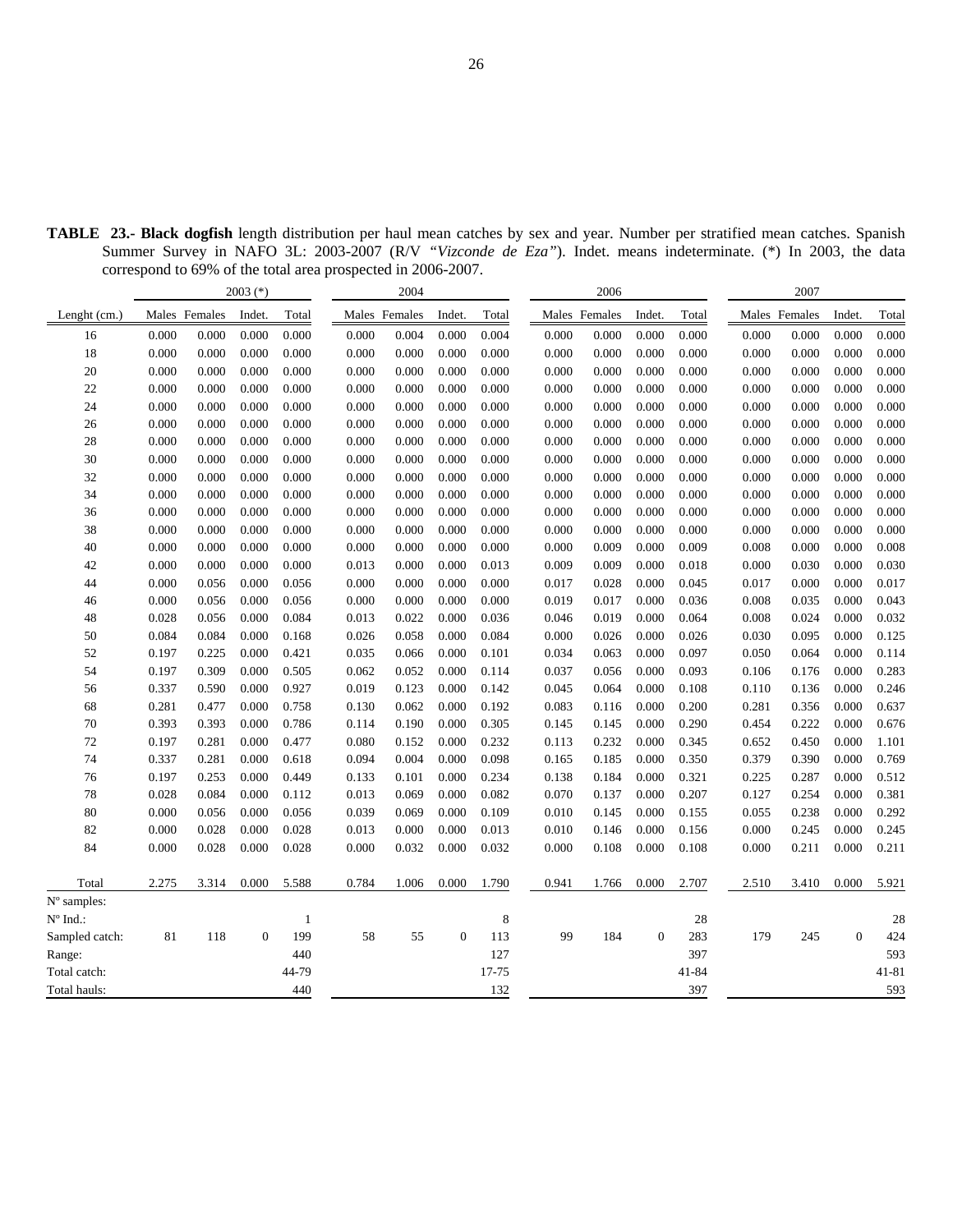

**FIGURE 1.-** Atlantic cod stratified mean catches in Kg and ±SD by year. Spanish surveys in NAFO Division 3L: 2003 - 2007 (R/V *"Vizconde de Eza"*). In 2003, the data correspond to 69% of the total area prospected in 2006-2007.



**FIGURE 2.-** Atlantic cod biomass in tonnes and ±SD by year. Spanish surveys in NAFO Division 3L: 2003 - 2007 (R/V *"Vizconde de Eza"*). In 2003, the data correspond to 69% of the total area prospected in 2006-2007.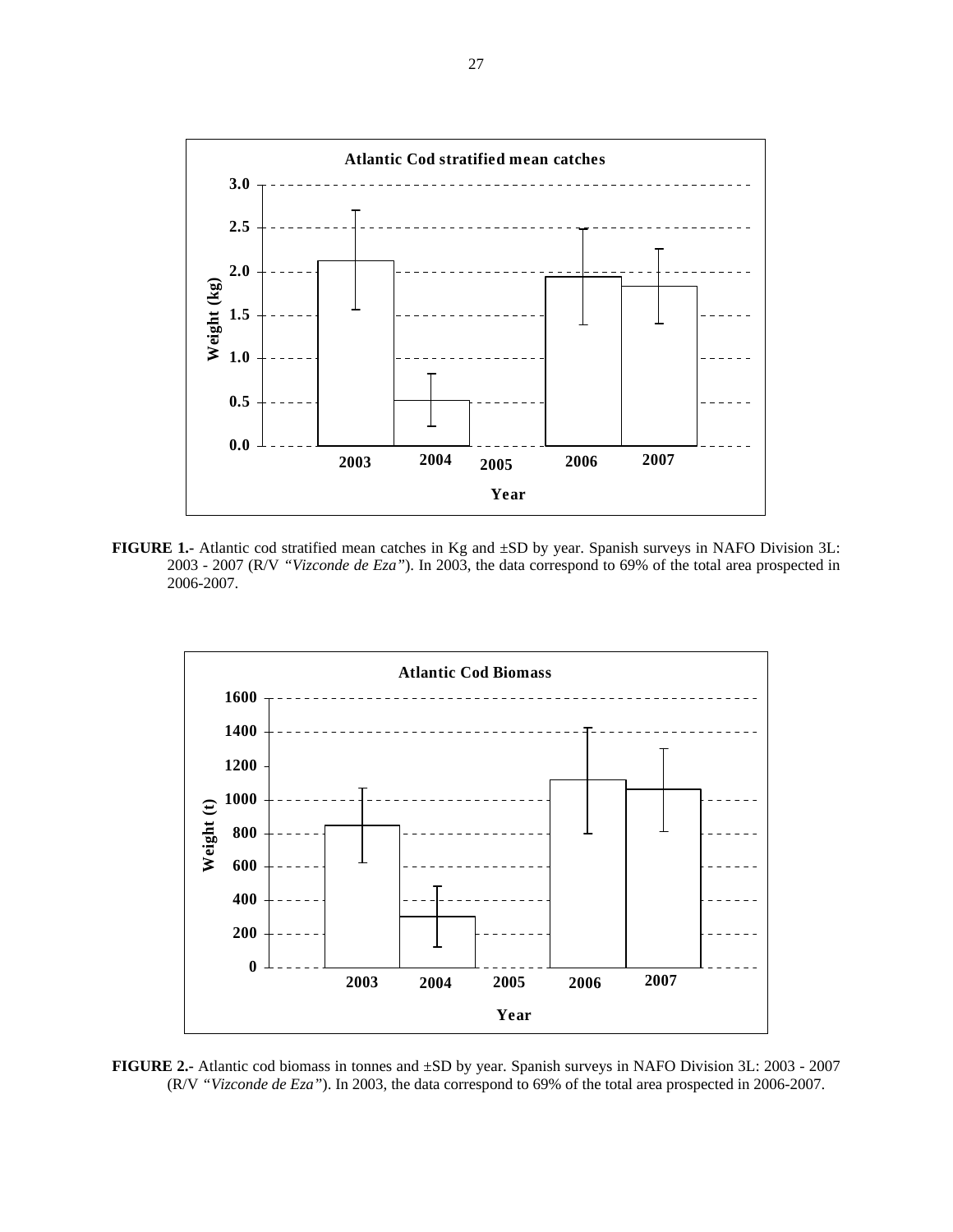

**FIGURE 3.-** Atlantic cod length distribution (cm) in NAFO 3L: 2003-2007. Number per stratified mean catches. In 2003, the data correspond to 69% of the total area prospected in 2006-2007.



**FIGURE 4.-** Atlantic cod length distribution (cm) in NAFO 3L: 2003-2007.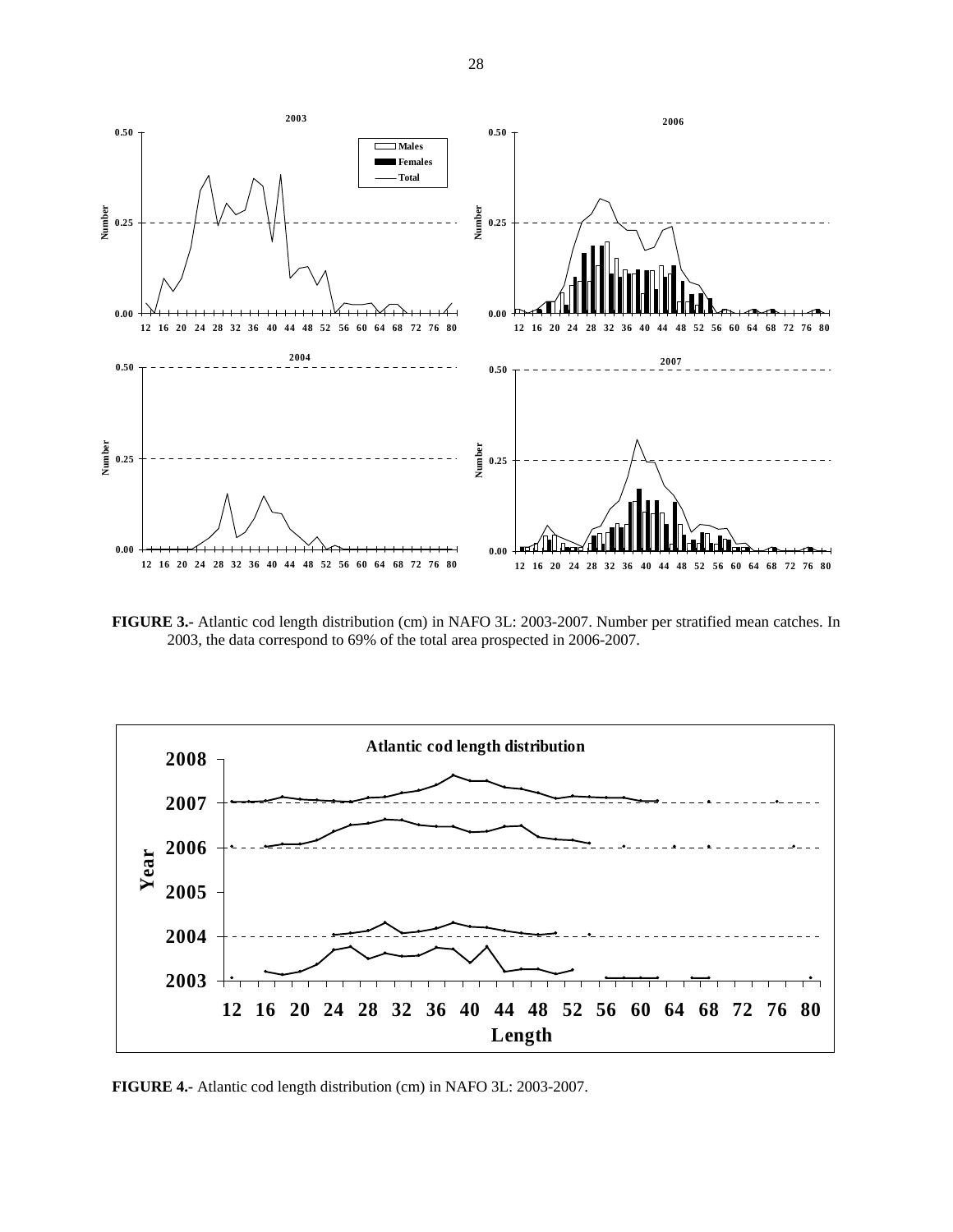

**FIGURE 5.-** Roughhead grenadier stratified mean catches in Kg and ±SD by year. Spanish surveys in NAFO Division 3L: 2003 - 2007 (R/V *"Vizconde de Eza"*). In 2003, the data correspond to 69% of the total area prospected in 2006-2007.



**FIGURE 6.-** Roughhead grenadier biomass in tonnes and ±SD by year. Spanish surveys in NAFO Division 3L: 2003 - 2007 (R/V *"Vizconde de Eza"*). In 2003, the data correspond to 69% of the total area prospected in 2006-2007.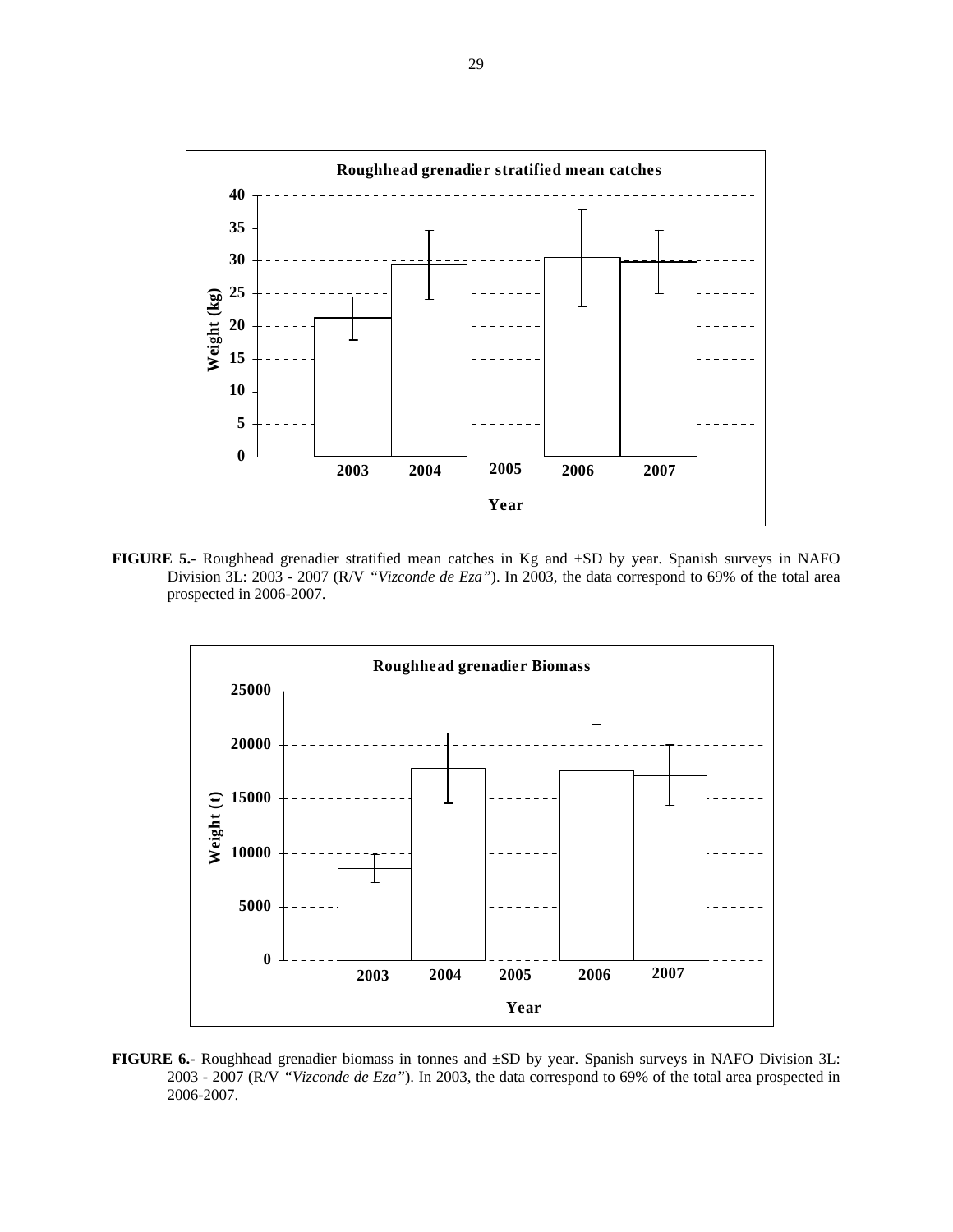

**FIGURE 7.-** Roughhead grenadier length distribution (cm) in NAFO 3L: 2003-2007. Number per stratified mean catches. In 2003, the data correspond to 69% of the total area prospected in 2006-2007.



**FIGURE 8.-** Roughhead grenadier length distribution (cm) in NAFO 3L: 2003-2007.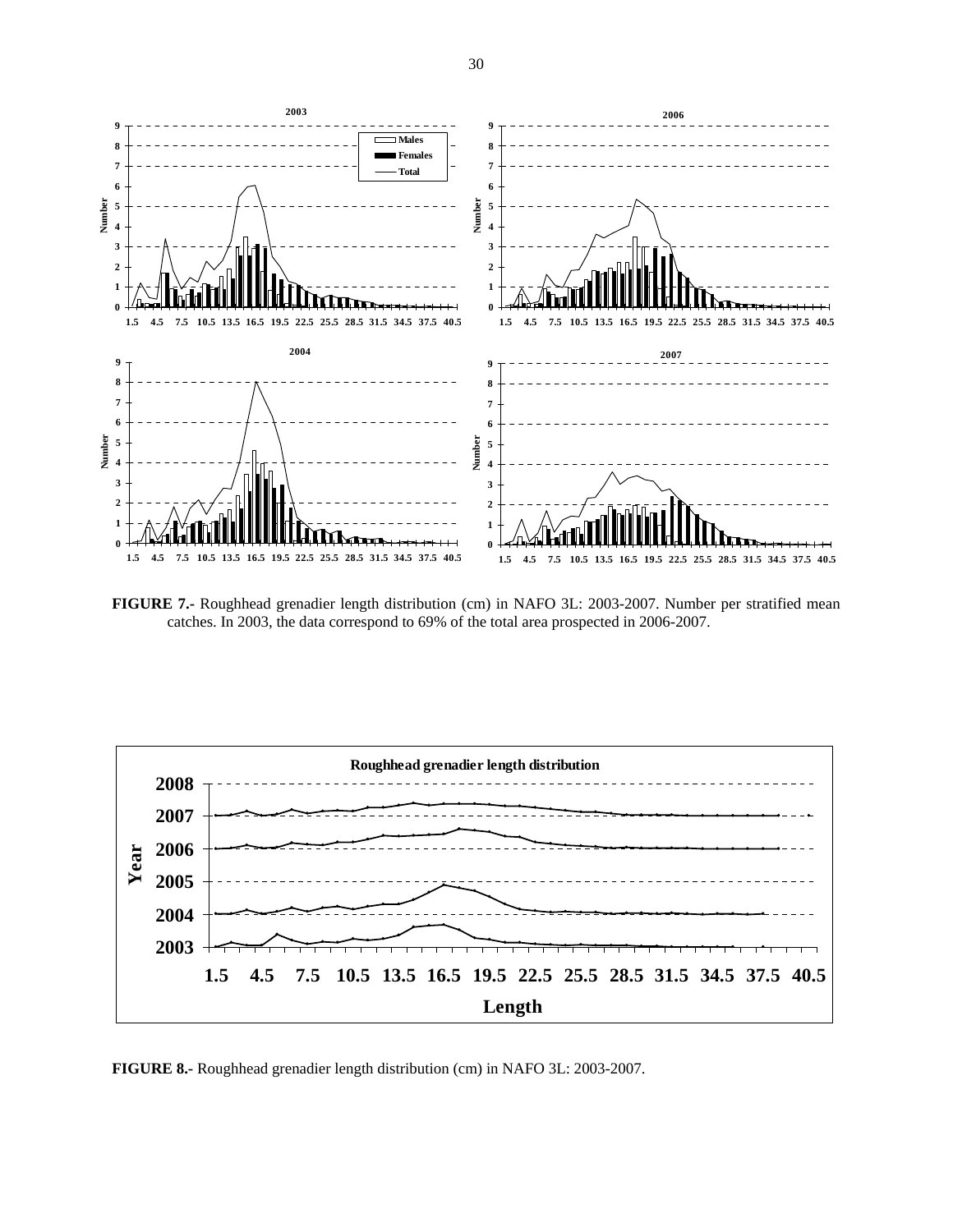

**FIGURE 9.-** Redfish stratified mean catches in Kg and ±SD by year. Spanish surveys in NAFO Division 3L: 2003 - 2007 (R/V *"Vizconde de Eza"*). In 2003, the data correspond to 69% of the total area prospected in 2006- 2007.



**FIGURE 10.-** Redfish biomass in tonnes and ±SD by year. Spanish surveys in NAFO Division 3L: 2003 - 2007 (R/V *"Vizconde de Eza"*). In 2003, the data correspond to 69% of the total area prospected in 2006-2007.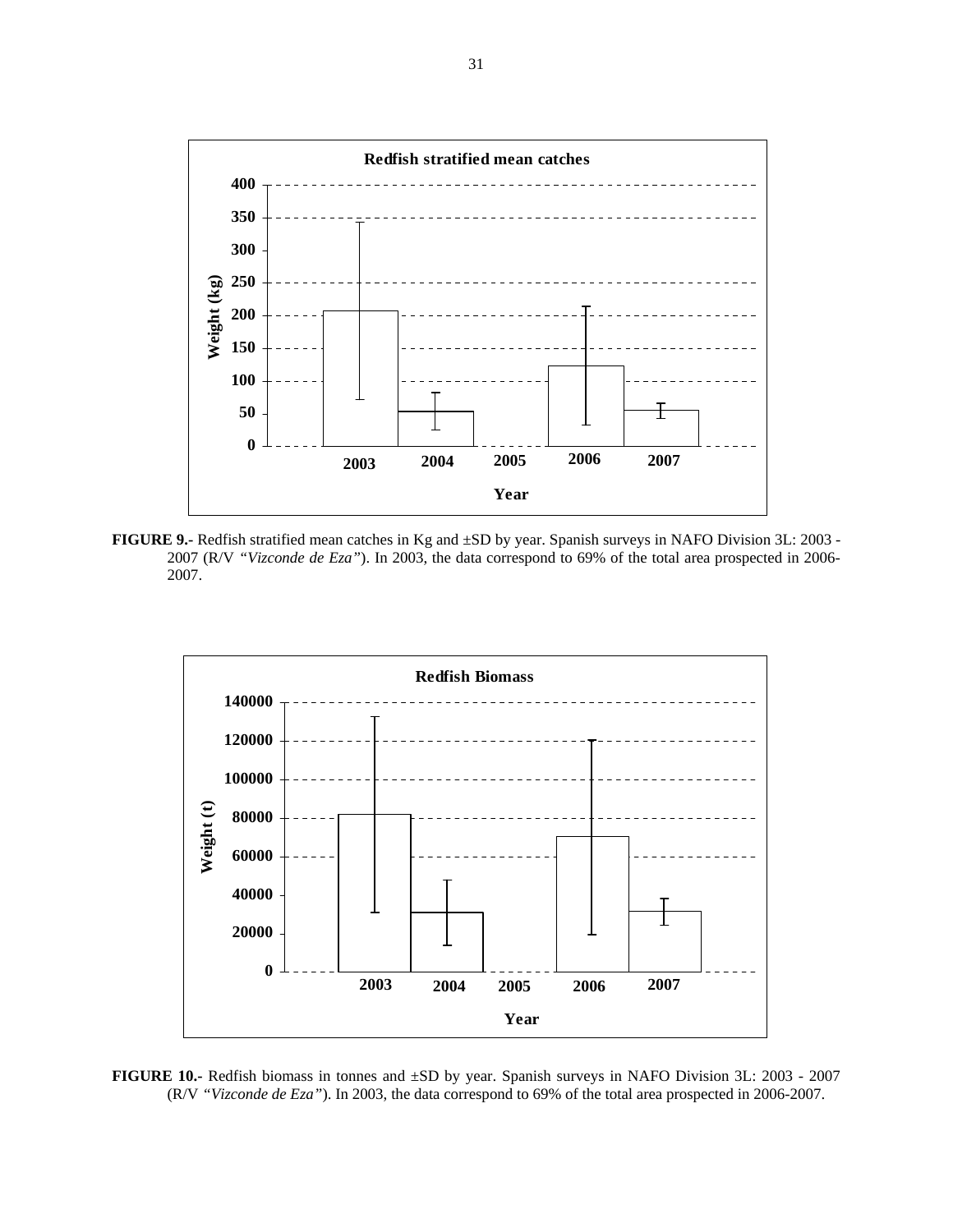

**FIGURE 11.-** Redfish length distribution (cm) in NAFO 3L: 2003-2007. Number per stratified mean catches. In 2003, the data correspond to 69% of the total area prospected in 2006-2007.



**FIGURE 12.-** Redfish length distribution (cm) in NAFO 3L: 2003-2007.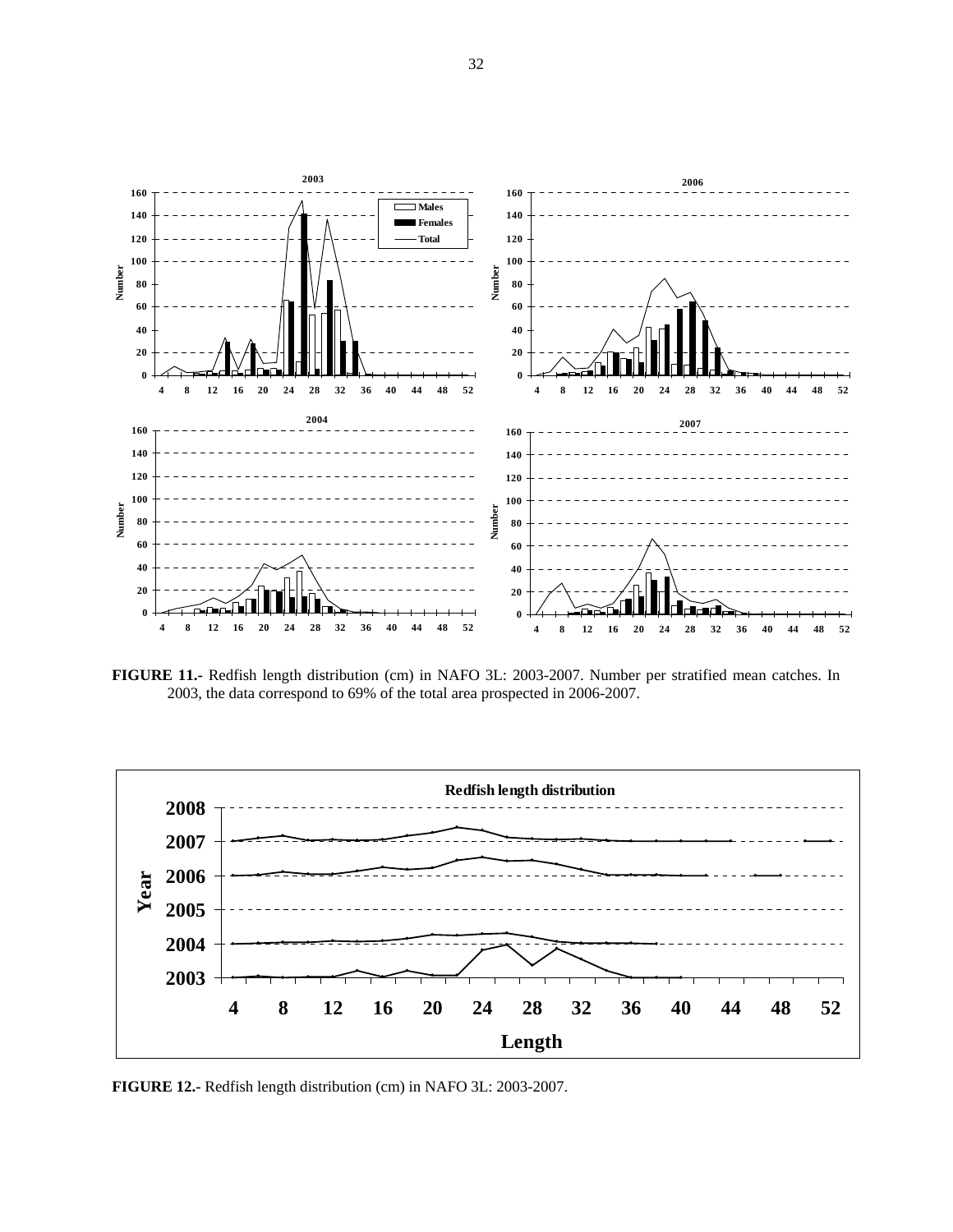

**FIGURE 13.-** Thorny skate stratified mean catches in Kg and ±SD by year. Spanish surveys in NAFO Division 3L: 2003 - 2007 (R/V *"Vizconde de Eza"*). In 2003, the data correspond to 69% of the total area prospected in 2006-2007.



**FIGURE 14.-** Thorny skate biomass in tonnes and ±SD by year. Spanish surveys in NAFO Division 3L: 2003 - 2007 (R/V *"Vizconde de Eza"*). In 2003, the data correspond to 69% of the total area prospected in 2006- 2007.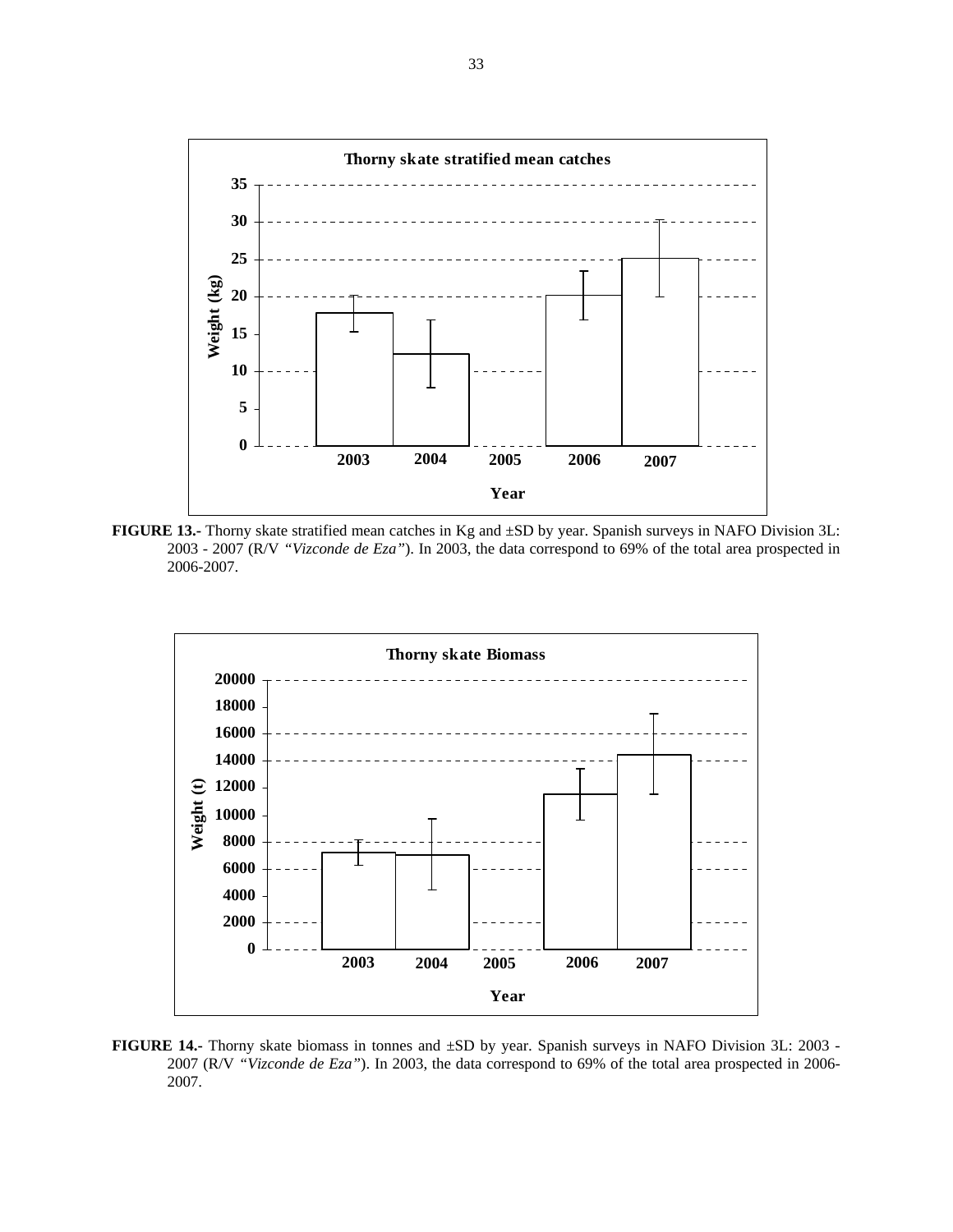

**FIGURE 15.-** Thorny skate length distribution (cm) in NAFO 3L: 2003-2007. Number per stratified mean catches. In 2003, the data correspond to 69% of the total area prospected in 2006-2007.



**FIGURE 16.-** Thorny skate length distribution (cm) in NAFO 3L: 2003-2007.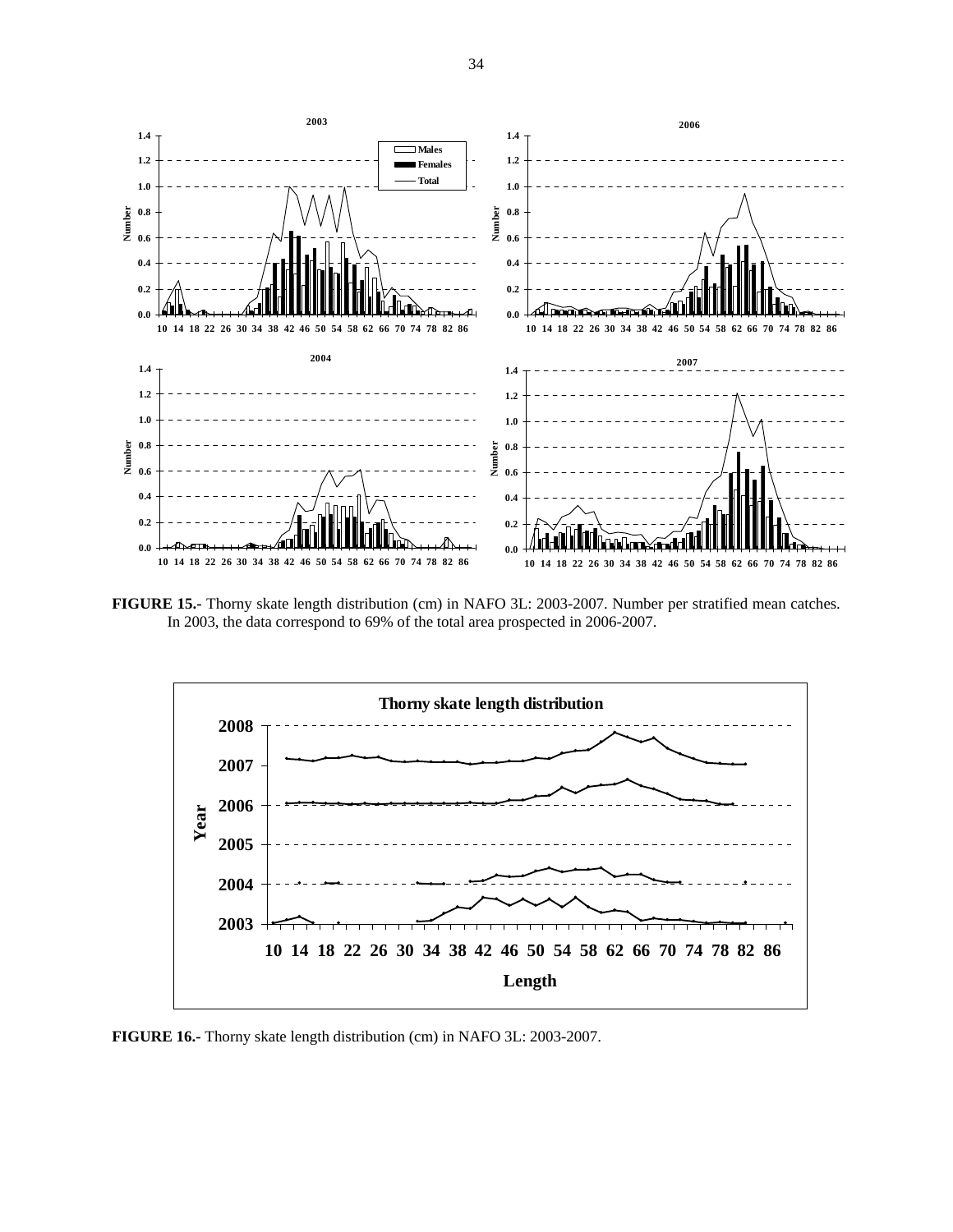

**FIGURE 17.-** Black dogfish stratified mean catches in Kg and ±SD by year. Spanish surveys in NAFO Division 3L: 2003 - 2007 (R/V *"Vizconde de Eza"*). In 2003, the data correspond to 69% of the total area prospected in 2006-2007.



**FIGURE 18.-** Black dogfish biomass in tonnes and ±SD by year. Spanish surveys in NAFO Division 3L: 2003 - 2007 (R/V *"Vizconde de Eza"*). In 2003, the data correspond to 69% of the total area prospected in 2006- 2007.